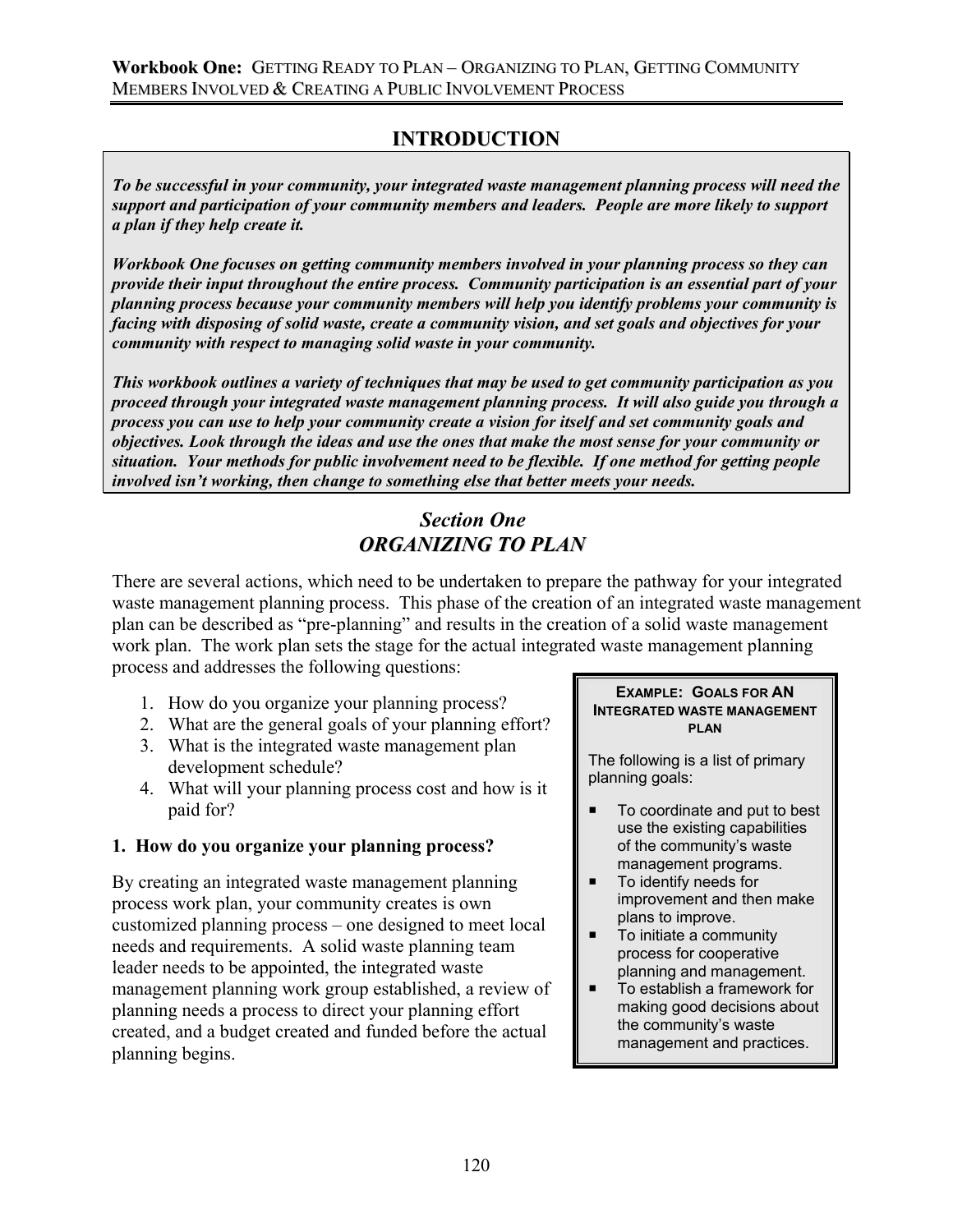## **2. What are the general goals of your planning effort?**

General goals, in this case, are not those within the integrated waste management plan, but rather those that describe what you wish to accomplish through your overall planning effort. They should be general and may include over-riding constraints on waste management and assumptions to be applied by your planning work group.

Once developed, the solid waste planning work group's goals should be reviewed with the city or tribal council. This will ensure that everyone is kept current on activities related to your planning process.

### **3. What is your integrated waste management planning process schedule?**

An overall schedule for your planning process should be developed. The initial schedule is created by:

- Developing an outline of the planning process, which has been agreed upon by the integrated waste management planning work group.
- Assigning approximate time frames to each element of the plan.
- Identifying plan elements that can be conducted concurrently.
- Building a time line that represents the best initial estimate of the project's schedule.

| <b>Work Plan Schedule</b>          |              |          |
|------------------------------------|--------------|----------|
| <b>Task Name</b>                   | <b>Start</b> | End      |
| Scoping                            | 10/2/03      | 10/30/03 |
| <b>Vision Statement</b>            | 10/15/03     | 12/11/03 |
| <b>Issues and Concerns</b>         | 10/14/03     | 12/30/03 |
| Goals and Objectives               | 10/14/03     | 01/15/04 |
| <b>Waste Stream Assessment</b>     | 11/17/03     | 06/15/04 |
| <b>Alternative Development</b>     | 02/17/04     | 07/01/04 |
| Selection of Preferred Alternative | 07/02/04     | 07/31/04 |
| Draft Plan                         | 02/18/04     | 08/31/04 |
| <b>Comment Period</b>              | 09/02/04     | 10/01/04 |
| <b>Revision and Correction</b>     | 10/04/04     | 10/31/04 |
| Submitted to Council for approval  | 10/30/04     | 12/01/04 |
| Published and Implemented          | 12/01/04     | 12/31/04 |

Based on the past planning experiences of your community, times for the various components of the planning process may vary greatly from those shown.

Although the schedule needs to be flexible, failure to keep your planning work group focused and moving ahead can have serious repercussions on your planning process. It the responsibility of each member of your solid waste planning work group to keep the planning process on schedule.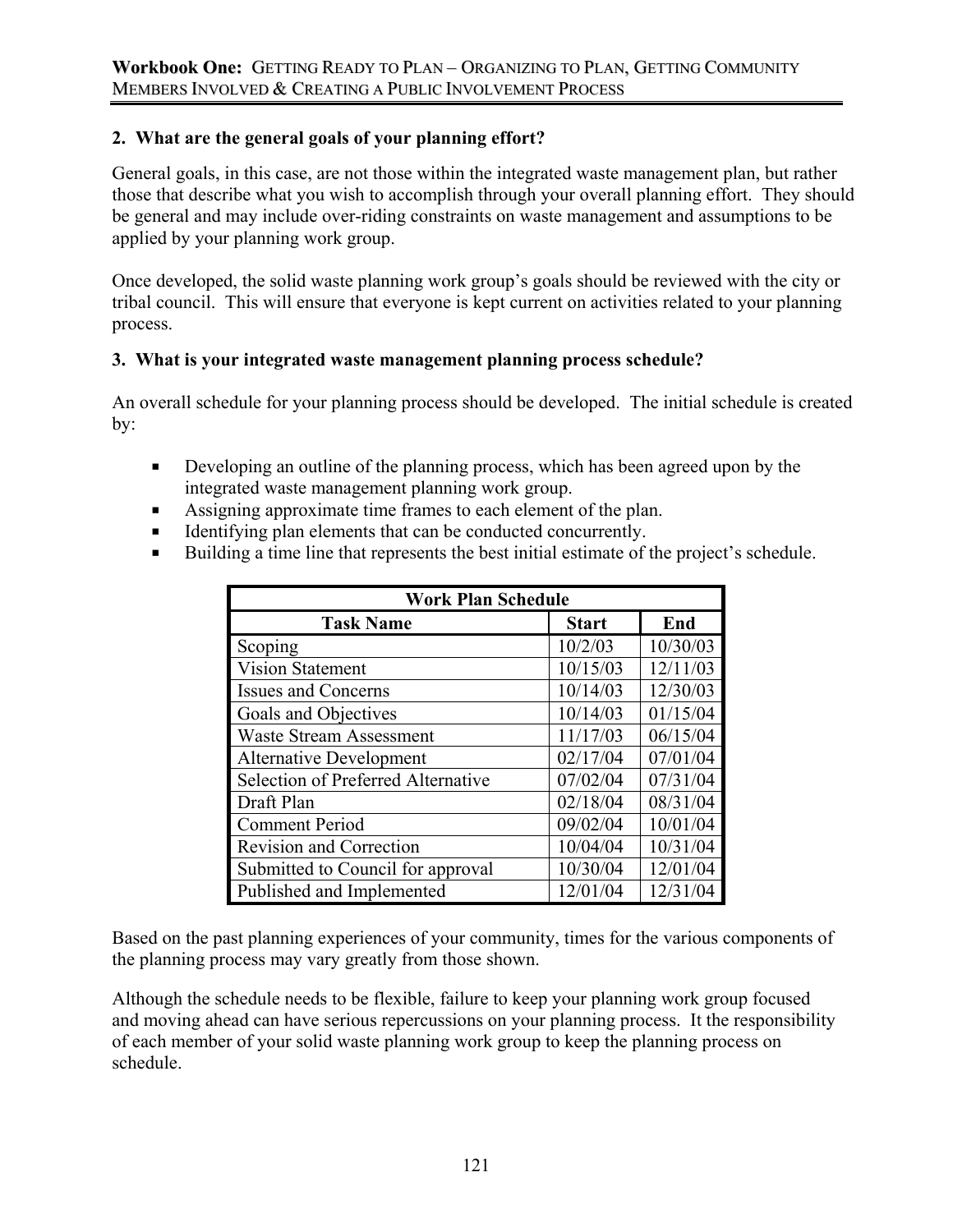### **4. What will an integrated waste management plan cost and how is it to be paid for?**

As the preplanning process comes to an end, your integrated waste management planning work group should develop a budget estimate for your community's solid waste planning effort even though all the costs are not known at this time. To make the budget estimate realistic it is created after most of the solid waste work plan has been accomplished, especially with regards to staff assignments. As your budget is refined, your community leaders should identify how your planning effort is to be funded.

The cost of developing an integrated waste management plan can be significant and total costs will vary greatly, depending on:

- The extensiveness of your planning effort.
- The complexity of your solid waste management problems and related community needs.
- The range of management activities being considered.
- The need to hire outside technical experts and/or consultants.

The primary categories of planning costs are:

- *Staff Salaries and Travel*: Do you need to hire staff to help prepare a solid waste plan for your community? Are community or local agency staff available who have the necessary knowledge or could be trained? Would they have enough time to help prepare you plan? If local people are available who have the necessary knowledge and abilities to complete your plan, this will help keep money in your community. Salary and travel expenses will probably be the largest item in your planning budget. Your community may choose to charge salaries against normal program and project activities, but it should still be included in the overall planning budget.
- *Information Collection, Analyses, and Management*. The preplanning process will have identified the information (maps, waste stream studies, statistics) that is needed for your planning effort. Collecting, organizing, and managing this information have a cost related to personnel and supplies. Will you want or need outside

### **ADEQUATE FUNDING**

It is your community's responsibility to fund your integrated waste management plan, and it is critical that community leaders support your planning process by assuring adequate funding. Your budget creation process should provide a general estimate of your planning costs. Failure to properly fund your planning process can lead to failure of your community's planning effort. If the schedule indicates your planning effort will extend into a second year, your community must make plans to fund the second year at the start of your planning effort.

If adequate funding is not available to meet your initial budget estimate, it may be necessary to adjust your budget or planning process to fit into the amount of funding that is available to complete your integrated waste management plan. Ways to reduce your costs include:

- $\blacktriangleright$  Reviewing your budget to identify unnecessary costs.<br>Extending your plan
- Extending your planning schedule to include an additional fiscal year so you can spread costs out over a longer period of time.
- Seeking funding from other sources.
- $\blacktriangleright$  Reducing the scope of your planning process to save money.
- $\blacktriangleright$  Reducing the amount of studies and data collection that you do for your planning process.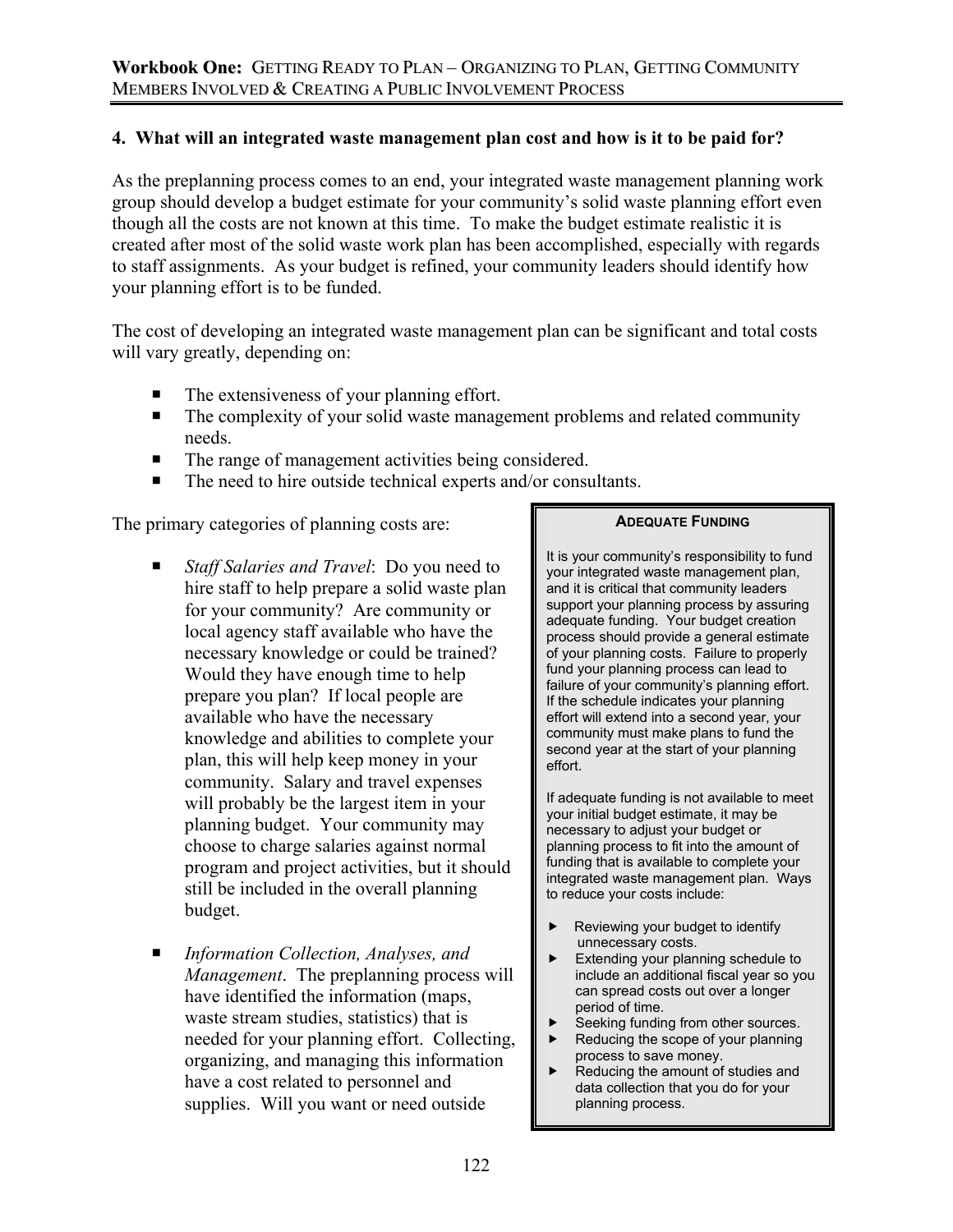help from agencies or consultants? When and what for? Is help available over the phone or the Internet or through the mail? Will you want consultants to come to your meetings? If complicated engineering studies or data collection methods are needed, costs can be significant.

- *Materials and Equipment.* Most likely you will need supplies to complete your plan, such as a scale for weighing waste or special containers for sorting waste. One thing to consider is asking local businesses or agencies to donate any materials you might need for completing your planning process. If you can't get donations, how will you pay for what you need?
- *Public Involvement Costs.* Once you have developed your public involvement plan, costs for implementing it can be estimated. This should include costs to print publish education information. Community meeting costs such as food, door prizes, and published handouts require funding, and there may be other costs associated with hosting meetings such as rent for meeting facilities.
- *Publication and Distribution Costs.* The will be at least two times when your integrated waste management plan will be printed and distributed.
	- $\blacktriangleright$  The draft plan will be printed for distribution during the review and comment phase of your planning process.
	- $\blacktriangleright$  The final plan will be printed for distribution after it has been revised and adopted by your community.

Each round of publishing has a cost. Costs for printing your plan can vary greatly and are dependent on your document's format and binding, type of reproduction you use, and the quantity to be printed. Costs for distributing your plan should also be included.

■ *Training.* Training requirements are determined during the staff assignment phase of your preplanning process. Training courses for individuals may

### **GROUND RULES FOR PREPLANNING**

- $\div$  The community's integrated waste management planning process must have a champion to lead the planning effort to its conclusion, ideally a community leader.
- ❖ Planning team members should be selected based on their knowledge and skills, not their position in the community. Using the best people available will create the best plan.
- $\div$  Establish a community member and public involvement plan and use a variety of techniques suitable to your community's circumstances.
- $\div$  Be as flexible and imaginative as possible.
- Educated assumptions should be used and documented in cases where there is inadequate information.
- $\cdot$  Involve top leaders and decision makers in your preplanning effort.
- ❖ Have an approved budget and funding plan.
- $\div$  Get commitments by all partners involved in your planning effort. Commitments should be in writing in the form of contracts or memorandums of understanding.
- $\div$  Be sure your integrated waste management plan is presented to your city and/or tribal council for review and acceptance.
- ❖ Gather and review all existing documents on your community's solid waste management situation.
- $\div$  Be sure to set a timeline for developing your plan, and identify important milestones. Remember, you may need to revise your timeline several times throughout your planning process, but it will still provide some quidance for your work.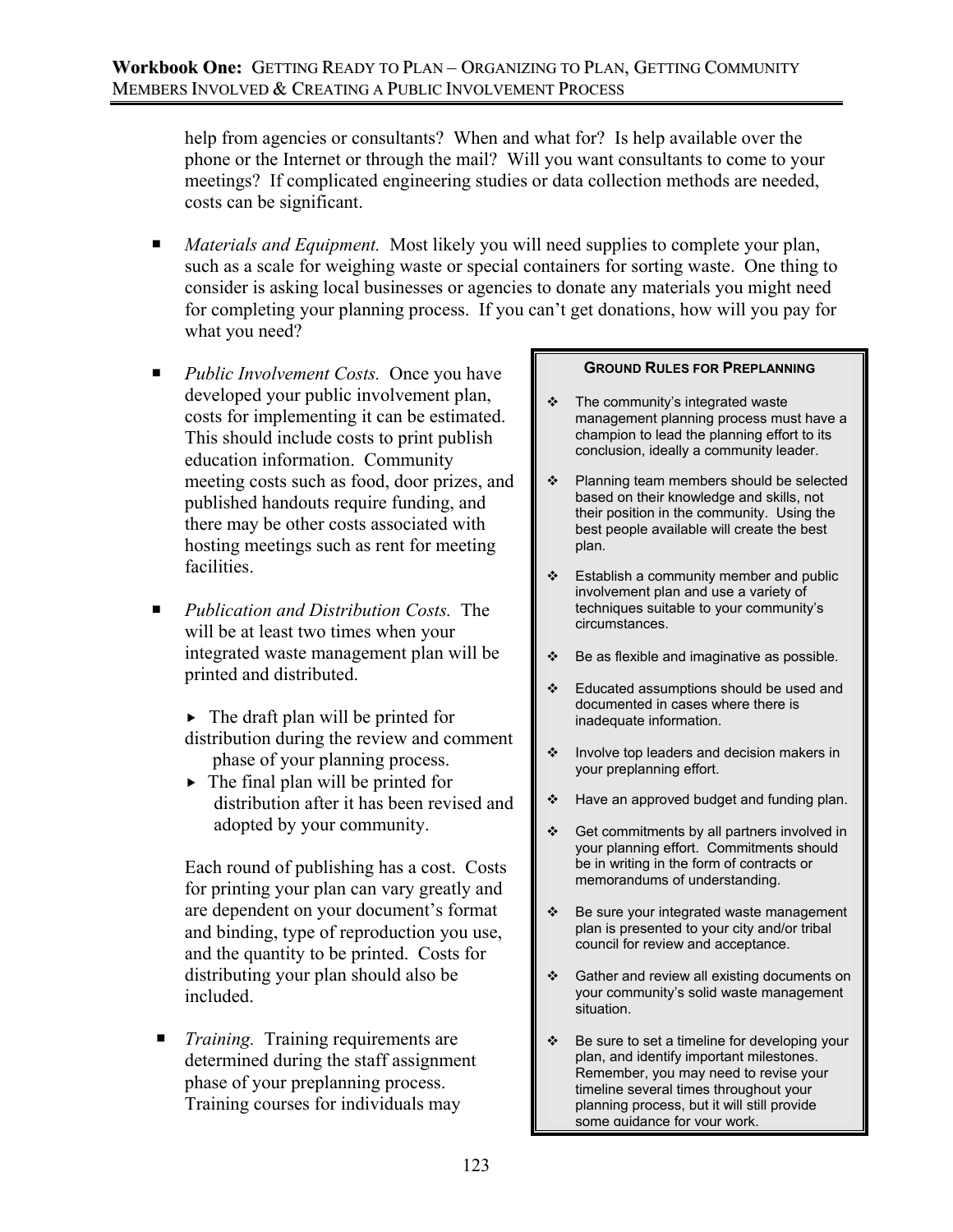include out-of-town travel, whereas training for your entire planning team may include the costs of bringing trainers into your community.

■ *Outside consultant Fees and Travel*. Costs for consultants and staff from other organizations should be identified in your planning budget. Federal and state agencies do not normally for time they provide to your community and its planning process.

Regardless of where your planning funds come from, adequate funds need to be identified at the beginning of your planning process. Any outside funding sources must agree on how much funding they will provide for your planning project. For example, DCED may give your community a grant to an integrated waste management plan. The development of your integrated waste management plan will probably require more than one year to complete so a long-term funding plan should be developed and implemented.

The planning approach your community will use should be defined during the preplanning phase. Once it is completed, the picture of your effort will be clear. Completing a full and comprehensive work plan for your integrated waste management planning effort is critical to the success of your planning effort.

Decisions and recommendations developed during the preplanning phase are formalized and established in a written integrated waste management planning work plan. Your work plan should be presented to your city or tribal council for review and acceptance. Presenting your work plan as a written document and obtaining formal approval serves to insure that your planning effort is on the correct path. It also assures that your planning effort is consistent with your community's desires and expectations, leading to community support during the development of your community's integrated waste management plan.

With preplanning complete, your community is ready to enter into the creation of an integrated waste management plan. The following workbooks will provide you with guidance for completing an integrated waste management planning process.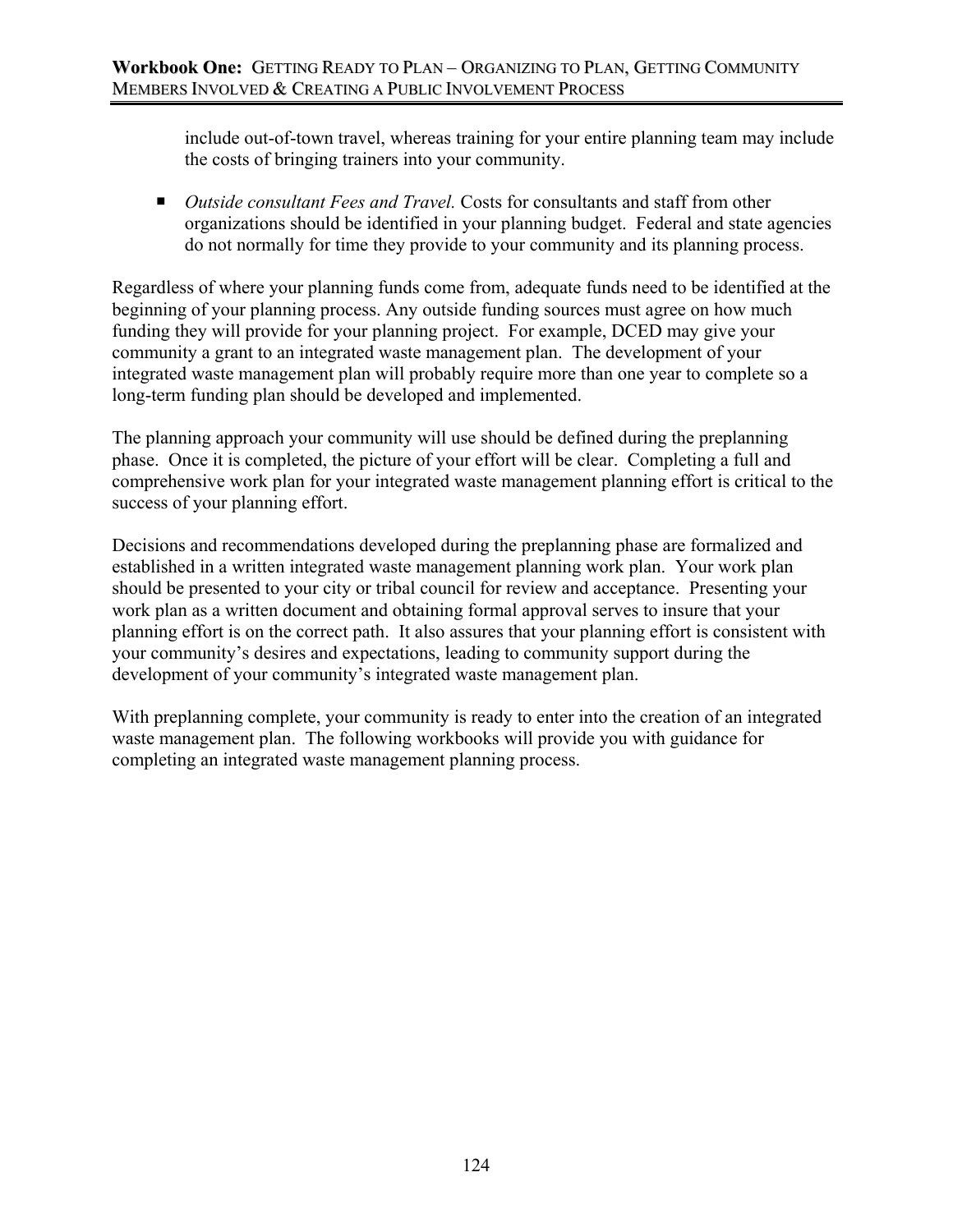# **WORKSHEET: Section 1 - 1**

# ARE YOU READY TO PLAN?

**RESOURCES NEEDED TO COMPLETE YOUR PLAN** 

| <b>Date</b>                                          | <b>Event or Activity</b> |  |
|------------------------------------------------------|--------------------------|--|
|                                                      |                          |  |
|                                                      |                          |  |
|                                                      |                          |  |
|                                                      |                          |  |
|                                                      |                          |  |
|                                                      |                          |  |
|                                                      |                          |  |
|                                                      |                          |  |
|                                                      |                          |  |
| Add events and activities to the schedule as needed. |                          |  |
|                                                      |                          |  |
|                                                      |                          |  |
|                                                      |                          |  |
|                                                      |                          |  |
|                                                      |                          |  |
|                                                      |                          |  |
|                                                      |                          |  |
|                                                      |                          |  |
|                                                      |                          |  |
|                                                      |                          |  |
|                                                      |                          |  |
|                                                      |                          |  |
|                                                      |                          |  |
|                                                      |                          |  |
|                                                      |                          |  |
|                                                      |                          |  |
|                                                      |                          |  |
|                                                      |                          |  |
|                                                      |                          |  |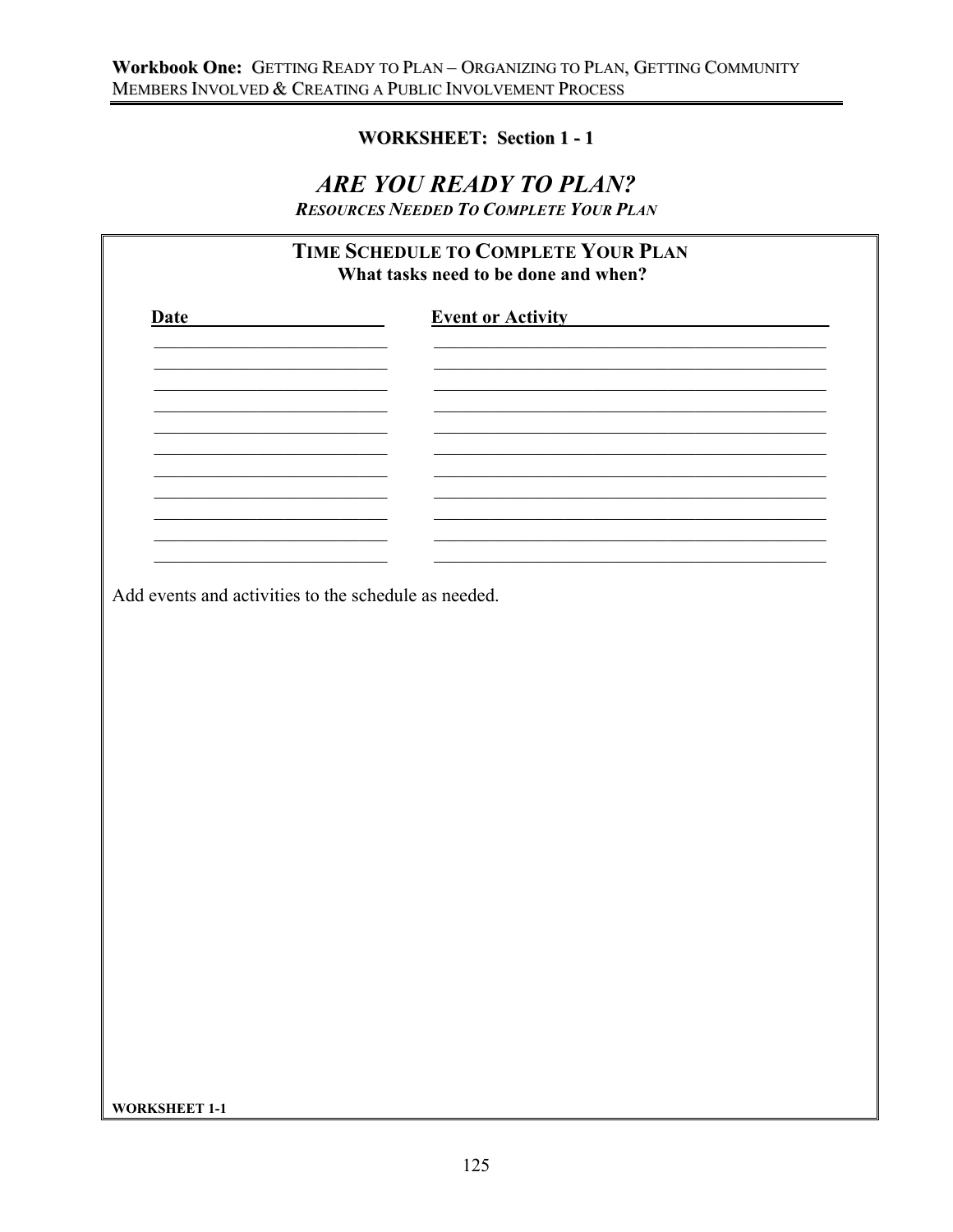# **WORKSHEET Section 1-2**

# ARE YOU READY TO PLAN? **RESOURCES NEEDED TO COMPLETE YOUR PLAN**

 $\mathbf{r}$ 

| <b>Item</b>               | Cost                                     |
|---------------------------|------------------------------------------|
|                           |                                          |
|                           |                                          |
|                           |                                          |
|                           |                                          |
|                           |                                          |
|                           |                                          |
|                           |                                          |
|                           | <b>Staff Needed</b><br>Who and What For? |
| <b>Position</b>           | <b>Duties</b>                            |
|                           |                                          |
|                           |                                          |
|                           |                                          |
|                           |                                          |
| <b>Other Information:</b> |                                          |
|                           |                                          |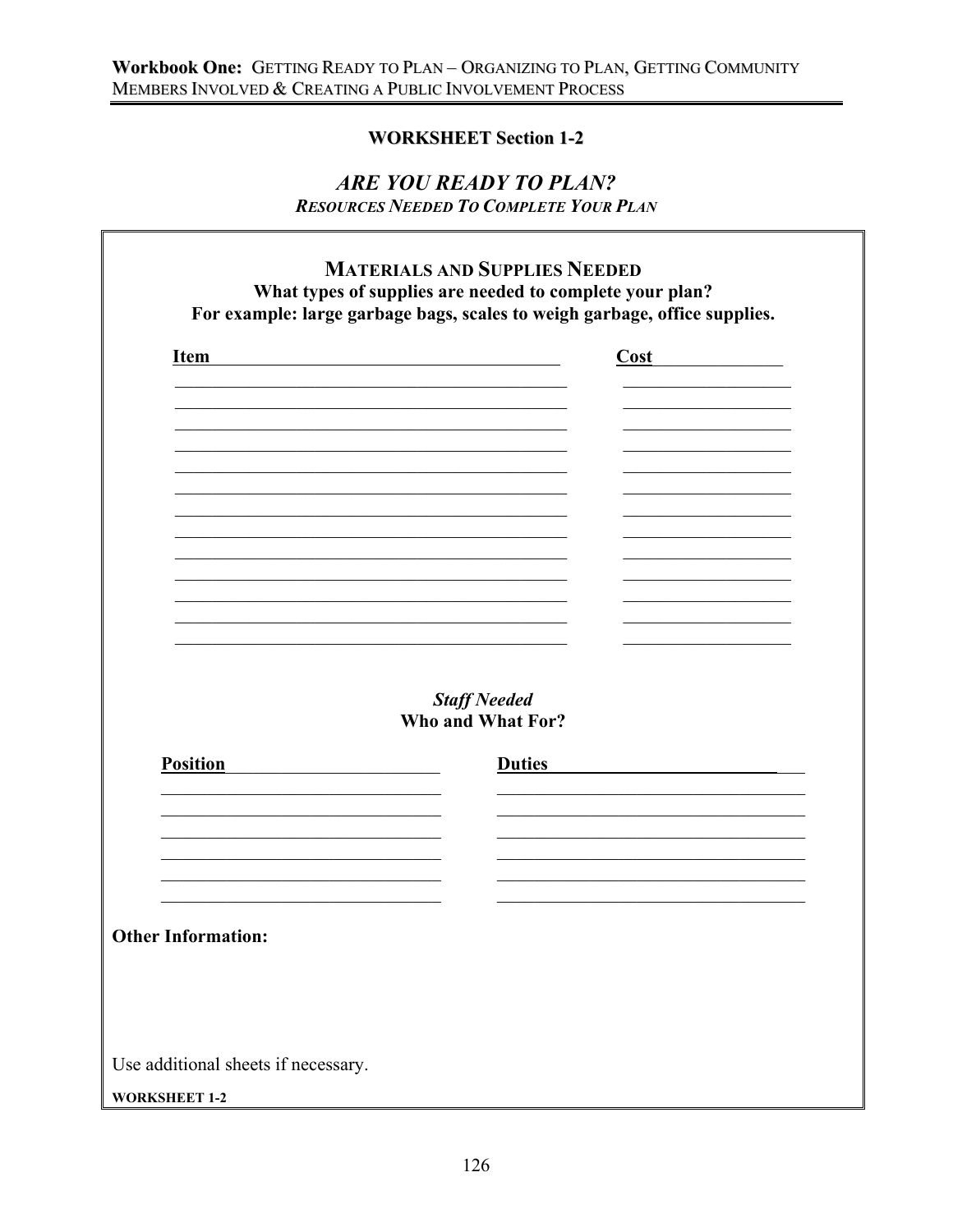# **WORKSHEET: Section 1 - 3**

# *ARE YOU READY TO PLAN?*

*RESOURCES NEEDED TO COMPLETE YOUR PLAN*

 $\mathbb{F}$ 

| <b>Source of Money for Expense</b><br><b>Item</b><br>Cost<br><b>PERSONNEL COSTS</b> |                 |               | <b>PROJECT SUPPLIES AND MATERIALS</b> |
|-------------------------------------------------------------------------------------|-----------------|---------------|---------------------------------------|
|                                                                                     |                 |               |                                       |
|                                                                                     |                 |               |                                       |
|                                                                                     | <b>Position</b> | <b>Salary</b> | <b>Source of Money for Salary</b>     |
|                                                                                     |                 |               |                                       |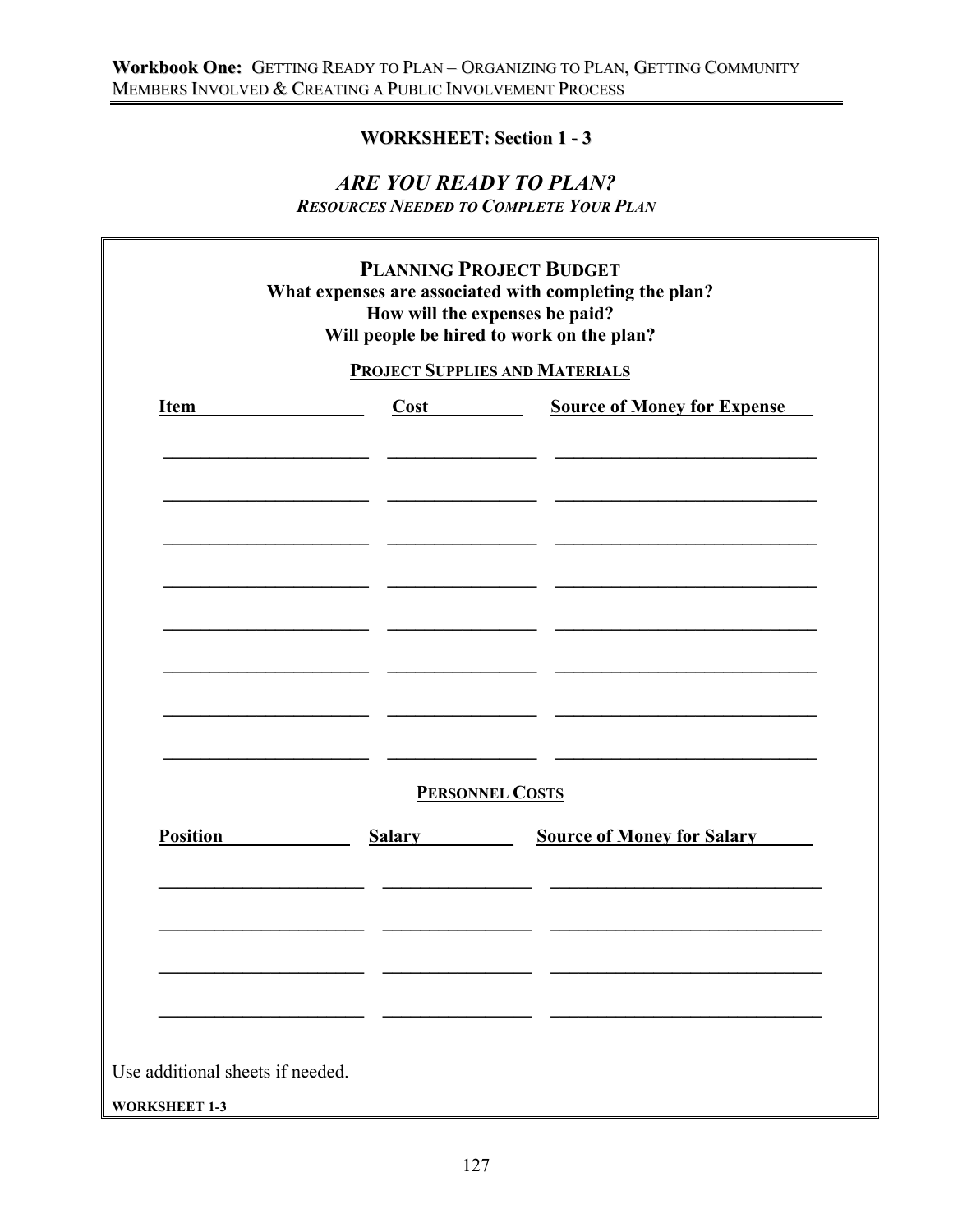# *Section Two GETTING COMMUNITY MEMBERS INVOLVED*

*The more you educate your community and the more community input you incorporate into your management plan, the better your plan will be.* 

For an integrated waste management planning process to be successful, everyone in your community should understand the process and be involved in it. Whether your community is considering recycling, organizing a community clean-up campaign, or implementing a solid waste program, public involvement and education will play a significant role in development and implementation of your community's integrated waste management planning process and management plan. Public involvement and education efforts will result in community members being more informed so that they can actively participate in solving your community's solid waste problems.

### *COMMUNITY PARTICIPATION: WHEN AND HOW?*

In community planning, public participation is needed during all planning phases. There are many ways to involve your entire community. At a minimum, your planning work group should ask for public comment during each stage of your planning process so you can determine community wants and needs. You work group should present suggestions, decisions, actions, or alternatives to the public, at which time other members of your community can comment on and perhaps change your working group's decisions.

To be successful in your community, your integrated waste management plan needs the support and participation of your community, and everyone should understand and accept it. You must consider community members' needs and concerns as you plan. Ideally, you should recruit them to work with your planning work group as a team. Public involvement is to your community's benefit; people are more likely to support a plan if they help create it. Every community that has conducted any type of planning effort has found that getting public involvement requires a significant effort on the part of community leaders and the planning committee, team or work group. They have also found that patience and diligence eventually pay dividends as community

# *Together We Stand*

*Together we stand as a community As one, be one together It took many cooperating To get where we are today And it will take Cooperation in many to Progress Further Many as one will take Us further than ever before But as many singles Alone, will fall Together we stand, as one A community together We stand A community is what we are.*

-Jeanie C. Szidloski, Delta Junction Community Strategic Plan Guide and Form USDA, Rural Development, Alaska

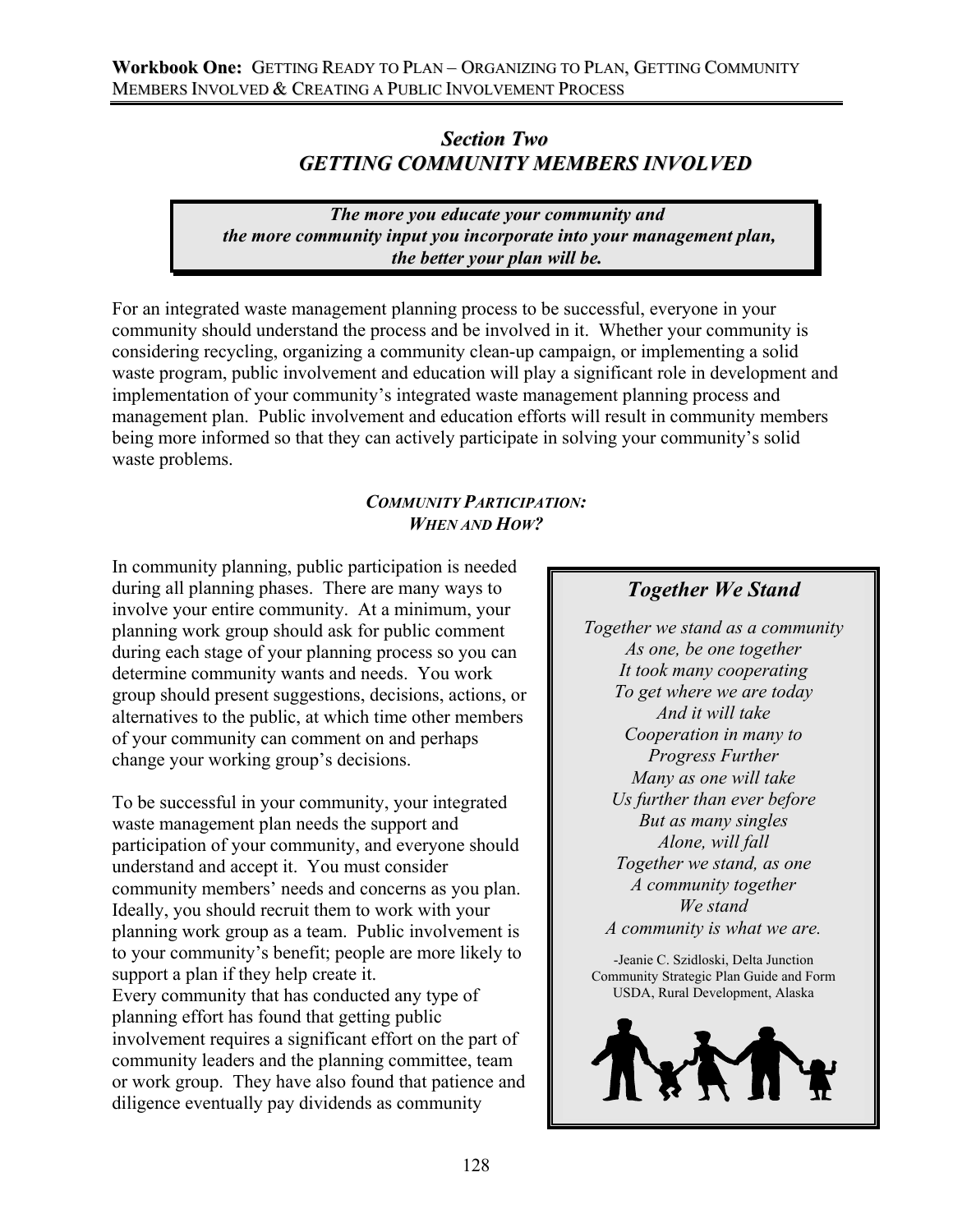### **Workbook One:** GETTING READY TO PLAN – ORGANIZING TO PLAN, GETTING COMMUNITY MEMBERS INVOLVED & CREATING A PUBLIC INVOLVEMENT PROCESS

members begin to understand the value of a community plan, the planning process, and the importance placed on the roles they play, the knowledge they have, and the values they hold.

Modern planning approaches incorporate various levels of public involvement. Prior to beginning your actual planning process, your community leaders and planning work group need to make decisions concerning:

- $\blacktriangleright$  What will the level of public involvement be?
- $\blacktriangleright$  Who will be involved and in what way?
- $\blacktriangleright$  How and when will the public involvement be accomplished?

Based upon the answers to these questions, a public involvement/education plan is created to insure that your planning process maximizes community involvement during the various phases of your integrated waste management planning process.

To further define the level of public involvement you will use during your planning process, four questions need to be addressed:

- $\triangleright$  What roles will community members play in your planning process?
- $\triangleright$  What community members will play which role?
- $\blacktriangleright$  What techniques will be used to encourage and generate public involvement?
- $\triangleright$  When during your planning process will public involvement be requested?

### **WHAT ROLES WILL COMMUNITY MEMBERS PLAY?**

### **EDUCATIONAL ASPECTS OF PUBLIC INVOLVEMENT**

View public involvement as an educational opportunity. Assume that community members will not be aware of what integrated waste management planning is and may not know the what and why of current management actions. By informing community members about your integrated waste management planning process, your community and its resources, and requesting their help, your community will improve the quality of public participation as well as create a strong planning process and plan. Initial information may describe:

- The planning process and the intended goals of the process.
- Descriptions of past and current community resources and waste management practices.
- The role that the public will play.

Handouts with this information may be prepared for your public meetings, as well as displays showing waste problems or practices.

Different approaches to integrated waste management planning require different types and levels of public involvement. Some approaches include a very high level of public involvement in the planning process while others limit public involvement to initial input, review, and comments. It is up to your planning work group to decide how involved community members should be in the development of an integrated waste management plan for your community. The most successful plans are the ones that community members played an active role in developing and implementing.

Every step of your solid waste planning and management process can have community members involved in some manner. There are five general roles community members can play:

 $\triangleright$  **Visionary** – Common to all solid waste planning processes is the role the public plays as *visionary*. A visionary provides input into the development of issues and concerns upon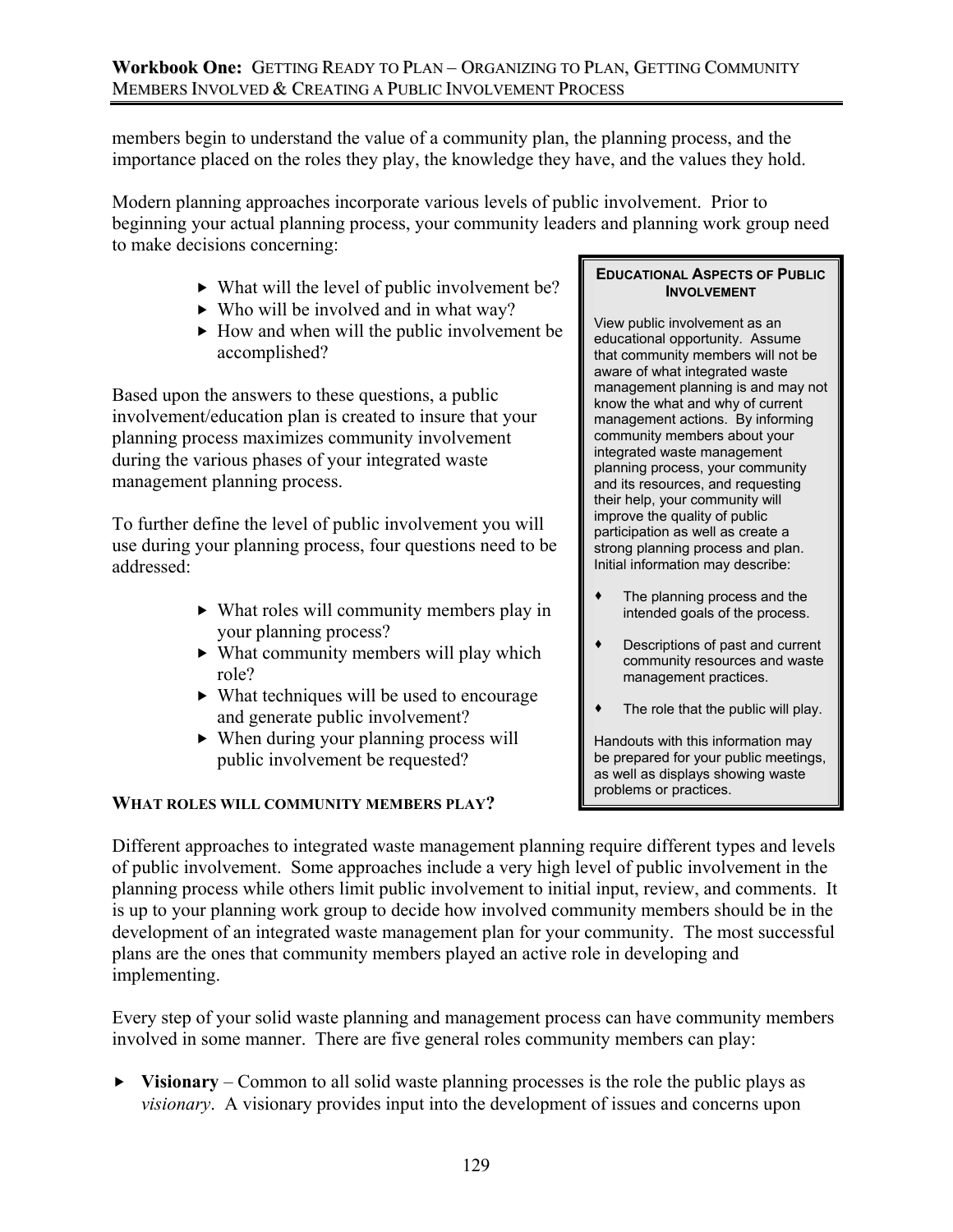which your community vision is based. The public, as a visionary, provides their view of what your community should be like in the future.

- $\blacktriangleright$  **Reviewer** Another common role is that of *reviewer.* Reviewers provide input by acting as a sound board for various parts of your planning process. Your "*public involvement plan"* will identify which steps of your planning process will be subject to community review. The two most commonly used methods for community review include: 1) allowing all community members to review and comment on the plan; or 2) using a committee made up of community members that acts a formal review panel by reviewing and providing comments for the community as a whole.
- ▶ Contributing Team Member –. Much less common is members of your community acting as *contributing team members*. By sitting on your solid waste planning work group or various technical subcommittees involved in your planning process, community members are directly involved with the creation of alternatives and other supporting sections of your integrated waste management plan*.* Individuals appointed as contributors should have knowledge and expertise that will contribute to the development of your plan.

### **WHO WILL BE ALLOWED TO PLAY WHICH ROLE?**

This is a policy issue that identifies which of your community's residents will be invited to participate. In other words, this defines how open your planning process will be to community members. Your solid waste planning management work group must decide:

- Will your planning process be open only to local residents?
- Will it be open to both community members and businesses?
- Will your planning process be open to anyone living or doing business in your community?
- Will participation by organized groups, such as your regional health corporation or Village Corporation, be encouraged to participate?
- Will state or federal agencies be encouraged to participate in your planning process?

The answer these questions will have significant effects on your planning effort. The greater the involvement of local residents and businesses, the greater their acceptance of your finished waste management plan will be. However, the more people you involve in your planning process, the longer it may take to complete your plan. These questions may best be answered by your community's decision makers and leaders.

- **Full Findmentor** An *implementor* is a community member involved with the development of future plans or who takes on-the-ground actions that might be subject to the solid waste planning work group's guidance. Typically an implementor is all of your community members who must comply with regulations, policies, and practices developed within your integrated waste management plan and planning process.
- **F** Monitor A public *monitor* can be formal or informal. Individual community members may take an interest in monitoring the creation and implementation of your integrated waste management plan on their own (informal). If your community wants formal monitoring of plan implementation, then the solid waste planning work group may appoint an *"oversight committee.*" This committee would be involved in monitoring community plans and activities to insure they comply with your integrated waste management plan.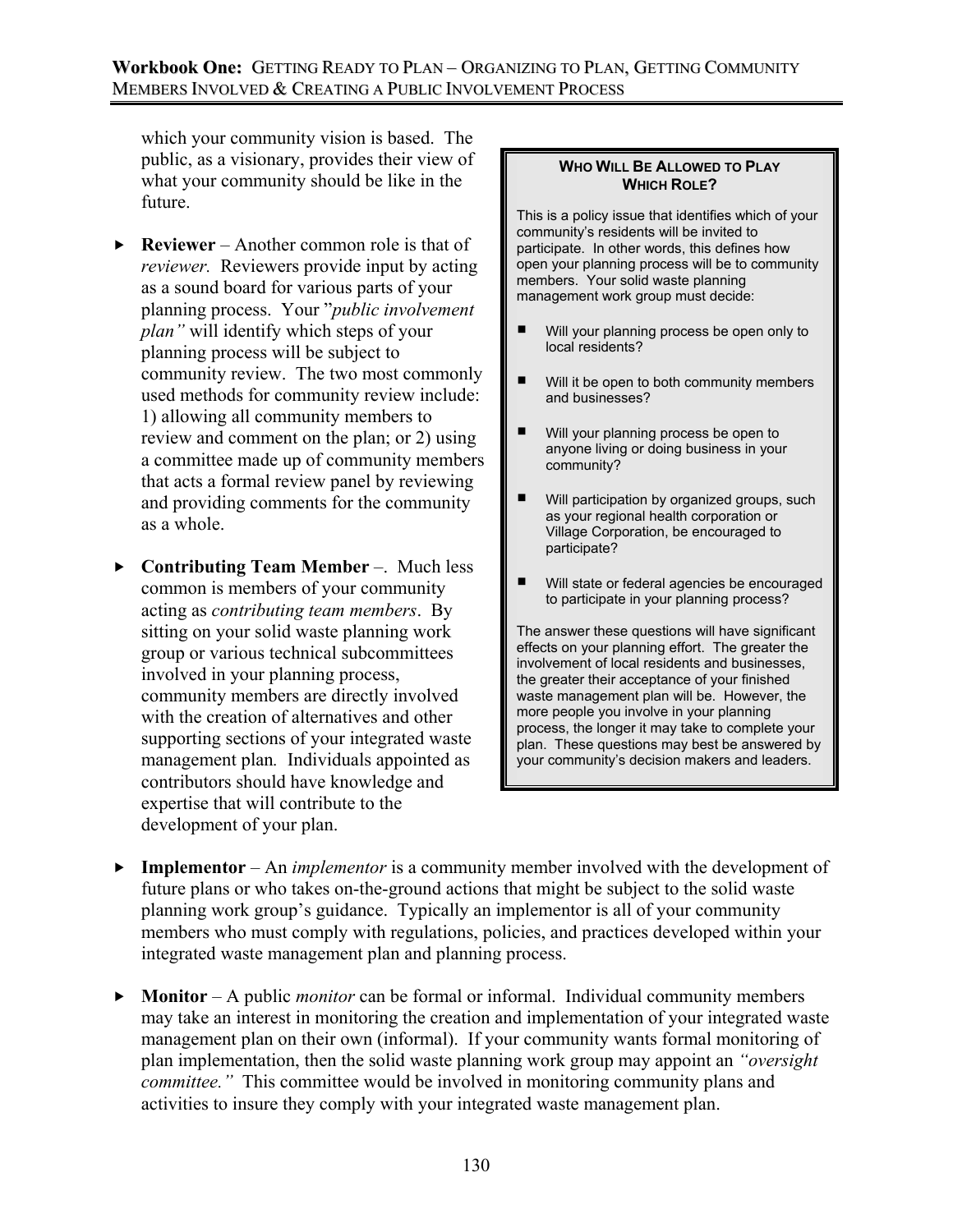### **WHAT TECHNIQUES WILL BE USED TO ENCOURAGE PUBLIC INVOLVEMENT?**

During the early stages of your planning process you should identify which groups in your community that you want to have participate in your planning process. At the same time your

solid waste planning work group should develop strategies for communicating with each group. It is important to remember communication approaches may be different for each group. For example, the approaches used to work with elders and school children will be different from those used with other community members. Also remember that different groups may communicate differently because of their cultural heritage or language.

# *Public notification and provision of information.*

Notifying community members of your planning effort and announcing public meetings can be carried out by using a variety of methods. You may want to consider using any of the following methods to ensure that community members know when meetings are going to occur or to distribute information about your planning process:

- $\triangleright$  Local radio stations will frequently broadcast public service announcements.
- $\triangleright$  Local newspapers have been used by communities to ask for public involvement as well as to publish a summary of a community's proposed plan for the public to review.
- $\blacktriangleright$  Appearance by planning work group members at various local meetings and community events can be used to educate community members about your planning process as well as ask for their assistance.

#### **CROSS-CULTURAL COMMUNICATION**

Sometimes it is difficult to communicate with people from outside your community and vice versa. Outsiders and community members should attempt to understand each other's cultures and work together to achieve planning goals. When beginning to work on solid waste planning, everyone should keep in mind these guidelines:

- Each culture has its own way of viewing the world and communicating with others.
- Don't assume there is one right way to communicate.
- Listen. Try to put yourself in the other person's shoes.
- Respect others' choices about whether to engage in communication with you. Honor their opinions about what is going on.
- Stop, hold off judgment, and try to look at the situation through the other person's eyes.

Remember that we are all shaped by many factors (family, education, friends, workplace) that are more complicated than any generalization can explain.

#### *CROSS-CULTURAL COMMUNICATION STYLES*

Western (Non-Native)



- Looks for details
- Assertive
- Literal/scientific
- Public recognition
- Direct communication
- Rapid paced speech
- Dislikes silence

### Alaska Native

- Listens a great deal
- Looks for large picture
- Reserved
- Intuitive
- Public Restraint
- Indirect communication
- Slower paced speech
- Comfortable with silence

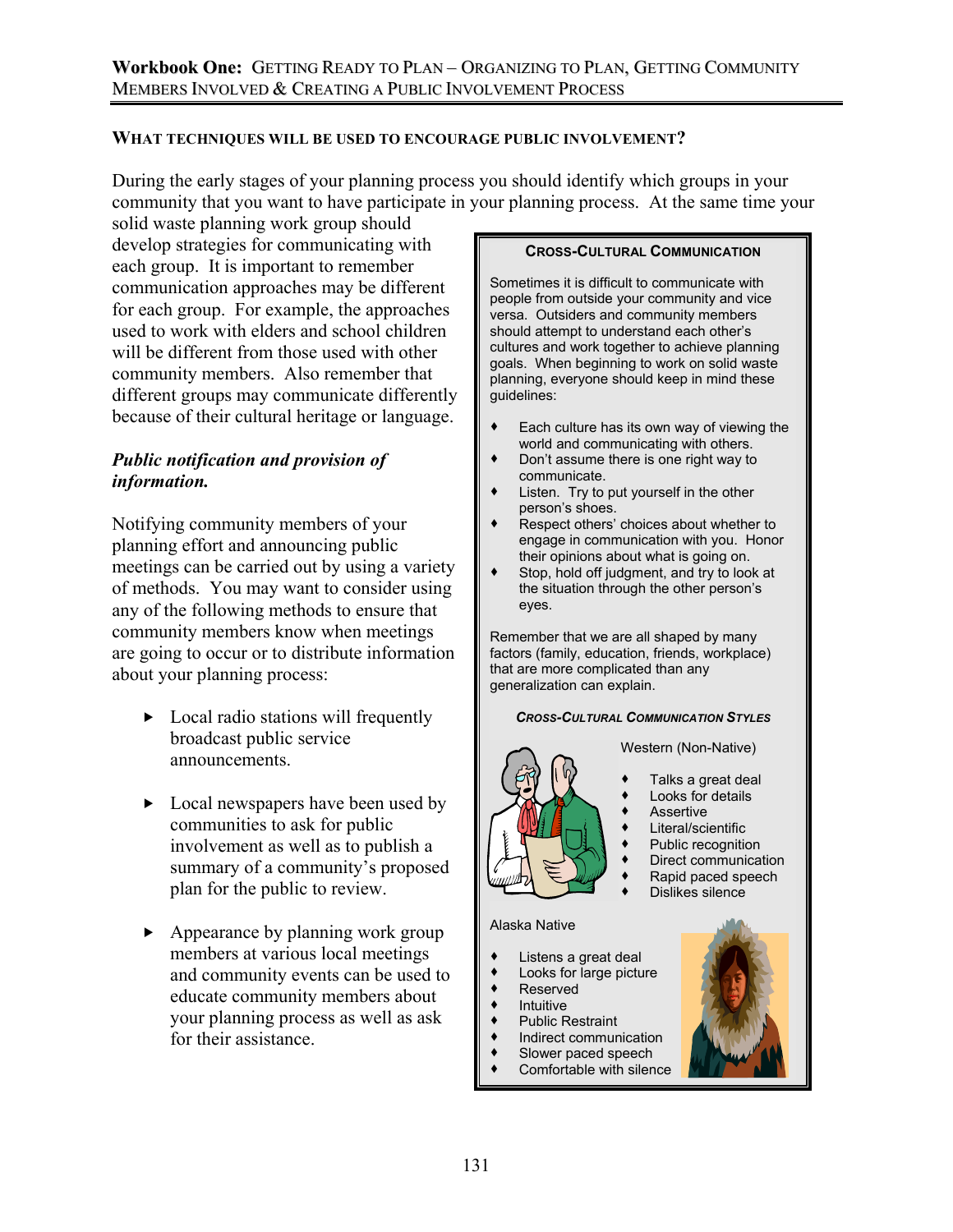- $\blacktriangleright$  A community mail-out is a go way to distribute meeting notices and other information you want community members to read.
- $\blacktriangleright$  A monthly newsletter can be used to educate community members about your planning process and solid waste management issues.
- $\blacktriangleright$  Making announcements on the CB can be a way to remind people to attend a meeting or community event.

The most important thing to remember is to keep your community informed about meetings, community events, and public participation opportunities.

# *Collection of information from the public*

Collection of information from community members will occur during several of the steps of your planning process. Different techniques for collecting information are used to meet the requirements of each step in your planning process. At a minimum public input should occur during:

- $\blacktriangleright$  Identification of issues and concerns and other activities which are used to develop your community's vision statement, goals, and objectives; and.
- $\blacktriangleright$  Review of proposed alternatives.

Input to your planning process can be obtained in a number of ways. While developing your public involvement plan, your solid waste planning work

### **TECHNIQUES FOR GETTING PUBLIC INPUT INTO YOUR PLANNING PROCESS**

- *Informal Gatherings.* Meet with groups that already are established in your community (i.e., dance groups, school groups, traditional council; church groups, activity groups, and other community groups). Each group provides an opportunity to collect information. You can then ask questions about what is important to each group in regard to your community's values, visions, problems, needs, and plan. If you use an informal process, be sure to keep a list of the people who attended and write down what was discussed and what the important comments were. This is part of your public process.
- **F** Surveys. Surveys can be used to gather input from large numbers of people. They can be conducted by:
	- Show of hand at public meetings. Only simple issues can be addressed and response is limited to those attending the meeting.
	- Distributing and collecting written surveys at public meetings. Response is limited to those attended the meeting.
	- Mailing surveys to all community members. Responses are limited to those people who take the time to complete and return the survey. It can also take a long time for individuals to return their survey forms.
	- Direct interview of community members. The number of people interviewed may be limited by the amount of staff available to conduct the interviews. It can be expensive to administer due to personnel costs and results can take time to collect.
- **Informal Interviews.** You can also gain important information by meeting with people who are viewed as wise about the community such as elders, community leaders, or other people of importance. These people may raise important questions that your community may want to consider. Keep track of whom you speak with, what you ask, what they say, and when the interview took place.
- *Door-to-Door Campaigns.* Door-to-door campaigns are beneficial because planning work group members can talk directly to local residents. These campaigns can be time consuming, but they can be invaluable in reaching people. A door-to-door campaign also lets you hear directly what issues are important to community members and what questions or concerns they have. It also has the added benefit of enabling you to track every individual that you reach so you can gauge the effectiveness of your program.
- *Public Meetings.* Hosting a public meeting is the most common way to gather information. Be sure everyone in your community is invited to the meeting. Keep track of who attends and what they say. Public meetings are an effective way to share information, ask questions, solicit public comments, and encourage people to share their opinions and concerns. Bringing people together makes your planning process stronger and helps create a future that belongs to your entire community.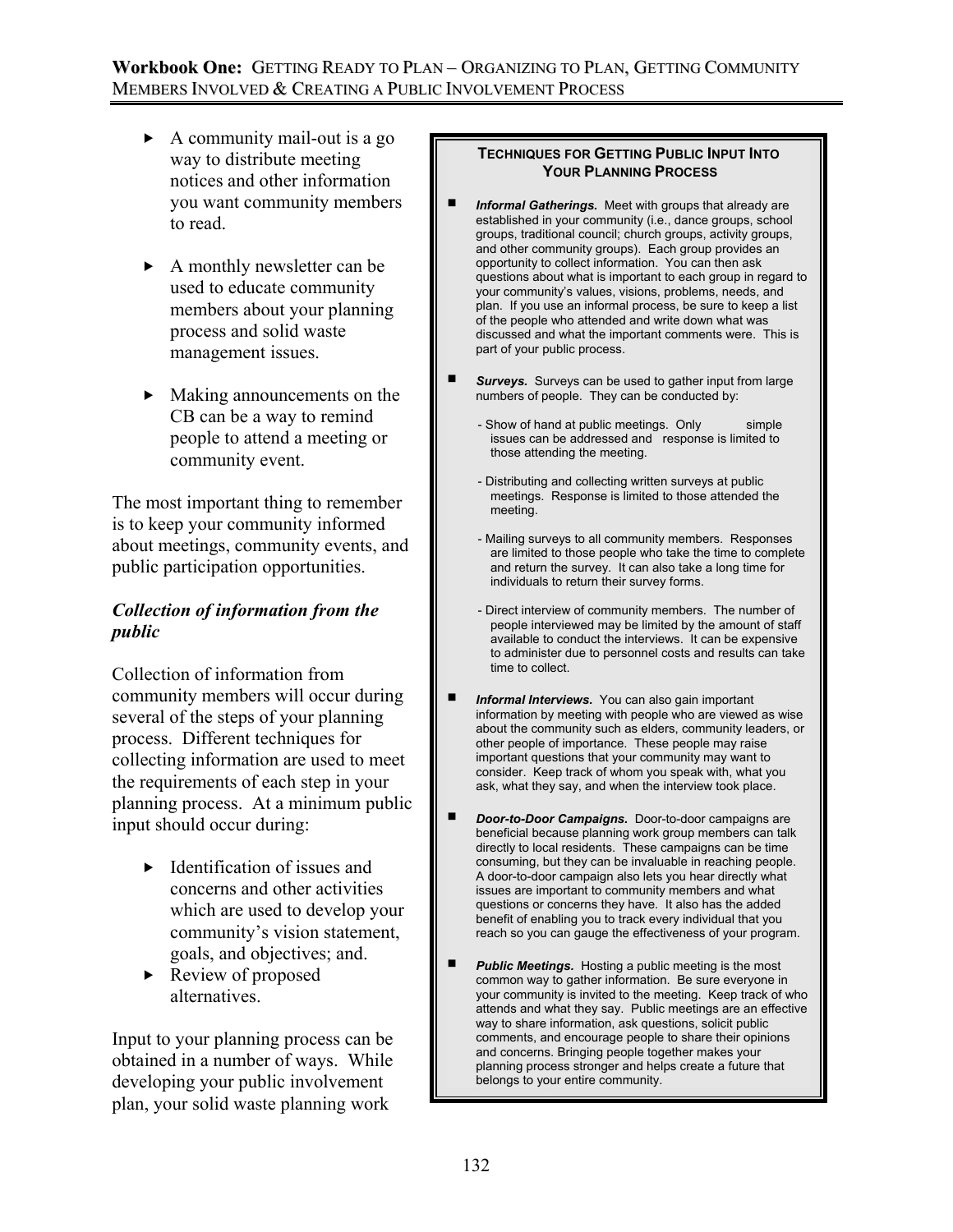### **HOW DO YOU GET YOUR MESSAGE OUT TO COMMUNITY MEMBERS?**

Once you have decided to establish a public education program for your community, you want to consider the specific messages that you want to deliver to community members.

Messages are simply the ideas or information you want to communicate. They should be clear, concise statements that can be repeated every time you communicate. You do not want to overwhelm your community with too much information, so you might limit yourself to three or four simple messages, being sure to use the language spoken by most people in your community. To craft effective, messages you might ask yourself the following questions:

- Why are you interested in educating your community?
- What does your community need to know?
- What would you like community members to do?
- What other information can you provide that might act as an incentive or deterrent that will encourage community members to do what you would like them to do?

Keep in mind that different audiences typically require different messages or approaches; strategies that work for communicating with local business owners normally will not work for school children. Tailor your message so it appeals to different audiences. Effective messages relate to people on their terms, in their own language.

The next step is to determine the best way to get your message to your target audiences. Consider more than one method for getting your information out to community members. Your outreach messages are likely to have more impact if they are heard more than once. For



example, you might do a door-to-door campaign with flyers, and then do a newsletter or poster contest a couple of months later.

As you are considering the many options for distributing your message, consider your community's budget, staff availability, and the technical requirements of your methods. When possible, consider ways to use existing community outreach programs and tools to get your messages to your audiences. Many educational resources are available from other tribes, nonprofit organizations, and state and federal agencies (i.e., EPA and ADEC). Often these materials



As you are developing messages, remember that it is to teach community members *why* new laws and new programs are in place and why they need to handle and dispose of their waste in a particular way. When community members understand why certain waste management practices are bad for

public health, the environment, and wildlife, for example, they might be more likely to handle their waste differently.

When designing any outreach materials for your public education program, always consider ways to incorporate elements of your culture to help community members feel a connection to your information and program.

group should identify methods that will fulfill the goals of your planning process.

Public meetings are the most common way that input is collected. The structure of public meetings can vary from formal hearings to informal gatherings. The next most common method for gathering information is through the use of a public/community survey. A survey can be used to gather input from large numbers of people in your community. When using surveys, caution must be exercised because each person surveyed is asked the same questions to comment on. Sometimes surveys can be too structured so input from community members can become too focused, the opportunities for creative insights and suggestions is not encouraged.

Information collected from the public is going to vary depending on the collection method used. A written record needs to be maintained of all comments and contributions made by the public. Workshops will produce formal comments and outputs. Surveys provide statistics and comments. Comments from plan reviewers can be written or oral and can be collected through one-on-one interviews, at public meetings, or submission of written comments.

It is important to remember, public education and community involvement are integral parts of your solid waste can be used as-is or changed to fit your needs of your management planning process and program. Well planned education and outreach activities can help generate understanding and support for waste management issues in your community. They can also be used to teach local residents and businesses how to comply with waste management activities designed to minimize waste management problems in your community and protect public health and the environment.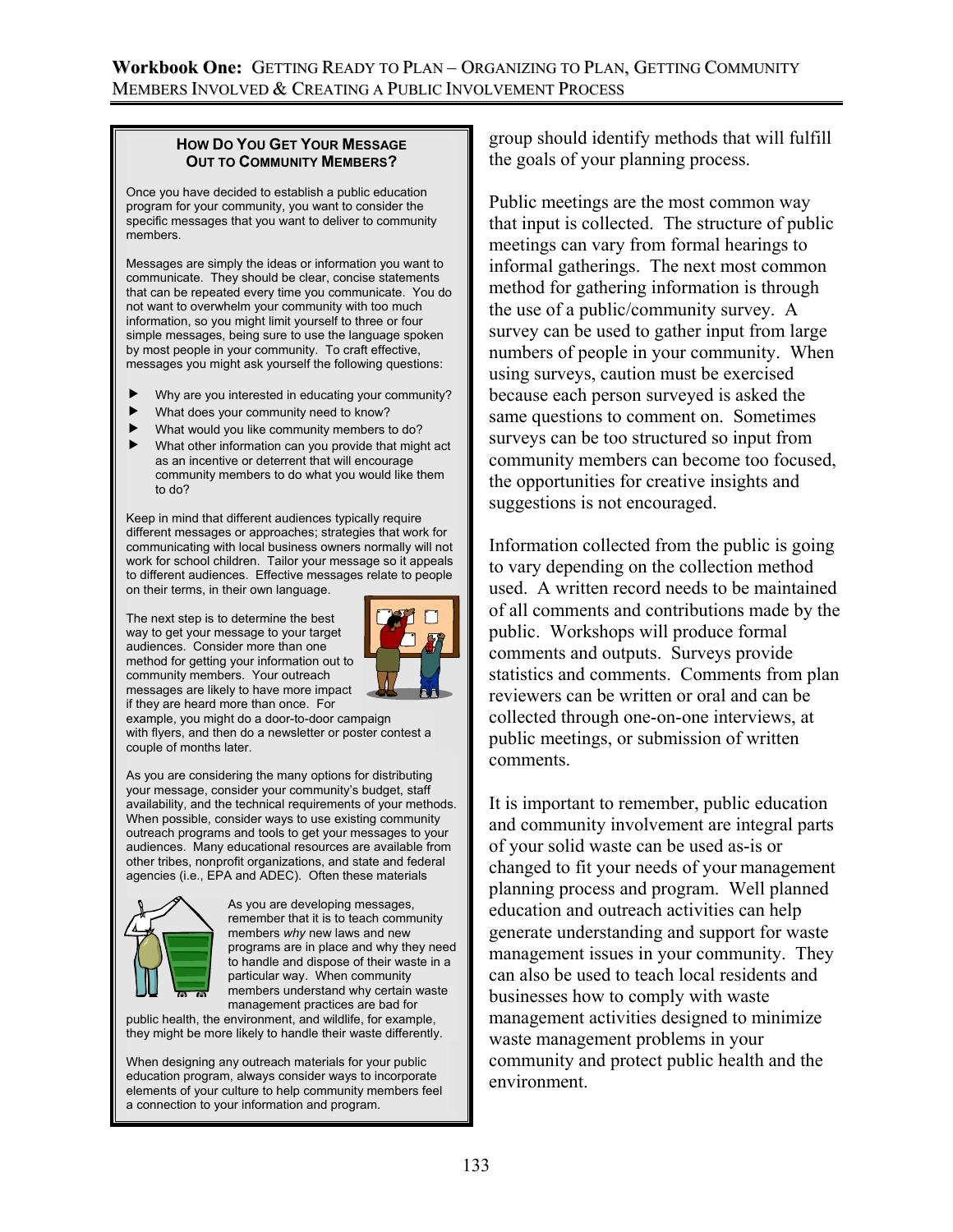### *PUBLIC INVOLVEMENT AND PUBLIC EDUCATION: HOW DO YOU INVOLVE AND EDUCATE COMMUNITY MEMBERS?*

Your integrated waste management planning process should educate community members about solid waste. You should work hard to involve community members in decision-making throughout your integrated waste management planning process. It is especially important that you work with your community in the beginning of your integrated waste management planning process. The terms *public involvement* and *public education* include a broad range of techniques and activities designed to:

- $\blacktriangleright$  Help your community participate in making decisions;
- $\triangleright$  Convey information to community members;
- $\triangleright$  Solicit community members' concerns;
- $\blacktriangleright$  Increase public awareness; and
- $\blacktriangleright$  Motivate community participation in programs you implement.

To gain local support for your plan:

# **E- KEEP YOUR COMMUNITY INFORMED.**

It is very important that you keep your community informed about your solid waste planning process, as well as encourage everyone in your community to participate in the process. It is critical that you involve community members in your solid waste planning process and educate them about waste management. These actions when combined with ongoing education on how community members can participate, will lead to public support of and participation in your integrated waste management planning process and program.

Implementing new solid waste management practices or programs will require educating and informing people who live and work in your community. This will be especially true for activities or programs where public participation

#### **TOOLS FOR PUBLIC EDUCATION**

Public education can take a variety of forms, including:

- **Written materials:** fact sheets, newsletters, articles, flyers, inserts, pamphlets, questions and answer sheets
- **F** *Visual Materials*: signs, posters, pictures, charts, Web sites, and videos
- **F** *Community Events*: public meetings, workshops, community dinners, contests and community programs
- **F** *Media*: public service announcement on local radio and television, newspaper articles

*Signage:* Signs placed in strategic locations area low cost, low-effort way of educating community members about various waste management options or regulations. They are particularly useful for "No Dumping" and "No littering" campaigns. They are also effective when posted at landfills and recycling



 facilities to clearly explain what types of waste are accepted.

*Other Written Materials: Inserts* and flyers are another low-cost method of spreading information. By developing a

simple message and distributing it to community residents, community leaders can distribute important information about waste management programs. Additionally, putting certain information in writing (e.g., waste accepted for recycling, household waste collection dates) is useful because community members can keep and refer to the information they receive.

*Community Events:* Another way of getting your information out is through community events and meetings. You might hold a special community meeting to talk about recycling. You can hold an even such as a community clean up, a household hazardou waste collection day, or a children's poster contest, where the winner is public announced and the winning poster is printed and distributed to community

members. Events can be fun, interesting, and effective in getting your message out. It might be useful to turn a one-day activity into an annual or monthly event to promote your message.

*Media.* Another effective method if you have a large community is to use public



*Visual Materials:* People will remember things they see. Show a video about recycling at a community event or hangs poster around your community. The more people see information the better they will remember it.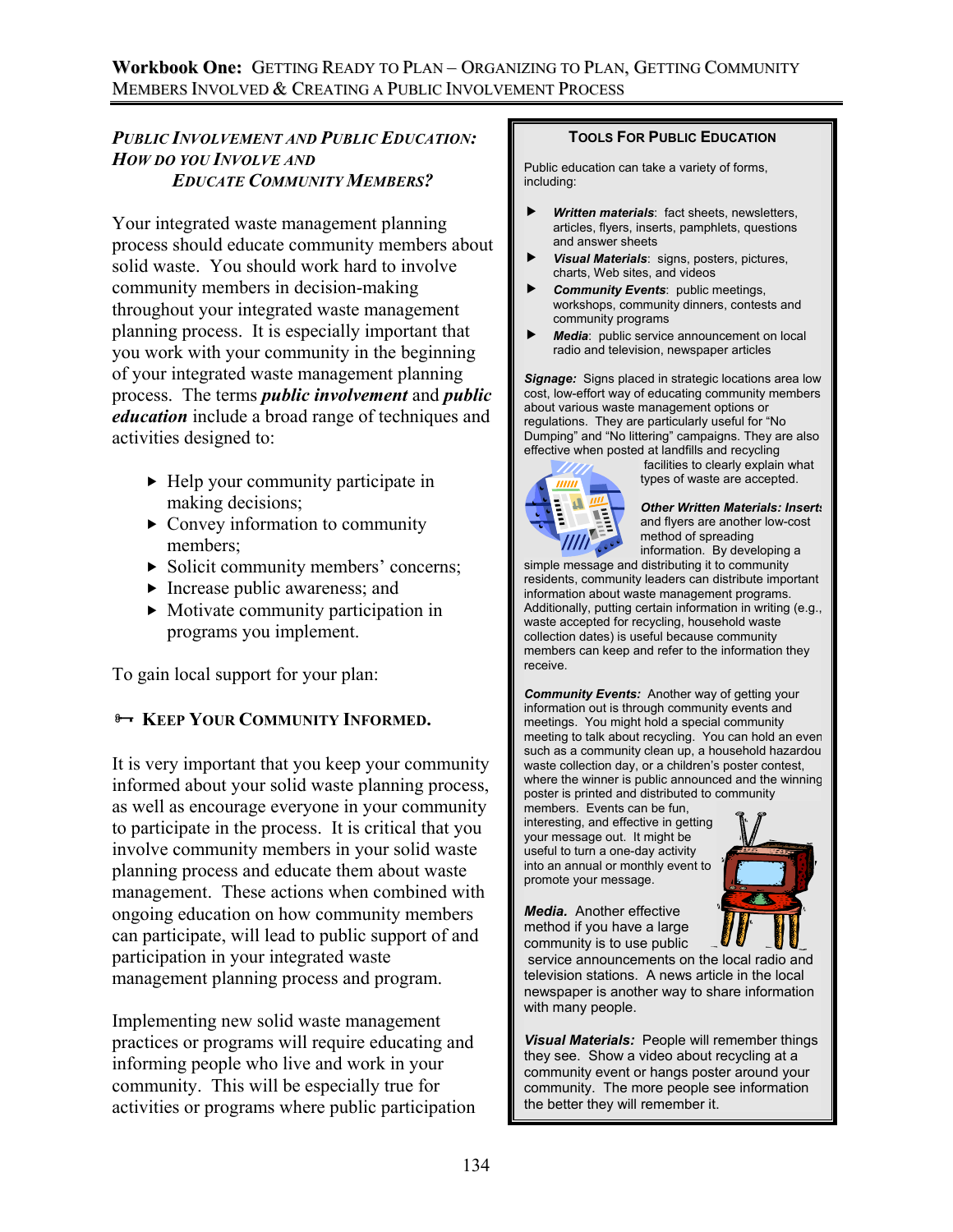is needed. Opportunities for communicating with and involving people in your community should be established early in your planning process. Communication with community members and promotion of your planning process should be ongoing.

Community meetings, radio announcements, posters and newsletters are all good tools you can use to keep your community members informed. Be sure to announce the formation of your solid waste planning work group and also announce when any meetings are going to be held. As you go through your planning process hold meetings to report on the progress of developing a integrated waste management plan for your community. These meetings can be used as a forum for local residents and businesses to talk about waste concerns, issues, and recommendations.

You can encourage public participation by explaining to your community members

- $\blacktriangleright$  How parts of your solid waste plan were decided upon;
- $\triangleright$  Who participated in the decision making; and
- $\blacktriangleright$  What was taken into consideration.

Your community members also have a right and responsibility to understand the full costs and liabilities associated with management of the waste they generate. This information will:

### **TIPS FOR BUILDING COMMUNITY SUPPORT**

Education and outreach programs are not complete once materials have been distributed – community education programs are constant and always evolving to meet the needs of your community.

Once you have an outreach program in place, it is important to:

- Start your community outreach and education plan early.
- $\blacktriangleright$  Involve your community in important decisions.
- Use your community's or village's language and culture to increase the impact of your message.
- $\blacktriangleright$  Keep your community involved through public meetings, newsletters, and local announcements.
- $\blacktriangleright$  Adjust and maintain your program to meet community needs.
- $\blacktriangleright$  Carry out community education activities.
- $\blacktriangleright$  Help people living in your community understand the importance of community solid waste management issues;
- $\triangleright$  Assist the planning work group in gaining public support for a community-based integrated waste management plan and program; and
- $\blacktriangleright$  Help community members understand that they need to take responsibility for the waste they generate.

You need to keep in mind that every community is different so your integrated waste management planning process and plan will be unique to your community. What works in another community for getting people involved in local issues may work in your community, but then again you might have to do something different.

# **EDUCATE YOUR COMMUNITY MEMBERS.**

The backbone of any integrated waste management planning is public involvement, participation, and cooperation. You can compile date, estimate costs, and put together lists of potential solid waste management options; however, the choices and positive changes must ultimately come from within your community.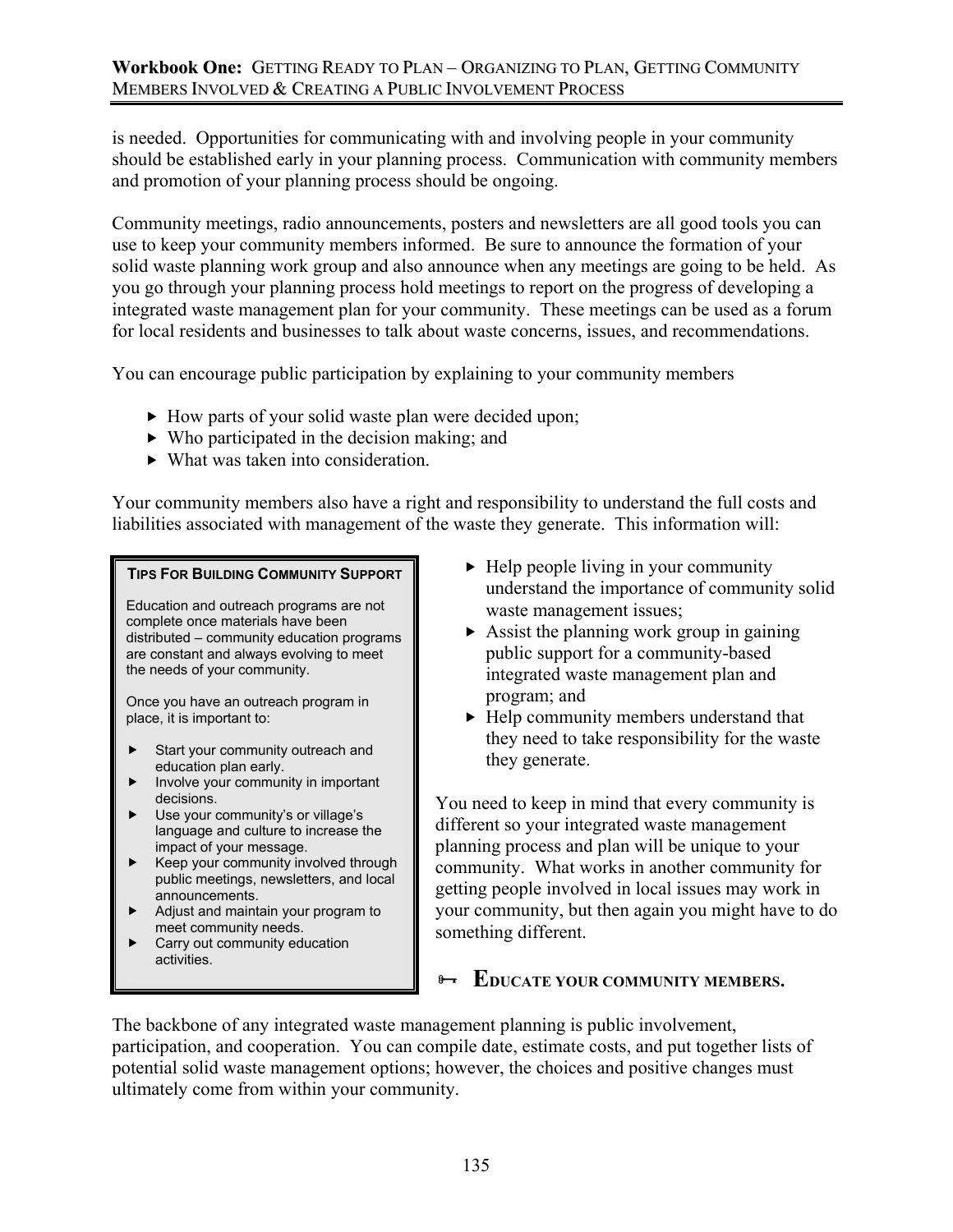### **Workbook One:** GETTING READY TO PLAN – ORGANIZING TO PLAN, GETTING COMMUNITY MEMBERS INVOLVED & CREATING A PUBLIC INVOLVEMENT PROCESS

Community education and outreach is a continuous process that includes a variety of activities, such as distributing newsletters, sponsoring community events, mailing fact sheets, conducting community surveys, and distributing information through work groups and committees, public meetings, interviews, and workshops.

Your goal is to get everyone in the community interested and to teach community members about what your community can do to manage solid waste in your community. Your integrated waste management plan should contain specific steps for public education. Your public education program must begin by introducing people to waste management needs and concepts, explaining clearly how to participate, and then effectively encouraging them to follow good waste management practices. No matter what waste management approaches are chosen, your community must be informed and involved or else your solid waste plan will fail. A successful public education program will need to include education in the schools, as well as general education of people living in your community. Also, it should continue year after year. Good ways to educate your community include:

**F** *Workshops.* The planning committee needs to educate itself by attending training workshops such as the landfill operators training sponsored by EPA and the NAU Institute of Tribal Professionals. After attending a workshop or training they should share information all community members at a community meeting or workshop. Workshops are valuable ways to

also educate community members about your planning process and to encourage their involvement in the process. These sessions can provide hands-on learning, as well as an opportunity to ask questions or try out new techniques for encouraging community input into your planning process and development of your plan.

**F** *Schools.* Be sure to involve children in your community planning process. The easiest way to do this is to invite the school to be part of your process. Teachers can teach students about the environment, pollution prevention and solid waste management. They can also help teach community members by holding special community classes on solid waste management and pollution prevention. Meeting notices can be sent home with students. High school students can help do surveys and informal interviews.

*"Teaching young people about solid waste management – about the value of recycling and reducing litter and household hazardous wastes and the need for properly operated waste management facilities – is essential for developing a responsible solid waste ethic among a community's future residents."* 

- "Decision-Makers Guide to Solid Waste Management," U.S. Environmental Protection Agency, Solid Waste and Emergency Response, November 1989.



Some communities focus community involvement activities on schools by teaching children about solid waste, why it is an important issue, and how to safely and effectively manage their waste. These activities are conducted with the hope that children will teach their family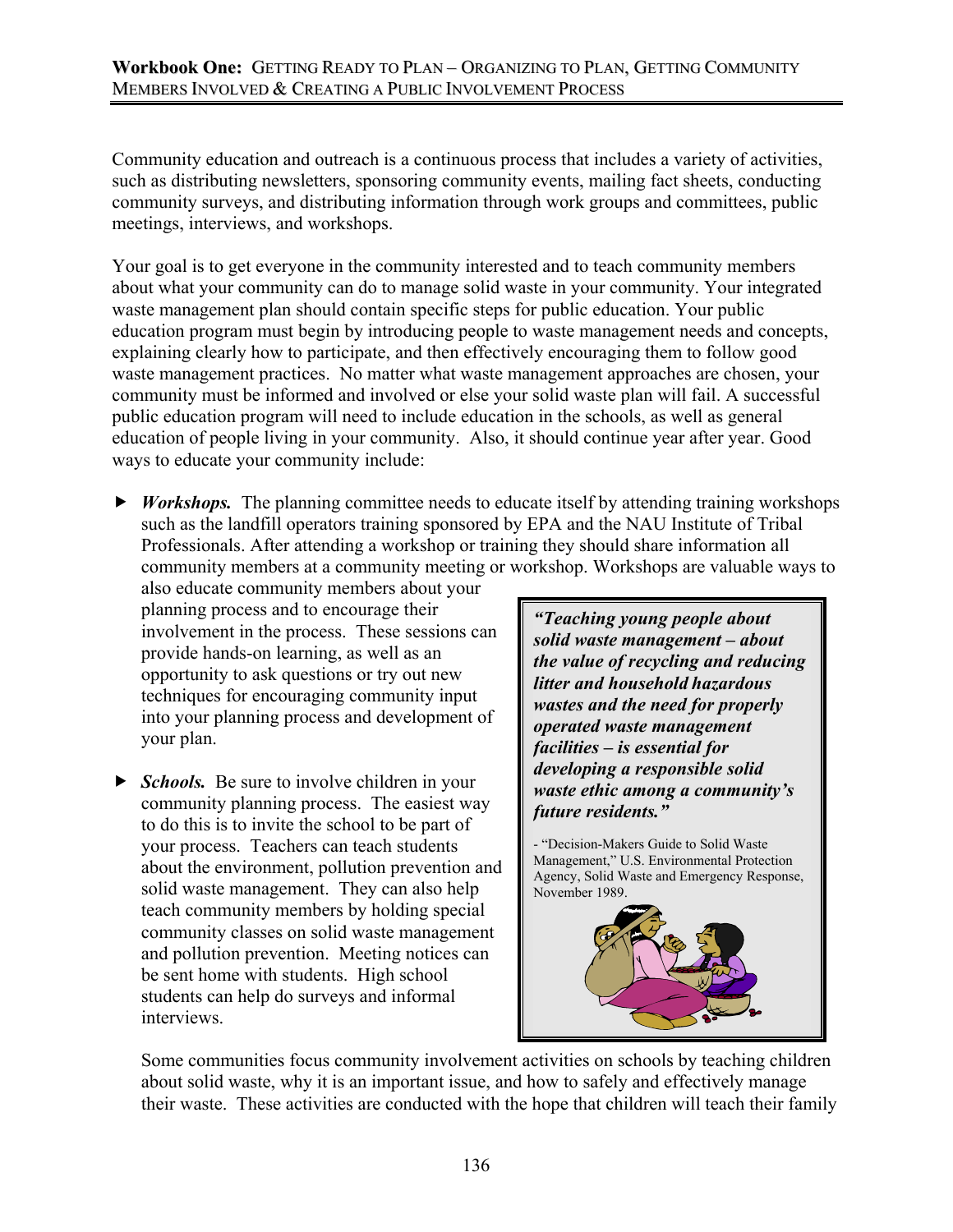### **Workbook One:** GETTING READY TO PLAN – ORGANIZING TO PLAN, GETTING COMMUNITY MEMBERS INVOLVED & CREATING A PUBLIC INVOLVEMENT PROCESS

what they learn in school, take personal responsibility for the waste they generate, and continue to manage waste properly as adults. Since children will ultimately be the decision makers for your community, teaching personal responsibility for solid waste early on and involving them in your integrated waste management planning process can only benefit your community in later years.

- **Fublic Meetings.** The foundation of any public participation process is the public meeting. You might decide to hold special meetings to present information about your planning process or you may make a presentation as part of a regularly scheduled community meeting. Meetings enable your planning work group to talk directly with community members, which promotes two-way communication. Public meetings serve many purposes by:
	- Conveying information;
	- Reporting results;
	- Sharing and developing issues and concerns;
	- Giving people a forum to share their views and make comments;
	- Helping people make decisions; and
	- Helping people feel they are part of and have ownership of your planning process and its decisions.

In order to ensure that everyone has an opportunity to attend public planning meetings, your planning work group should send out an invitation to attend to your entire community. Be sure that people who see things differently are invited. You want to get a broad group of community members, with different opinions to attend and participate in your planning meetings. Bringing different views together makes your plan stronger and helps create a future that belongs to your entire community.

### **PUBLIC MEETING FORMATS**

Public meetings are the most common way that public input is collected. The structure of your public meeting can vary. Public meeting formats include:

- **>** Straight forward meetings with "open microphones" that allow individuals to provide oral comments. This type of meeting is best when you do not have to focus on specific issues and wish to give community members an opportunity to speak on anything related to your planning process or management plan.
- $\triangleright$  Formal hearings are appropriate when you are requesting direct input from community members through a public forum as required by law or an agency. Very seldom will small communities need to hold formal public hearings on solid waste management issues. The one exception may be if your focus on a single issue or involve brain-storming community is considering passing property taxes or user fees to pay for your community's solid waste program or a related project such as a new landfill.
- **h** *Directed meetings* that are providing information, identifying solutions, and giving recommendations to your solid waste work group. These types of meetings can be very productive but usually require that you have someone with facilitation skills guide the meeting so people stay focused on the issue being discussed.
- $\triangleright$  Informal Small Group Meetings are one of the more common ways people talk in rural Alaska is through informal meetings and discussions – at the post office or store, in the council office two days after a formal community meeting…Your planning coordinator should keep a notebook to record comments and concerns gathered in this traditional way. Remember – it can be important for people to be able to comment without having to give their name.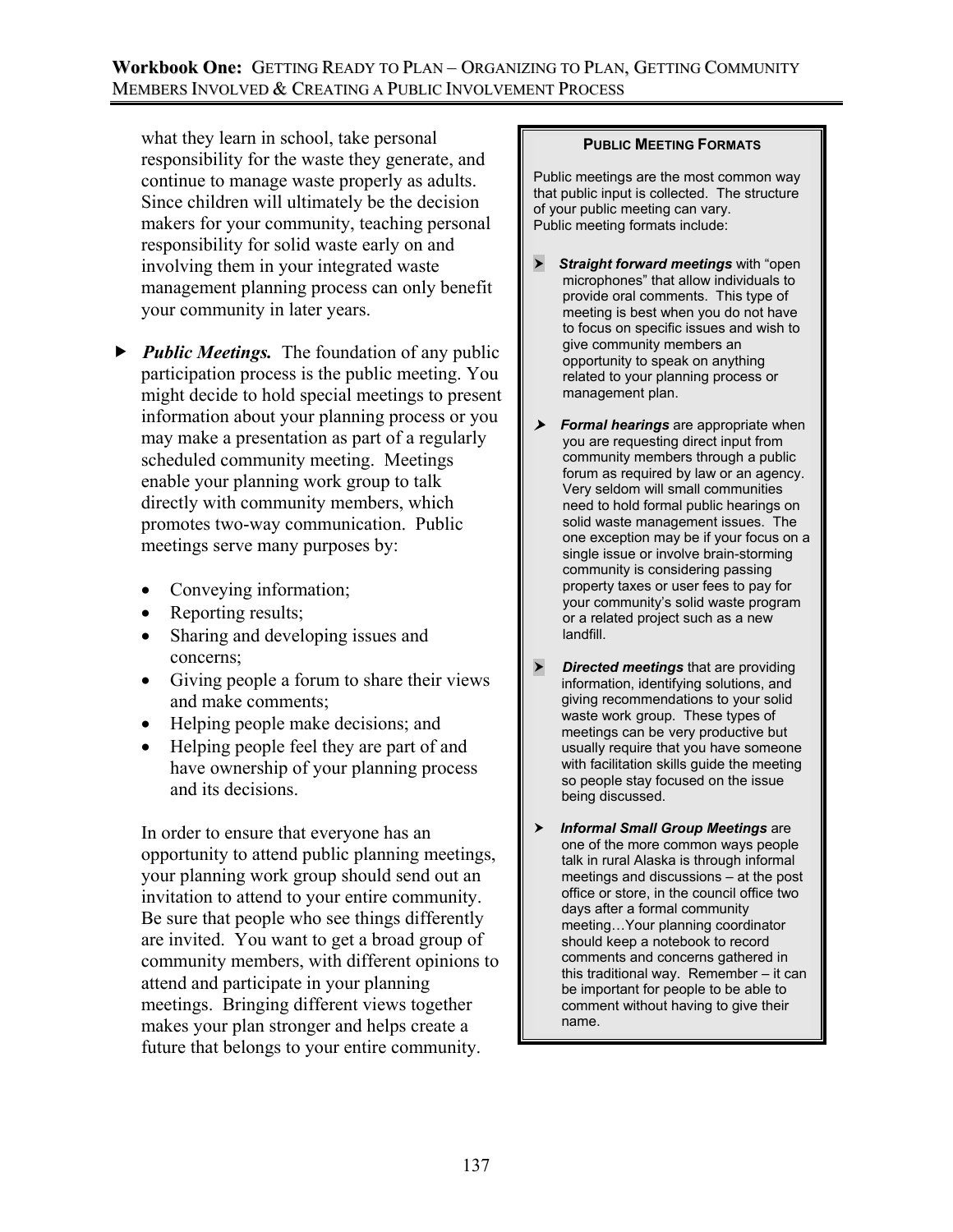Public meetings are one of the best ways you can involve everyone in your community in your planning process. You should hold public meetings throughout your entire planning

process so you can address specific issues or phases of development of your integrated waste management plan. For example, you could hold a public meeting right after you form your planning work group so they can hear what community members think should be addressed in your community's solid waste plan.

Public meetings are a good way to present information to community members and get comments from them. Public meetings should be flexible and held throughout your planning process to address specific issues or phases of planning. For example, hold a public meeting in the beginning to get early input from local residents. Hold additional meetings to develop community goals and objectives, create a community vision, and identify community concerns, issues and needs. Hold one to get input on solid waste management alternatives, and to select a preferred alternative to use as the basis of your integrated waste management plan.

If you live in a village you might want to have a meeting to gather traditional and local knowledge that can be used in your planning process and included in your management plan. For example, village elders could talk about the importance of traditional values and stewardship of the land. Use meetings to talk about how traditional ways can be used to manage solid waste, prevent pollution, reduce health hazards, and improve your community's appearance.

Be sure to hold public meetings to get community input on proposed solid waste management alternatives and to select a preferred alternative.

### *THE WISDOM OF OUR ELDERS*

Traditionally, Native people have looked to their Elders for advice. The village has always relied on their knowledge of the land and its resources. Elders respect the traditional ways of conservation. They are a valuable resource themselves. Elders have a perspective on life that is closely tied to the land. With all of the rapid changes occurring in the villages, this relationship between the people and the land may be lost.

Much meaning is lost when information is communicated using new methods – the shortcomings of radio, audio tape and television are obvious, and even the printed word often can't tell the whole story. Some values are unspoken and are difficult to translate. Our Elders have valuable wisdom to impart about how to use our resources, and we take the time to talk with them face to face to fully understand their knowledge.

The importance of the local traditions and respect for Elders' traditional values cannot be overemphasized. Establishing strong relationship with village Elders at the start of your planning process will greatly enrich your lessons and knowledge needed to complete a plan for your community.



*"To me, the wisdom the Elders have to manifest is in teaching people how to live, in harmony and balance with each other and the Earth."*

> -Sun Bear, Chippewa, " Pollution Prevention and Cultural Preservation in Native American Communities, Montana State University Extension Service, 1996.

.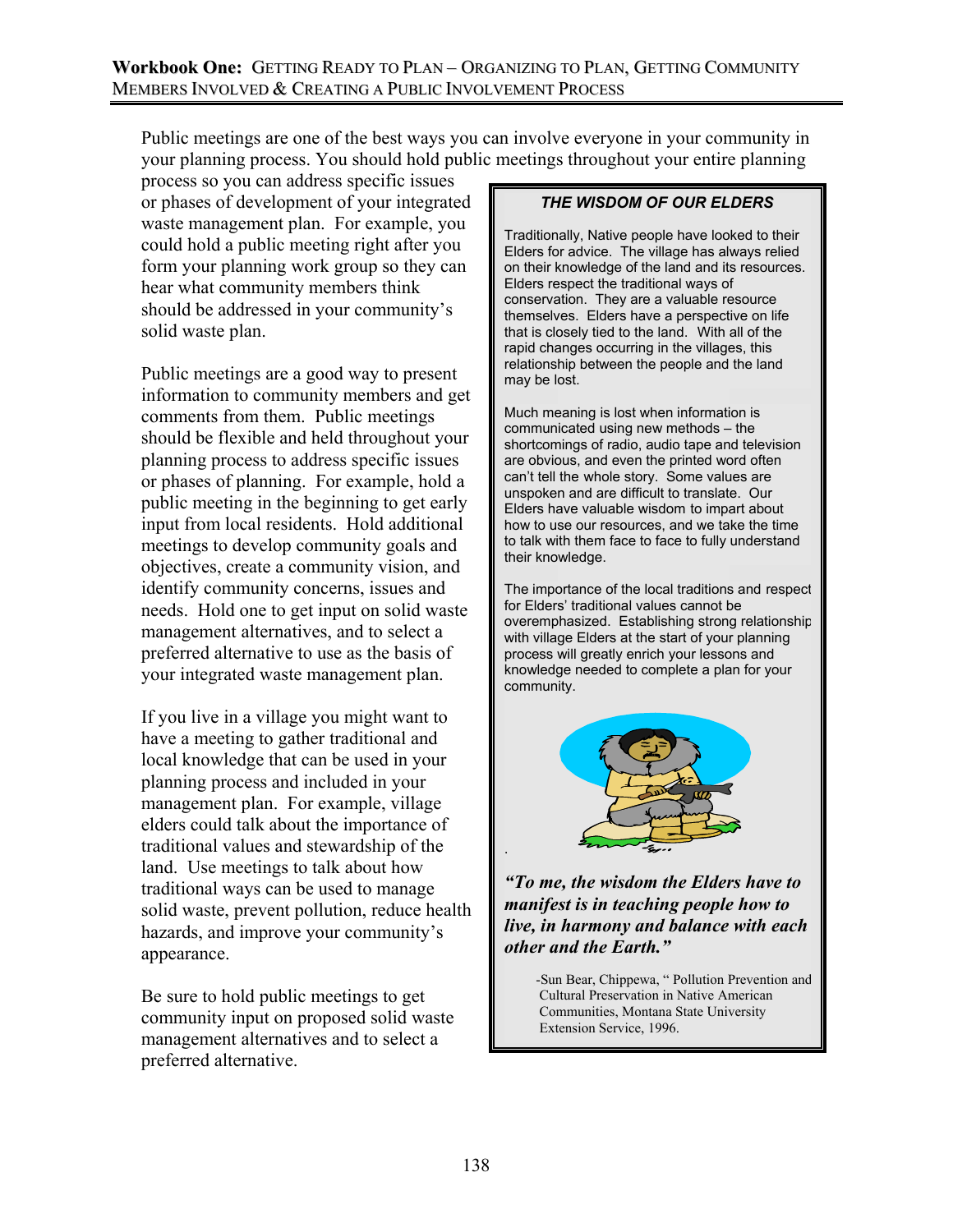# **KEYS TO GREAT PUBLIC MEETINGS**  $\rightarrow$  Consider incentives for attending the meeting (raffle, food, etc). Have a public meeting in conjunction with a community potluck. Make the meeting fun. Advertise for good meeting attendance. Post announcements throughout your community (e.g. post office, store, school, airport, community hall, council offices) inviting everyone to come to the meeting.  $\rightarrow$  Develop an agenda for each meeting and make it available to those expected to attend the meeting ahead of time. <sup>9→</sup> Personally invite people. Tell them their input is essential and will directly affect the outcome of your community's solid waste plan.  $\rightarrow$  Plan meetings for times when nothing else is going on. You may not have many people attending your meeting during fishing season, near holidays, or when other meetings are scheduled. Sites should be neutral, if possible. Reserve a meeting place. Arrange to hold meetings at convenient locations such as the school, community center, or gym. Meetings held at commonly used community facilities would encourage attendance. <sup>9→</sup> Don't count a person out if they do not attend the first one or two meetings. Invite everyone to every meeting – some people need more time to feel comfortable about getting involved in a community's planning process. <sup>9→</sup> Provide handouts and displays to educate participants and stimulate discussion. Prepare materials such as agendas, well in advance. Copy handouts before the meeting.  $\rightarrow$  Provide refreshments and breaks, especially if longer meetings are being conducted.  $\rightarrow$  Focus on people and their interests not on their affiliation or position. Stereotypes need to be checked at the door. Provide a facilitator or meeting chairperson. Be sure your meeting leader is a good facilitator and can use various group decision-making and problem-solving techniques. **→** Determine the seating arrangement before the meeting. Make sure it accommodates the meeting plan and that there are enough seats for everyone attending the meeting. Standard row seating does not encourage the sharing of ideas. Arranging chairs in a circle or semi-circle makes it easier for people to be involved in discussions and makes the meetings feel less rigid.  $\rightarrow$  Those individuals who are conducting the meeting should arrive early. This will allow time for them to arrange the room before people arrive, and provide an opportunity for talking to people as they arrive. <sup>8→</sup> Keep the meeting focused on the task at hand by helping people to stick to the subject being discussed. Write and display important points on a black board or flip chart or use an overhead projector or PowerPoint presentation. Have a secretary or note taker record the discussions and provide notes to interested participants. Establish ground rules for conduct at meetings to insure that meetings are non-threatening in nature and that people can express their opinions without fear of conflict. **1. Listen with respect. 2. All ideas count. 3. No personal attacks. 4. Wiggle space – a person doesn't need to answer a question if they feel uncomfortable. 5. Everyone gets the same amount of time or opportunity to speak and share their ideas. 6. One person speaks at a time. 7. Freedom to establish additional rules, if necessary.**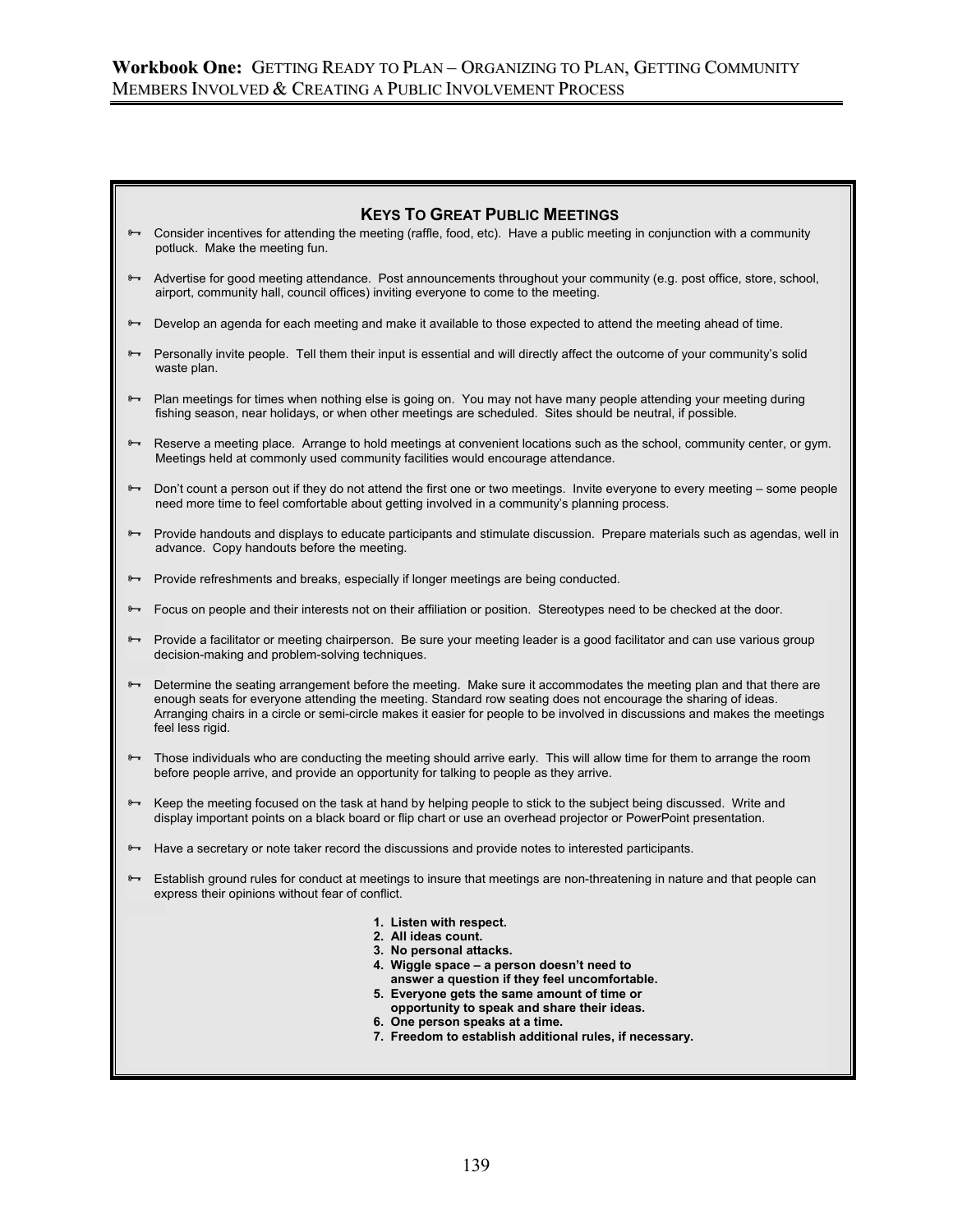The invitation to participate in public meetings needs to go out to your entire community. Before you hold your community meetings be sure that all community members are invited to the meeting. You want to have as many community members as possible attend your meeting. The more people you have attend your meeting, the more different viewpoints you will get. Bringing different views together will make your planning process stronger and helps create a plan that belongs to your entire community.

# **SAMPLE MEETING ANNOUNCEMENT**

#### **INVITATION TO PLAN FOR OUR COMMUNITY'S FUTURE SOLID WASTE MANAGEMENT NEEDS**

### *EXPRESS OUR VALUES—CREATE OUR VISION—DEFINE OUR COMMUNITY NEEDS*

We are preparing an integrated waste management plan for our community. Come and help. The plan will be based on our community needs. It will guide us in "managing waste in our community." Our integrated waste management plan will ensure that we have a clean and healthy community and environment for future generations.

This meeting will be a community effort to identify actions our community can take to better manage and dispose of garbage and other forms of waste in our community. We want to hear about your ideas and concerns for our community so we can create a community based integrated waste management plan and program. We will use your ideas to guide us in our solid waste planning process. Your input into our planning efforts is very important to us.

## *PLEASE COME!*

*Share your thoughts – Listen to your neighbors - Bring a friend Help make our community a cleaner and safer place*

**Time: \_\_\_\_\_\_\_\_\_\_\_\_\_\_\_\_\_\_\_\_\_\_\_\_\_\_\_\_\_\_\_\_\_\_\_\_\_\_\_\_\_\_** 

**Date: Date: Contract Contract Contract Contract Contract Contract Contract Contract Contract Contract Contract Contract Contract Contract Contract Contract Contract Contract Contract Contract Contract Contract Contrac** 

**Place:** 

After the meeting we will have a community potluck, so please bring a dish to share with your friends and neighbors. Members of our community's Solid Waste Planning Work Group will be at the meeting and potluck to answer any questions you may have about what we are doing to deal with waste in our community. We look forward to seeing you at the community meeting and potluck.





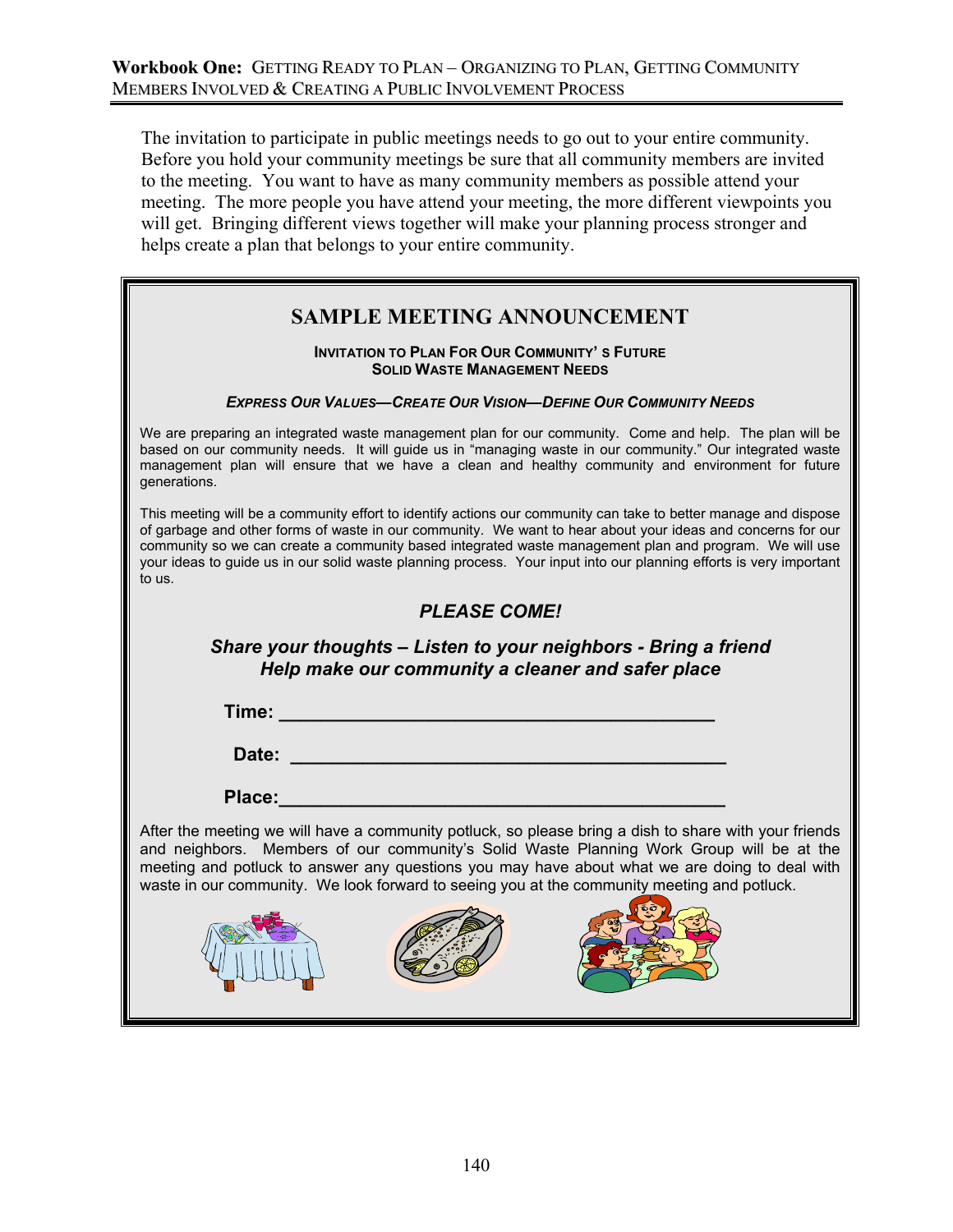# $\rightarrow$  **KEEP A RECORD OF YOUR PUBLIC PROCESS AND MEETINGS.**

In solid waste planning, public participation is needed during all planning phases. As part of your planning process, it is important document who participates in the process. This is accomplished by keeping a record of your public process. For each meeting, record the date, place, names of people who attended, the topic of the meeting, and key outcomes. Be sure to do this for any meeting you hold that is associated with your solid waste planning process.

Although meetings are the most common method used to involve community members in any planning process, there are many other ways to involve your entire community. It is important to also keep a record of who is involved in any other method you utilize to encourage public participation. For example, if you formally interview elders and other community member be sure to keep a listed of who was interviewed and what questions were asked and the person's answers. For any community surveys you conduct, you should keep a copy of the survey. Also keep track of the number of people who were surveyed, how they were selected, as well as prepare a written summary of your survey results.

The more information you can record about your public process and community involvement, the easier it will to refer to suggestions and opinions expressed during any meeting or other planning activities. At a minimum, your solid waste planning work group should ask for public comment during each state of your planning process to determine community wants and needs. Your planning work group should present suggestions, decisions, actions, or alternatives to the community at-large. This will provide an opportunity for any community member to comment



on and offer suggestions on changes that should be considered by the work group.

It is especially important to keep a record of any comments and suggestions that community members make during a meeting held solely for the purpose of gathering public input and comments.

# **B ENCOURAGE COMMUNITY PARTICIPATION.**

Building a successful public participation program is integral to the success of your planning process. It is important that you explain to community members how the parts of your solid waste plan will be decided upon;

who will participate in the decision making; and what will be taken into consideration when decisions are made. This information will help your community members understand the importance of your planning process and why their input into the process is needed if your planning process is to be successful.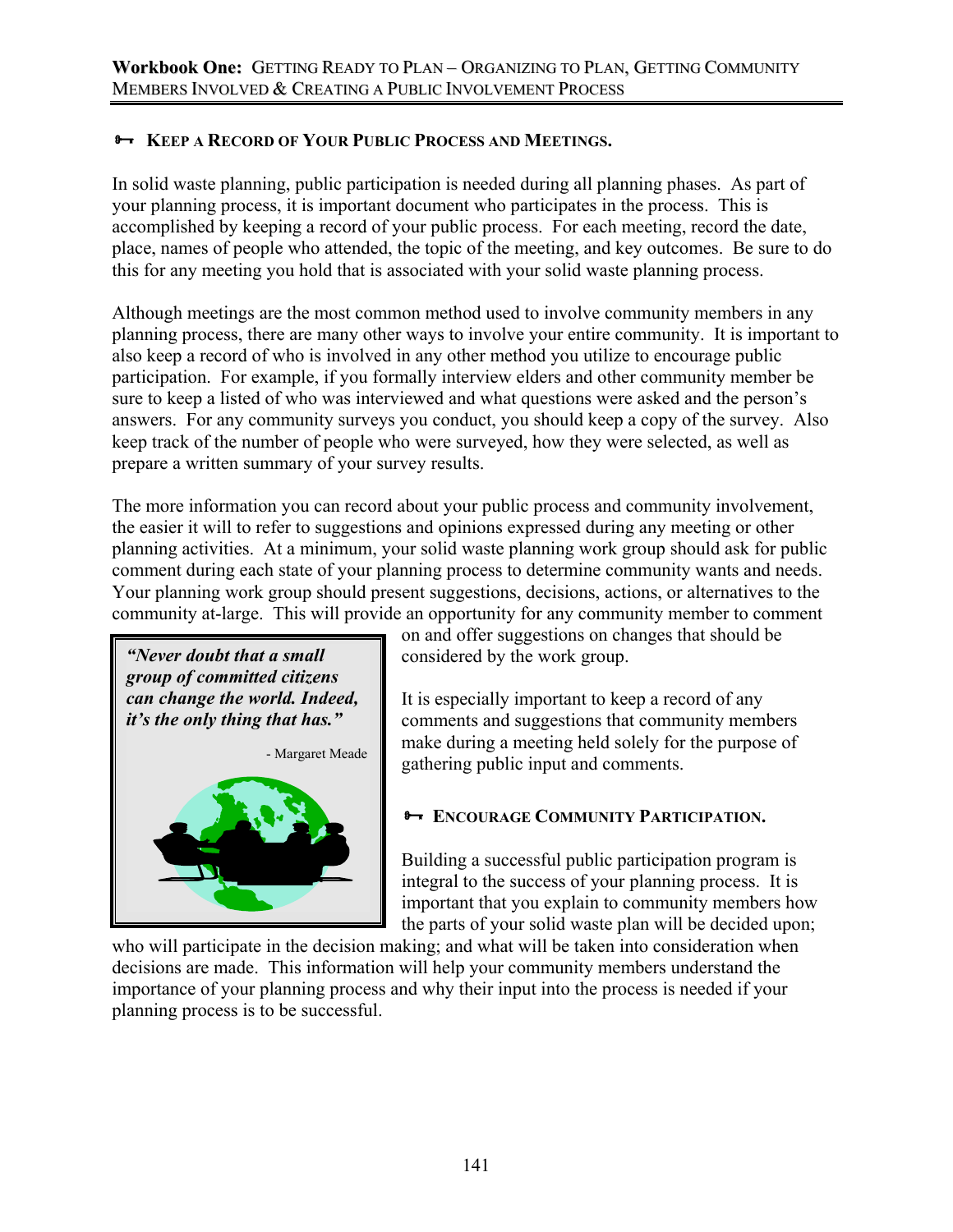### **Workbook One:** GETTING READY TO PLAN – ORGANIZING TO PLAN, GETTING COMMUNITY MEMBERS INVOLVED & CREATING A PUBLIC INVOLVEMENT PROCESS

As part of your publication participation process invite work group members and people living in your community to ask one another questions and share their ideas. Let people know their ideas are valued and won't be attacked. It is important for people to understand that there are no "wrong" ideas, and there will be time later in your planning process to select the ideas that sound the best. Always thank people for coming to meetings and for speaking up, and be sure to invite them to continue to stay involved. It is important to encourage interested people to be involved with your planning work group or to help the work group by doing research and presenting useful information to the work group and community members.

Informal gatherings, community meetings, public hearings, and interviews and surveys of community members are the most common methods for involving community members in a solid waste planning process. Community participation will accomplish the following:

- Build community ownership in your planning process.
- Identify community concerns about waste in your community.
- Generate ideas for managing waste generated by your community.

### *WHAT TOOLS CAN BE USED TO PROMOTE PUBLIC PARTICIPATION AND PUBLIC EDUCATION?*

*Techniques for Working with People* 

- Brainstorming Sessions
- Visioning Sessions
- Structured Problem Solving Sessions
- Intensive Interviewing
- Large Group Exercises
- Visual Presentations
- Meeting Facilitation
- "Scorecard" for Choosing A
- Small Group Discussions

*Community Outreach Methods* 

- Public Meetings
- **F** Informal Meetings and Gatherings
- Community Surveys
- Posters and Signs
- Inserts/Flyers/Newsletters
- Door-to-Door Campaigns
- **•** Public Presentations
- **In-school Education Programs**
- **•** Community Events
- Workshops/Training
- Community/School Contests
- Media Coverage (newspaper articles, radio interviews, and public service announcements)
- Community Education Programs
- Solicit community input to determine what approaches to solid waste management are preferred by people in your community.

Information collected from your community members is going to vary depending on the method you use to obtain their input. Workshops will produce formal knowledge and structured comments. Surveys provide statistics and comments. Comments from people who review your integrated waste management plan can be written or oral. They can be collected through one-onone interviews, at formal public meetings or hearings, and by submission of written comments. Remember that public involvement needs to be flexible. If one method for getting people involved isn't working for your work group, then change to something else that better meets your group's needs.

Remember in any planning process, public participation is needed during all phases of plan development. There are many ways to involve your entire community. At a minimum, your

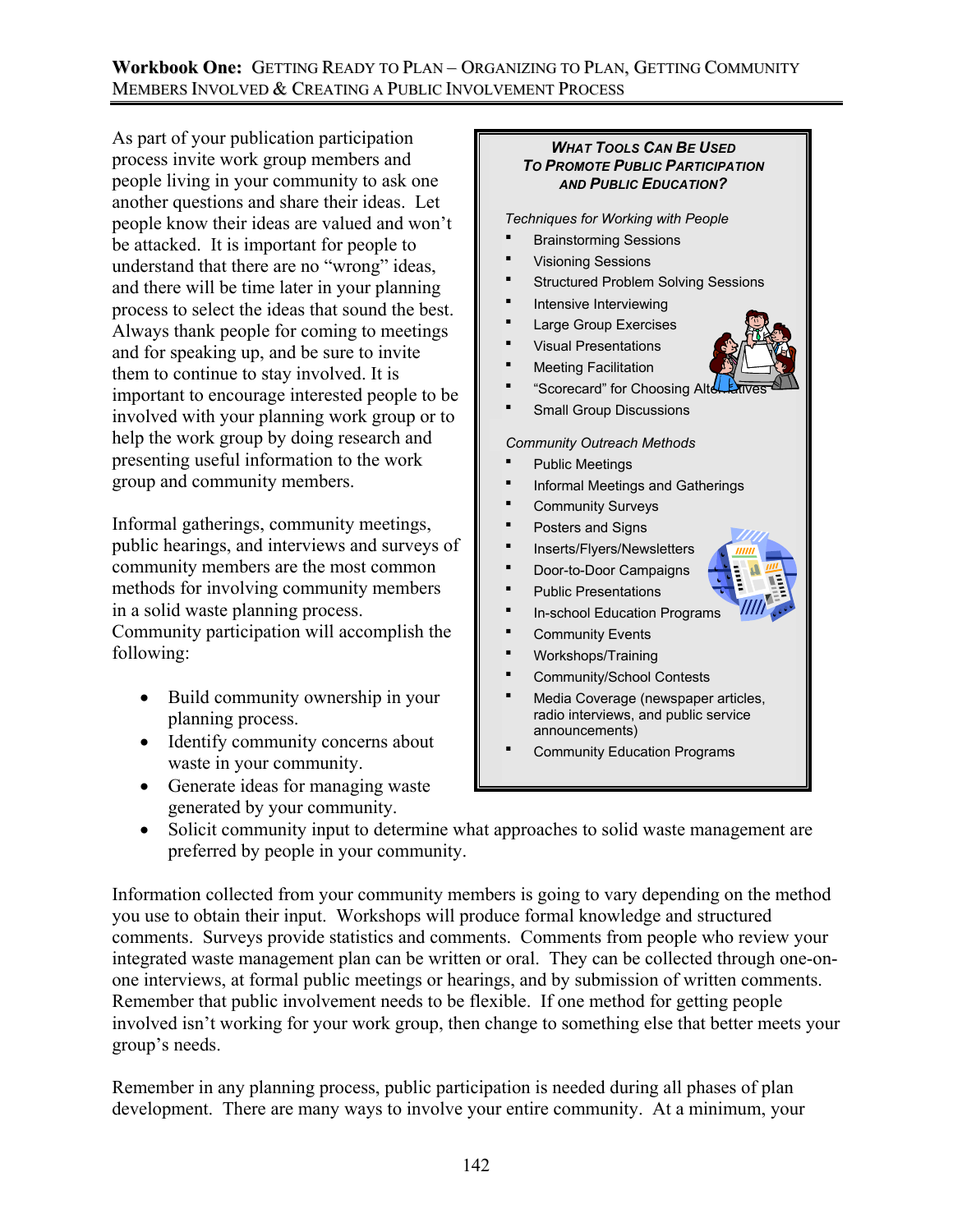solid waste planning work group should ask for public comment during each stage of your planning process to determine community needs and wants. Your work group should present suggestions, decisions, actions, or alternatives to community members, at which time they can comment on and perhaps change the work group's decisions.

### **OUTREACH TIPS FOR RURAL COMMUNITIES**

#### *KEEP IT SIMPLE AND INCORPORATE CULTURE*

- Identify your target audience (children, elders, business owners, etc.)
- Create a clear and simple message to which community members can relate.



- Be creative and explore a variety of outreach methods.
- Obtain community and tribal leader support for your program.
- Perform outreach activities to build partnerships.
- Use partnerships to increase the success of your outreach efforts.
- Take advantage of high-profile events (school programs, corporation annual meetings).
- Incorporate culture whenever possible.



Community leaders and your solid waste planning work group should keep in mind that your community's integrated waste management plan is unique to your community, and what constitutes a successful public education and involvement program in a nearby community may not be what is needed in your community. It is critical that your planning work group involve community members throughout your waste management planning process and that they keep the community informed of the full costs and liabilities of managing the waste they generate. This, combined with broad and ongoing education on how to participate, will lead to public support of and participation in your community's waste management program and projects.

# *Instituting Your Community Education Program*

Many solid waste management programs are long term and require sustained education and training. In addition, community members will likely have questions about new programs and policies that may not be completely addressed through your initial outreach efforts. Most community solid waste programs need to go through an adjustment process before they run smoothly, and education will be needed to help guide community members through the changes.

When developing your public education program, it is important to anticipate questions that community members will have so that they can be addressed early on (e.g., hours of operation for the landfill, what waste

will be accepted for recycling). But it is usually impossible to anticipate every question or complaint people will have about a new program or policy.

You might need to develop additional educational materials after you have started your public education program to address unanswered concerns and questions. You might also have to use other forms of outreach to improve communication. One option, is to select an individual to be available to answer questions and help people understand your new program. Community members will become more informed and better equipped to follow waste management rules and practices when they have someone to turn to with their questions. Ultimately, by answering questions and modifying your waste management program in response to complaints, your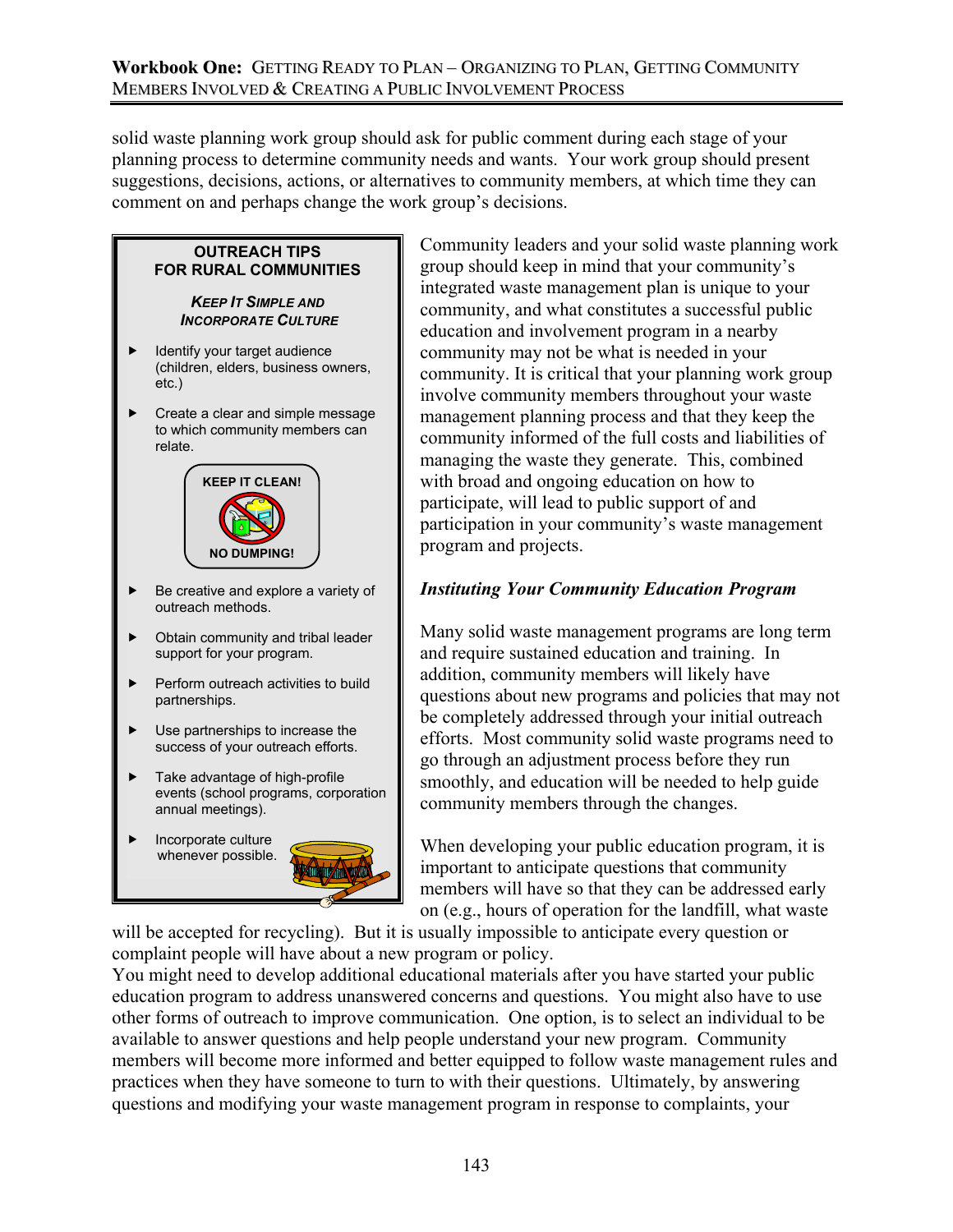#### **HOW DO YOU KNOW IF YOUR PUBLIC EDUCATION PROGRAM IS WORKING?**

#### *Measurement is important because it can help you to get to the root of persistent problems.*

Sometimes it is difficult to tell whether your community's outreach and public education program is working. To determine the effectiveness of community education efforts, you can carry out measurement activities. First, consider what would be helpful to measure. For example, your community might want to measure:

- Have incidents of illegal gone down?
- $\blacktriangleright$  Are more community members using collection containers?  $\blacktriangleright$  How much trash, by weight and
- volume, is your community collecting now?
- $\blacktriangleright$  What do community members think and say about your community's education program?

By measuring the effects of your community' waste management program, you will be better able to decide whether you need to carry out more education efforts or change your approach.

community will help make sure that your waste management plan and program is as successful as it can be.

## *Adjusting and Maintaining Your Public Education Program*

It is important to note that both your solid waste management program and your public education program might go through adjustments as they are implemented. For example, you might find that procedures for sorting recyclables need to change to make your program more efficient, or that you need to move collection containers so they are more accessible. As changes like these are made to your program, additional communication with your community members will be necessary.

You also might find your public education program and outreach activities need fine-tuning. Sometimes people do not get the message or the message does not achieve the desired results. Similarly, a particular outreach method, like a brochure, might turn out to be ineffective in reaching community members. In these cases, you will need to look at can be done to improve your outreach and ensure that community members are getting the message you wish to convey.

# *B***<sub><b>F**</sub> RECRUIT A PLANNING TEAM AND FORM A SOLID WASTE WORK GROUP

A strong and open planning process often begins with a few committed people. These people can become your solid waste planning team. They are the backbone of your planning process. Once you have decided your community is ready to do an integrated waste management plan, you need to

establish a planning team to help prepare your solid waste plan and make decisions. Your planning team will include your solid waste planning work group, community and tribal leaders, and any staff working on your integrated waste management plan.

The most important part of your planning team will be your *solid waste planning work group*. Ideally, your planning work group will include a variety of people, as well as representatives from all aspects of leadership in your community. Your work group members will play a very important role in keeping your planning process going. They will set up and guide your planning meetings, conduct a community survey, fill out planning forms, and connect with

### **WHEN DO YOU FORM A WORK GROUP?**

A strong solid waste planning process begins with a few committed people. They are the backbone of your planning process. Once there is support for a community work group, present the idea at the next village or community meeting. Ask your city or village council to officially form a "Solid Waste Work Group".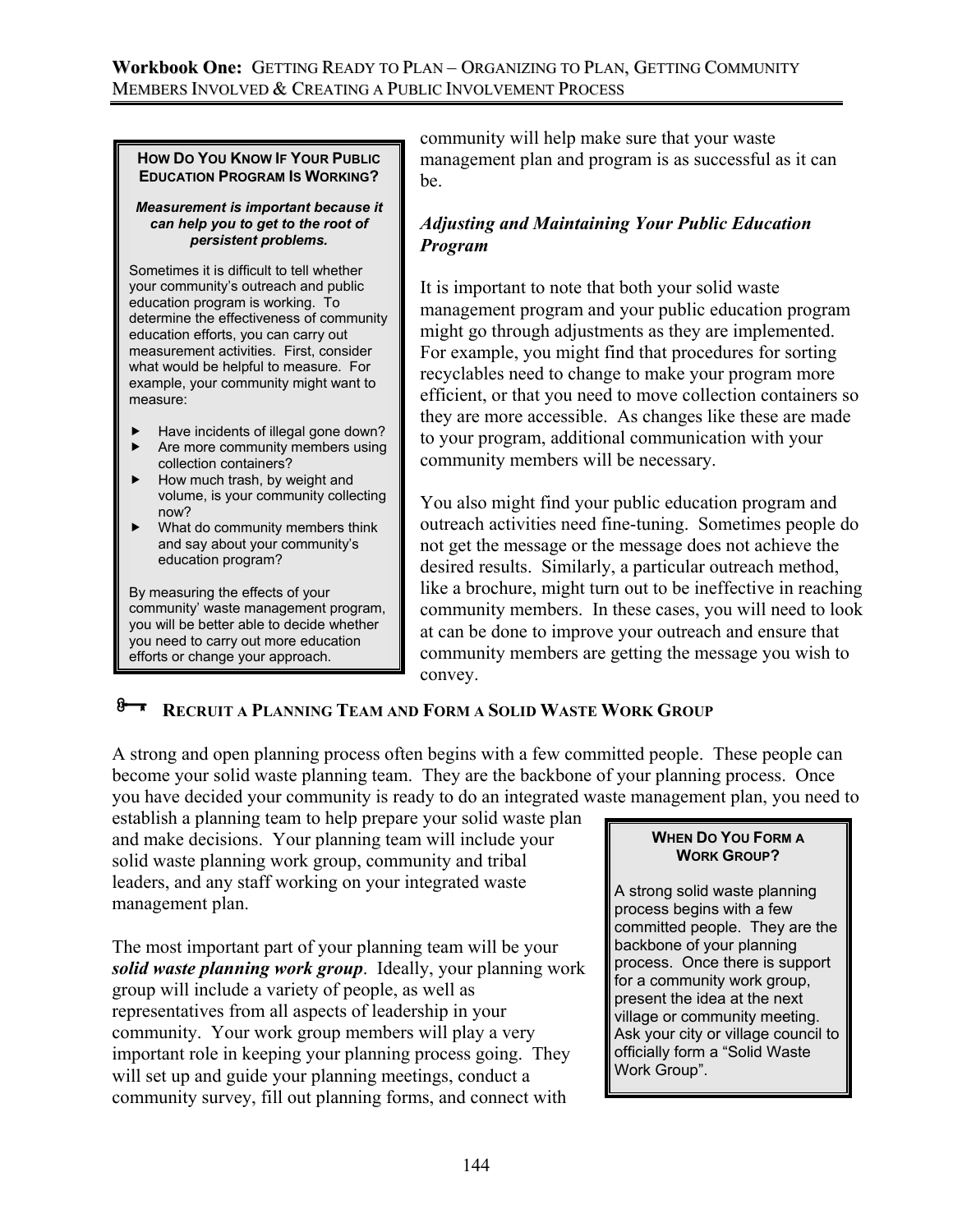agencies for resources as your planning process develops. Although everyone should be encouraged to attend planning meetings, it is usually the planning work group along with local leaders that ultimately leads the planning process.

Your solid waste planning work group will provide the organizational framework for community participation and plan implementation. Management of solid waste requires flexibility; for this reason is will be helpful to maintain your solid waste planning work group even after completing your planning process. Your work group can provide feedback on the options your community

chooses and make recommendations about changes and additions to your integrated waste management plan and program. Your workgroup will play an important role in keeping your planning process going.

Getting community leaders involved as well as a variety of people from your community will mean more complete community input into your planning process. Remember to include the wisdom of elders and the concern of youth. Involving children in solid waste planning is not only educational, but also better ensures that integrated waste management planning will continue with future generations.

Once your community is ready to undertake the integrated waste management planning process, you should form your solid waste work group to coordinate your community planning process and ensure that your integrated waste management plan is completed. Although everyone in your community should be

*"Some kind of community group should lead the planning process. It might be called a "planning work group" or a "citizen advisory group" or an "advisory council." What is most important is that the group should represent everybody who has a "stake" in the plan…Although everyone should be encouraged to attend meetings, it is usually the small work group or council that ultimately leads the planning process."*

*-Sanitation Planning Guide for Small Communities, State of Alaska Department of Community and Economic Development, June 1999.* 

encouraged to attend planning meetings, your work group will lead the planning process and the development of your community's integrated waste management plan.

Forming a solid waste work group is the first step you will need to complete in your solid waste planning process. Your work group should be made up of members of the community who are interested in being part of your solid waste planning process and want to invest their time and energy in developing a integrated waste management plan for your community. Membership on the work group should be representative of your community at large. Ideally, it will have a representative from all aspects of leadership in your community.

To identify possible work group members, ask individuals, hold home meetings, or hold a community meeting to find out who is interested in your community's solid waste issues. Make sure everybody knows you are setting up a solid waste work group for your community. When you meet with people about joining the work group, be sure to explain the work group's responsibilities and the integrated waste management planning process.

It is very important that your community form some sort of work group or solid waste committee. One person alone cannot do your community's integrated waste management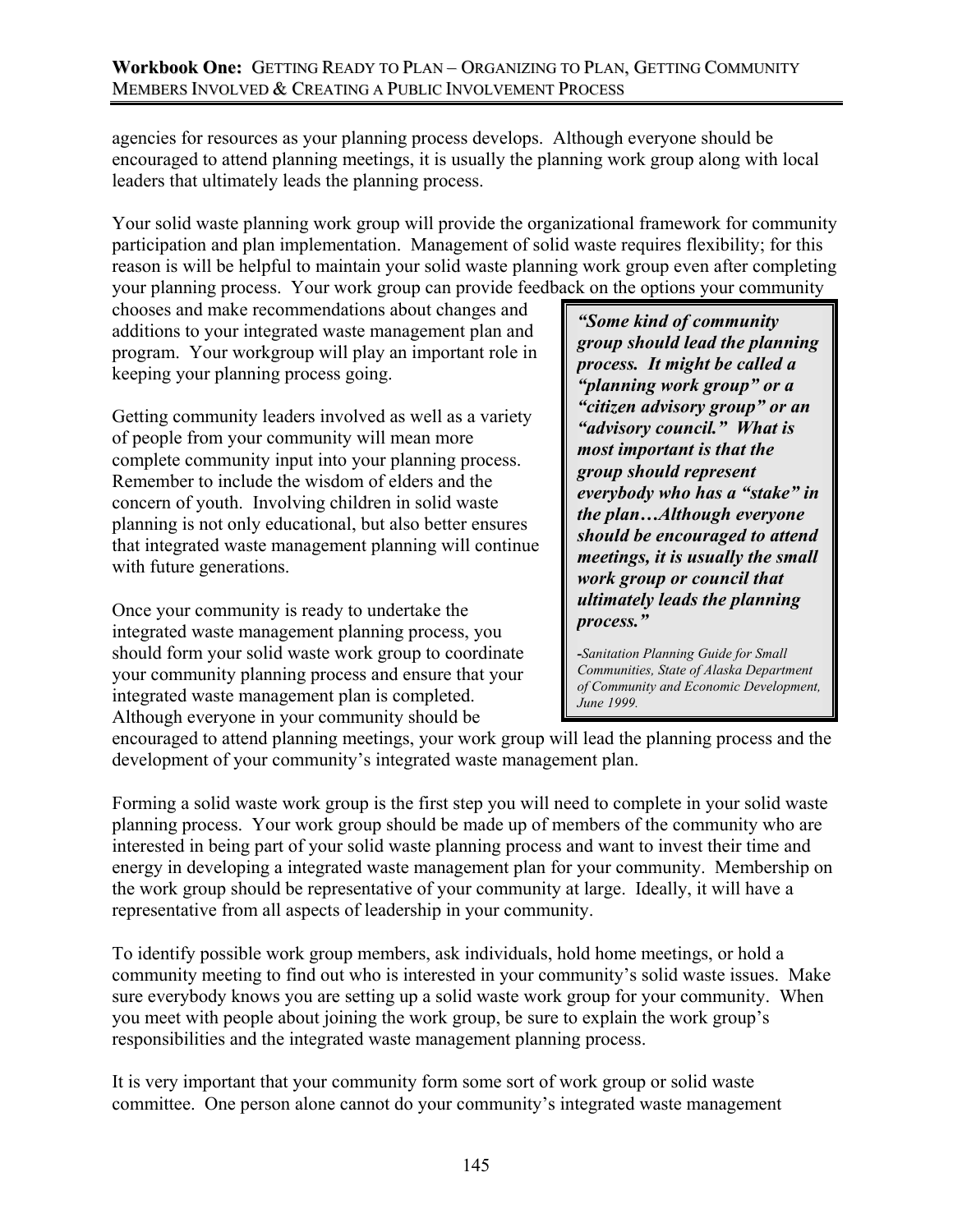planning. Your planning process will be most successful if you get a group of people together to look at your community's solid waste concerns and needs. A workplan can help staff and your planning coordinator get more done and strengthen your actions. A group of people working together to solve a problem will do a much better job of planning than just one person working alone. Your solid waste work group will:

- Help the whole community learn about local solid waste management issues.
- Help your community organize its solid waste planning efforts.
- Gather many different viewpoints and opinions on solid waste management.
- Develop strong support for adoption of an integrated waste management plan.
- Promote communication among government agencies, business, local groups, and community members who are involved in your solid waste planning process.

### **WHAT IS A STAKEHOLDER?**

A *stakeholder* is any individual or organization that may be affected in some way by the plan's implementation.

To determine who should be involved in your planning process or "who has a stake" in your process, invite everyone who may be:

- $\blacksquare$  Interested in the outcome of the group's efforts.
- Affected either directly or indirectly by the planned action.
- Knowledgeable about the planned action.

There is no single way to form a workgroup. What is most important is that your work group should represent everybody who has a "stake" in your community's integrated waste management plan. Your work group will gain community and agency support if every potential stakeholder is invited. If essential participants are missing, problems are likely to occur later. At the first meeting, people important to the planning effort should be determined, a list with contact information should be drafted, and the next meeting should be scheduled.

# *HOW DO YOU FORM A WORK GROUP?*

To be successful in your community, your integrated waste management plan needs the support and participation of your community. Whose consent, acceptance, and support is needed? Consult with community members; consider their needs and concerns

as you plan. One of the best methods for getting community participation is to form a solid waste planning work group and recruit group members from your community. The keys to form an effective work group include:

 $\rightarrow$  **BECOME INFORMED.** Learn about solid waste issues in your community and statewide.

<sup>8→</sup> EDUCATE YOUR ENTIRE COMMUNITY. Once you have decided to undertake integrated waste management planning for your community you need to let your entire community know what you are going to do. Most communities know how to spread news and information. Use methods that work best for getting the word out in your community. Speak to family, friends, and neighbors to see what they know about any solid waste problems your community may be facing.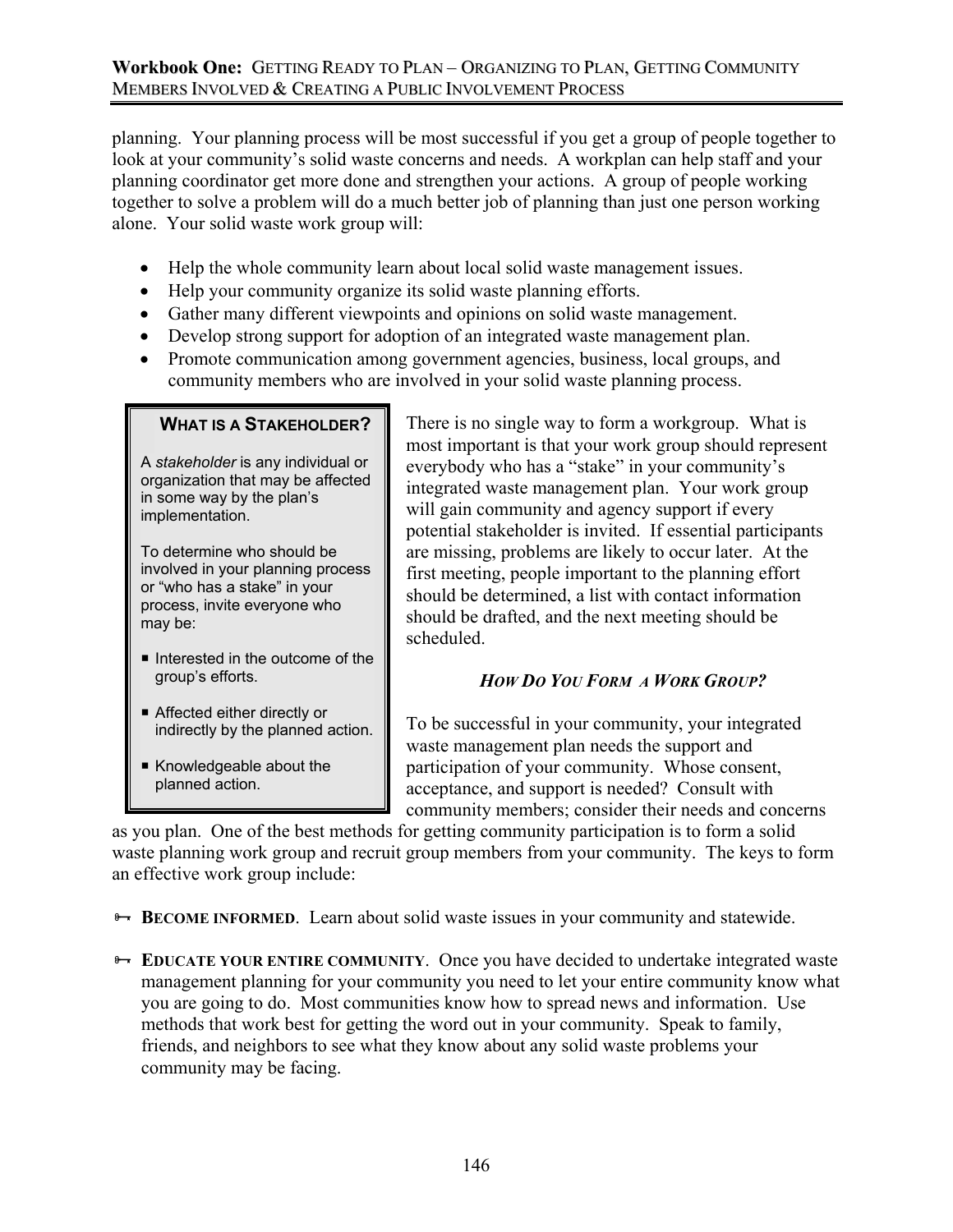<sup>8→</sup> GET PEOPLE INTERESTED IN YOUR SOLID WASTE WORK GROUP. The next step is to organize support for creating a community-based solid waste planning work group. It is important that people with respect and power in your community support the work group. Speak to them to see if they are aware of solid waste problems and issues. These people will

be key members of your planning team and will be responsible for implementing your community's integrated waste management plan once it is completed and approved by your community. Be sure to speak to people about the work group and your solid waste planning process including local government officials (i.e. mayor, IRA or village council president, tribal chief or chairman,) and other community board members or committee chairpersons.

- **ENCOURAGE PEOPLE TO BE PART OF YOUR WORK GROUP.** You might be able to encourage key people to be in your work group by pointing out the benefits resulting from their involvement in the community's planning process. Although you will be asking them to volunteer their time, they will have the satisfaction of being directly involved in creating your community's solid waste plan. Ultimately they will be making a contribution that will make your community a better place to live.
- **B- SELECT MEMBERS FOR YOUR SOLID WASTE WORK GROUP.**It's important that you get the help from people that are already working on solid waste issues and projects or related issues for your community. To determine who should be involved in your planning work group, hold pre-planning meeting. Invite everyone "who has a stake" or may be interested in your plan or planning process. These are people who may be:
	- Interested in your work group's efforts.

#### **WHO SHOULD BE INVOLVED?**  *POTENTIAL WORK GROUP MEMBERS AND STAKEHOLDERS*

*Everyone* in your community that is interested in your planning process should be involved. Agencies and consultants can make a good plan, but the plan must be followed by your community. *Local residents* know what will work for them best. This means the most important people you should involve in your planning efforts are the people who live, work, and conduct business in your community. *Community Residents and Organizations*

# Local Residents

- City, IRA or tribal council members
- Maintenance workers
- Mayor or City Manager
- Allotment owners
- Tribal or City Council members
- Elders and youth
- Americorps volunteers
- Commercial business owners (store, cannery,
- village corporation, lodges, commercial fisherman
- Village Public Safety Officer
- Local utility operator and workers
- School (principal, teachers and teacher aides)
- Community groups
- Health Clinic (health aides) City or Tribal Council staff (accountant, bookkeeper, environmental planner, tribal planner tribal administrator)

#### *Agencies and Outside Organizations (optional)*

- Alaska Department of Environmental Conservation (village safe water, environmental health, solid waste management)
- Regional non-profit association for your area (e.g. Association of Village Council Presidents, Tanana Chiefs Conference, Chugachmiut, etc.)
- Regional health corporation for your area (e.g. Bristol Bay Health Corporation, Yukon-Kuskokwim Health Corporation, etc.)
- U.S. Environmental Protection Agency (solid waste program or IGAP staff)
- Alaska Native Tribal Health Consortium Division of Environmental Health & Engineering
- Alaska Native Health Board
- Any other organization your community may wish to include in its planning process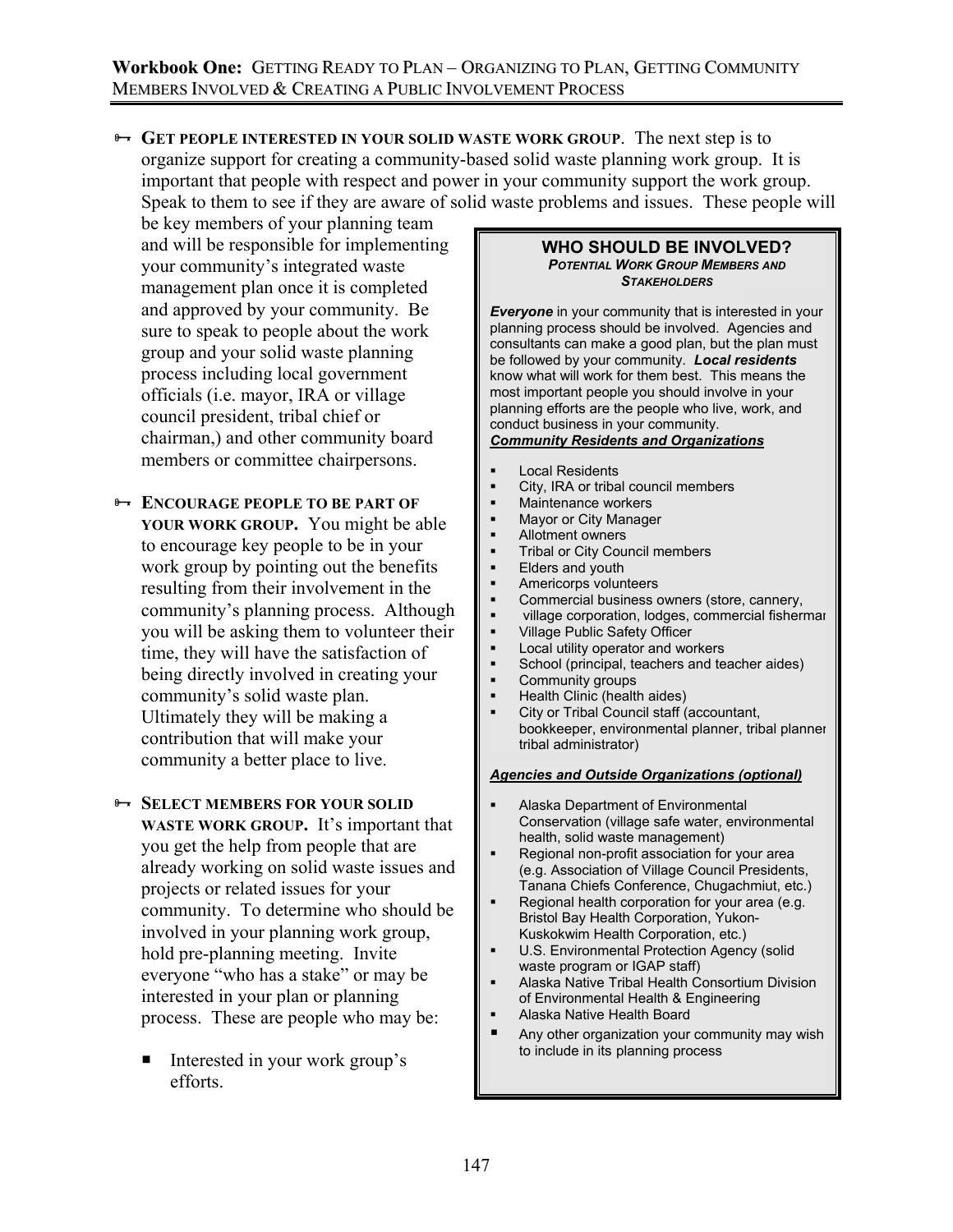- Involved in solid waste management in your community.
- Affected by new solid waste management practices and policies.
- Knowledgeable about solid waste management and planning.

# **GUIDELINES FOR SELECTING YOUR SOLID WASTE WORK GROUP**

**SIZE.** Your work group needs to be a manageable size. Too small a work group might be unbalanced, and too large a work group is hard to manage. An ideal size for your work group might be five to nine members. Experienced planners suggest limiting work group size to no more than ten (10) members. The more members in your work group. the more difficult it will be to reach consensus among your members.



**DIVERSITY.** Recruit work group members with different backgrounds, who have different pieces of the puzzle including local residents, local business owners and other people knowledgeable about solid waste and public health and environmental concerns. What is important is that each work group member has an open mind with the ability to see other individuals' points of view.

*REPRESENTATION*. Avoid "political" solutions that delay or remove the problem without solving it. Remember to include the wisdom of elders and the concern of youth. Involving young people in solid waste planning is not only educational, but also better ensures that integrated waste management planning will continue with future generations. Appoint someone to represent those who own property or live near your dump or landfill.

**COORDINATION.** Teamwork is essential. Coordinate your work group meetings and activities with affected parties. Meet periodically with the tribal and /or city council to exchange ideas and evaluate common goals. Appoint a work group member to appear before your community's governing body when necessary to explain or promote recommendations. Invite elected officials or other government officials to meetings to share information.

*EDUCATION.* Encourage work group members to take tours to see what other communities are doing and to attend meetings, conferences and training on solid waste management techniques or laws. Have them tell the work group about what they learned. Take time to orient new work group members to the job.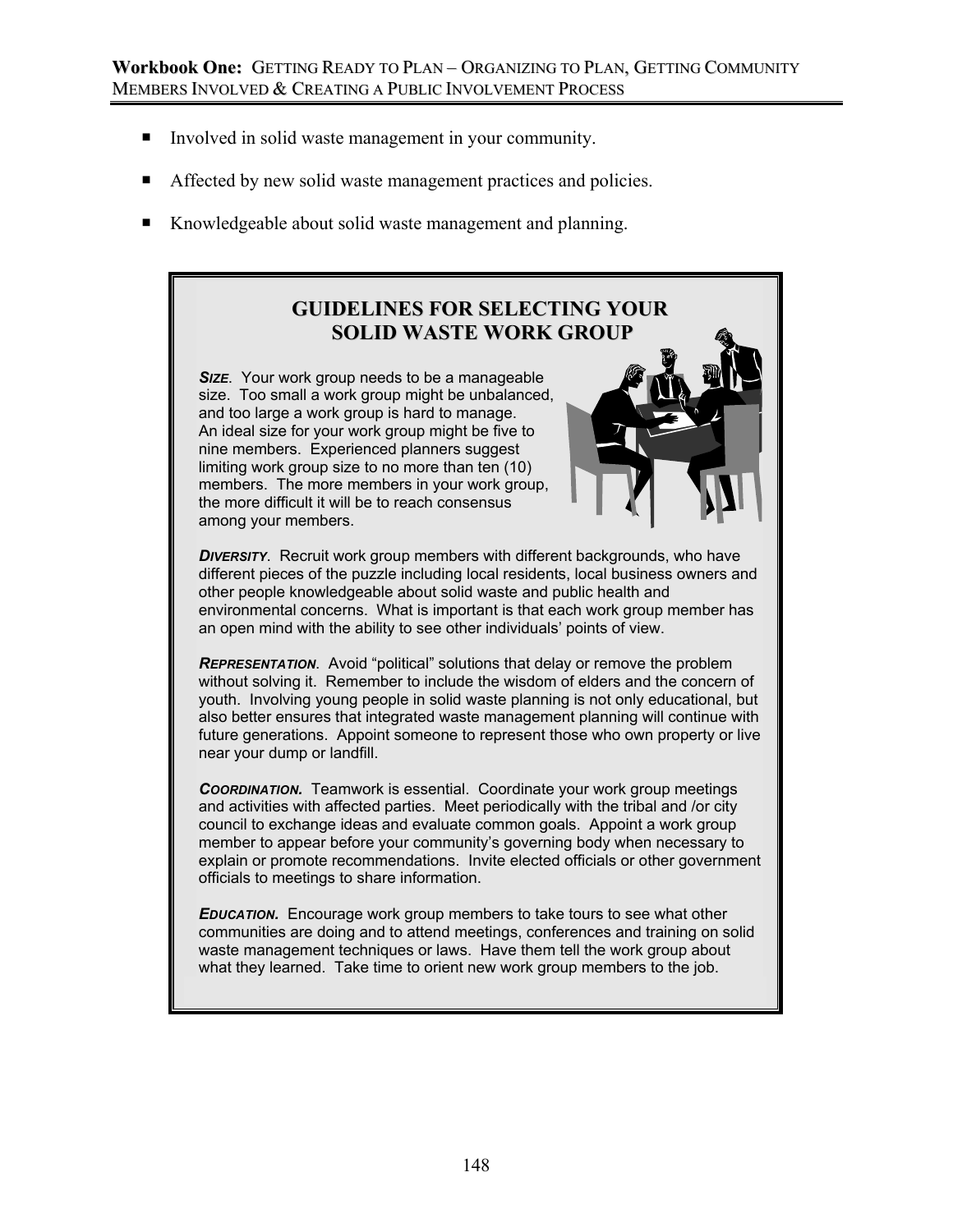³ **HOLD AN ORGANIZATIONAL MEETING FOR YOUR WORK GROUP AFTER IT IS FORMED.**Your solid waste work group's goal primary task will be to look at solid waste issues in your community and develop a integrated waste management plan which will guide your

community in solving its solid waste problems*.* Work group members have special responsibilities. At this meeting you should explain to your work group the planning process and their responsibilities as a planning work group.

By establishing a dedicated staff and solid planning work group within your community, decision-making is made at the community level and local knowledge and experience build the time. *Building local expertise* is very important waste management goal. Many local decision makers are unfamiliar with the details of various waste management alternatives, even though the problems may not be technical or complex in nature. As a result, rural communities often rely on outside

### **WHAT IS THE ROLE OF THE PLANNING WORK GROUP?**

Work group have special responsibilities. They must:

- Represent their interests by voicing the knowledge and opinions of those they represent at work group meetings.
- Take information, decisions, and questions from the work group back, to those they represent.
- Actively attend work group meetings and complete special projects, as necessary.
- Represent the work group by listening to and answering questions outside of work group meetings. For example, if stopped at the store by a community member, a work group member should be willing to listen and respond to that person's questions or comments.

experts or consultants as sources of information on what are essentially local problems. As your planning work group works through a integrated waste management planning process it can develop the expertise needed to make decisions about waste management at the community level. Building expertise will better prepare your community to implement larger programs and will lower the risk of making costly mistakes.

Innovative waste management alternatives will be unfamiliar to many of your work group and community members. In many cases, the costs and benefits will not be fully understood. Your work group and community leaders should serve as advocates for new solid waste management programs in your community. Once a level of expertise is established, your community and planning work group will be in a position to promote new programs and waste management practices to your community members.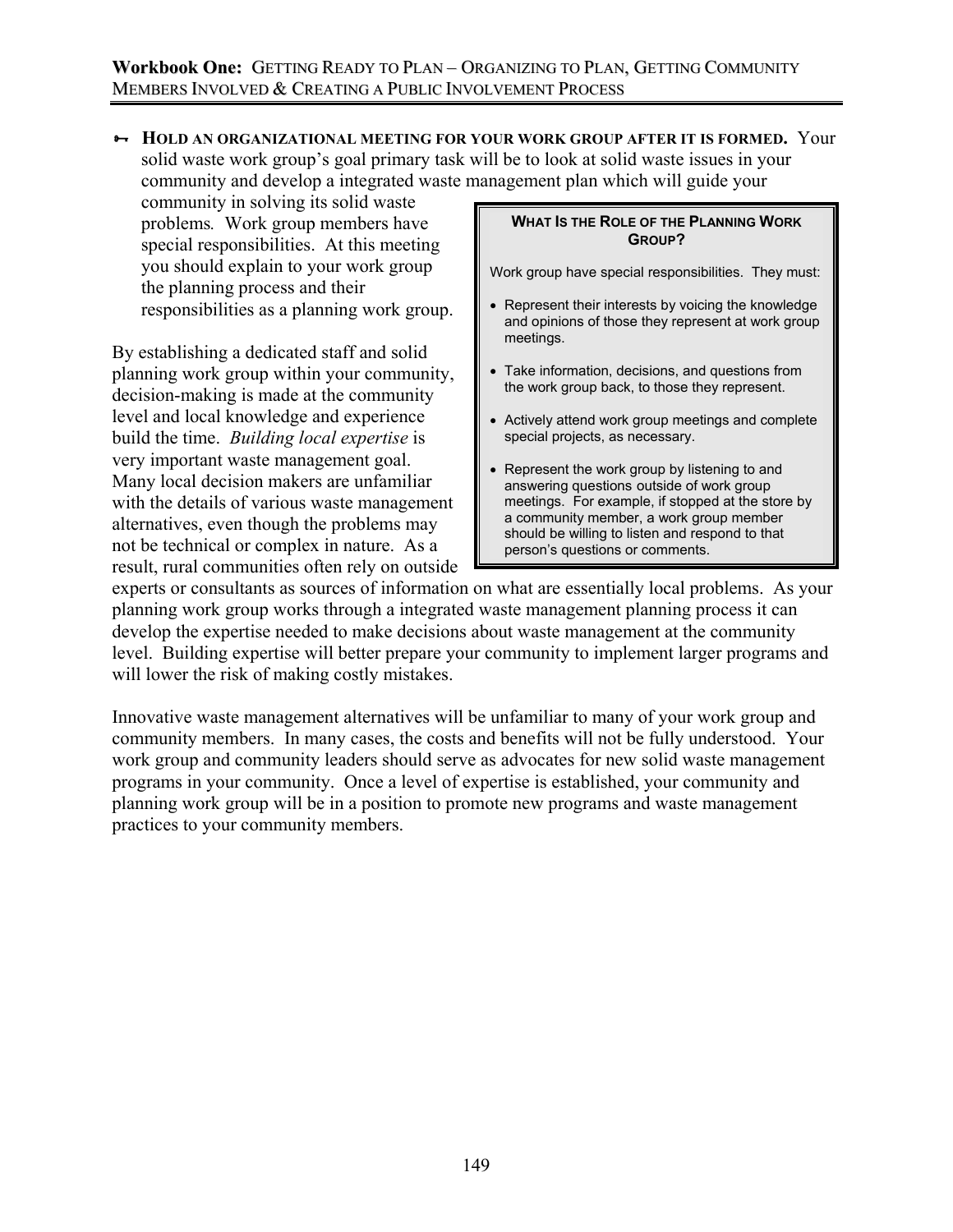### **Workbook One:** GETTING READY TO PLAN – ORGANIZING TO PLAN, GETTING COMMUNITY MEMBERS INVOLVED & CREATING A PUBLIC INVOLVEMENT PROCESS

# **GUIDE SHEET No. 1**

# *GENERAL TIPS* **FOR GENERATING MORE AND BETTER COMMUNITY INVOLVEMENT IN SOLID WASTE PLANNING.......** ¾ **Involve stakeholders** ■ Local residents • Community groups **Utilities** • Commercial businesses (store, cannery)  $H$ ealth clinic ■ Federal and State Agencies  $\blacksquare$  Schools ¾ **Provide adequate, timely notice for meetings** Make sure the purpose of the meeting is clear Always prepare and follow an agenda Distribute meeting notice to mail box holders Display meeting notice in public places Use radio, tv, cy newspapers, school bulletins ¾ **Consider using surveys** In-person, by city or tribal officials, students, or Americorps volunteers  $\blacksquare$  In the mail with utility bills • On the phone, by city or tribal officials, students, or Americorps volunteers Regardless of the survey format, *"Keep it simple and keep it short."* **Other points to consider** Schedule work sessions that are less formal, less intimidating (but keep a record of discussion!) Be organized. Frame options to prompt, not control,

- Facilitate discussion so everyone has a chance to speak.
- Don't take criticism personally, don't get defensive. You want them back for the next session.

*Source: "Taking Charge…Sanitation Strategies for Rural Communities – A Resource For Effective Local Planning." Alaska Department of Community and Economic Development, 1999.*

discussion.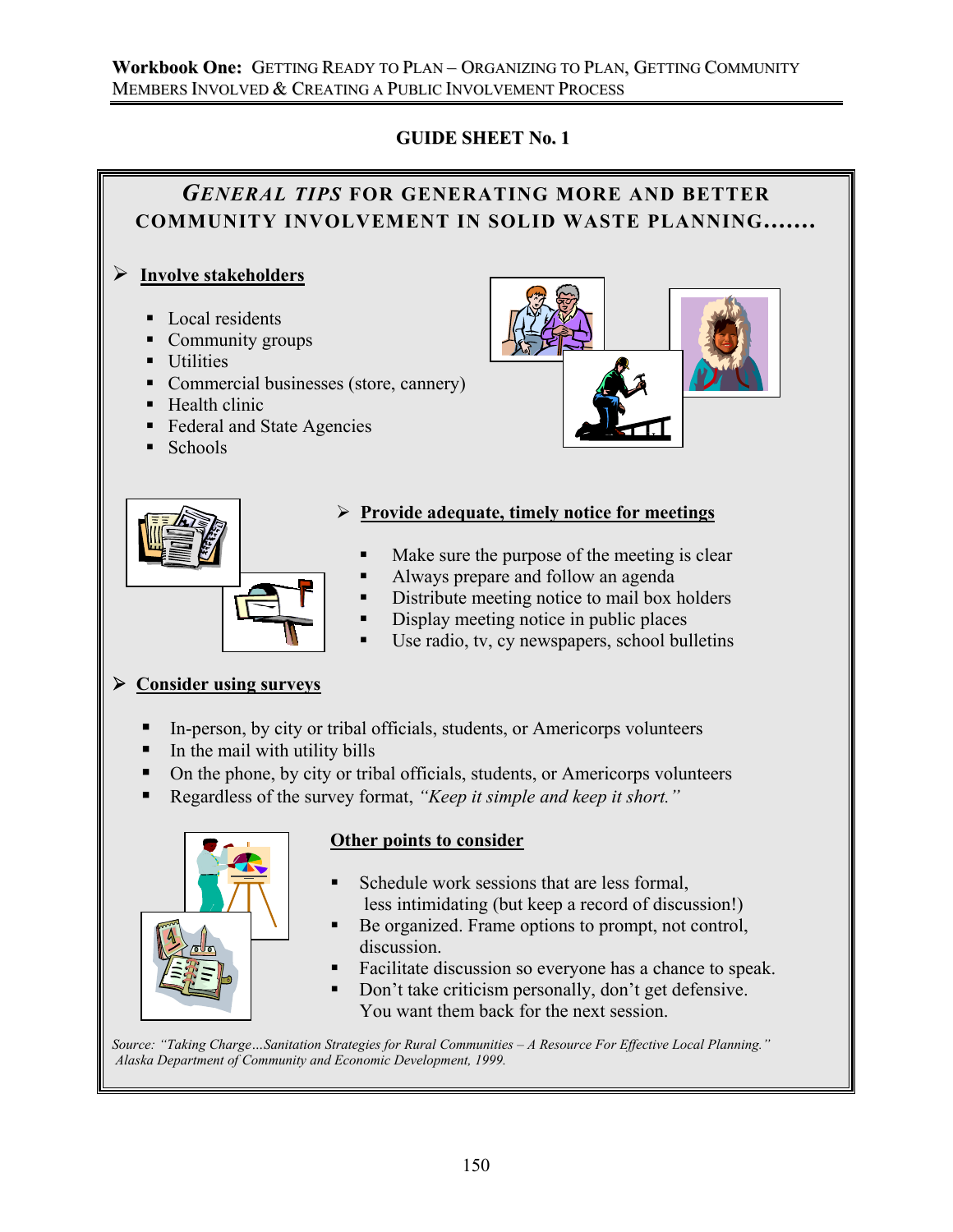## **WORKSHEET: Section 2 – 1**

### *KEEP A PUBLIC PROCESS RECORD*

*Who Participated in Your Integrated waste management planning Process?* 

| Provide a record of your public process below. Use one of these forms for every meeting,<br>interview or survey you complete. Attach additional pages if necessary.                                                                                                                                                                                                                                           |
|---------------------------------------------------------------------------------------------------------------------------------------------------------------------------------------------------------------------------------------------------------------------------------------------------------------------------------------------------------------------------------------------------------------|
| $\Box$ MEETING<br>$\Box$ INTERVIEW<br><b>TYPE OF PUBLIC PROCESS:</b><br>$\Box$ SURVEY                                                                                                                                                                                                                                                                                                                         |
| DATE:                                                                                                                                                                                                                                                                                                                                                                                                         |
| <b>LOCATION:</b>                                                                                                                                                                                                                                                                                                                                                                                              |
| <b>TOPIC:</b>                                                                                                                                                                                                                                                                                                                                                                                                 |
| PEOPLE IN ATTENDANCE:                                                                                                                                                                                                                                                                                                                                                                                         |
| For <i>meeting</i> , attach a sheet with the names of all people attending the meeting. It is useful to<br>■<br>have a sign-in sheet at the door when people come in for a meeting.<br>For <i>interviews</i> , record the name of the person of the person interviewed here.<br>٠<br>Name of person interviewed:<br>For surveys, write the number of people surveyed here.<br>п<br>Number of people surveyed: |
| <b>SUMMARY OF MEETING/INTERVIEW/SURVEY:</b><br>For <i>meeting</i> , include a brief summary of the key outcomes of your meetings below.<br>п<br>For <i>interviews</i> , include the questions asked along with the main answers below.<br>٠<br>For <i>surveys</i> , attach a copy of the survey and results. Summarize your findings below.<br>п                                                              |

**WORKSHEET 2-1**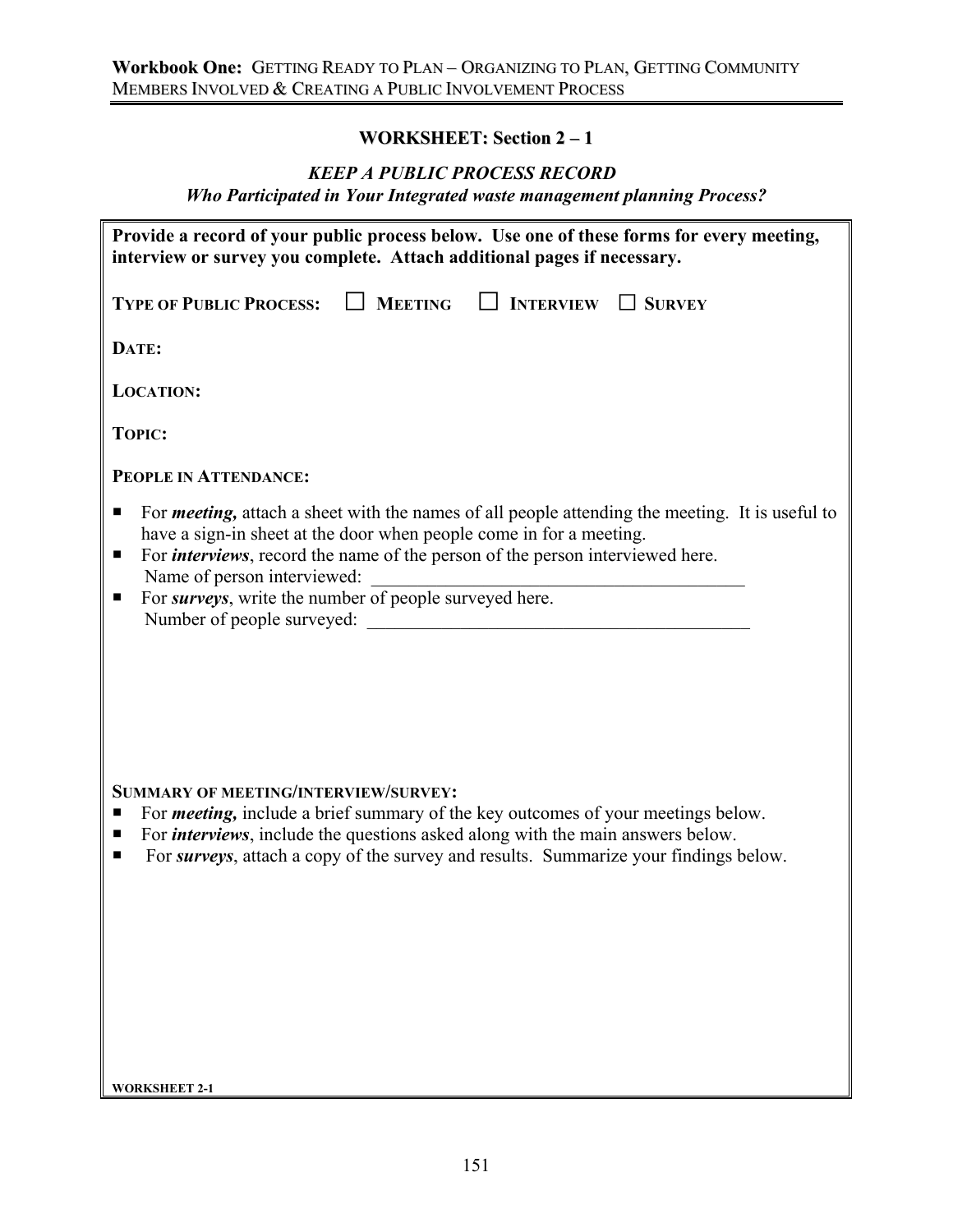# Solid Waste Planning Community Meeting Sign- In Sheet

**Meeting Date: \_\_\_\_\_\_\_\_\_\_\_\_\_ Meeting Place: \_\_\_\_\_\_\_\_\_\_\_\_\_\_\_\_\_\_** 

| <b>NAME</b> | <b>ADDRESS</b> | <b>PHONE/FAX/Email</b> |
|-------------|----------------|------------------------|
|             |                |                        |
|             |                |                        |
|             |                |                        |
|             |                |                        |
|             |                |                        |
|             |                |                        |
|             |                |                        |
|             |                |                        |
|             |                |                        |
|             |                |                        |
|             |                |                        |
|             |                |                        |
|             |                |                        |
|             |                |                        |
|             |                |                        |
|             |                |                        |
|             |                |                        |
|             |                |                        |
|             |                |                        |
|             |                |                        |
|             |                |                        |
|             |                |                        |
|             |                |                        |
|             |                |                        |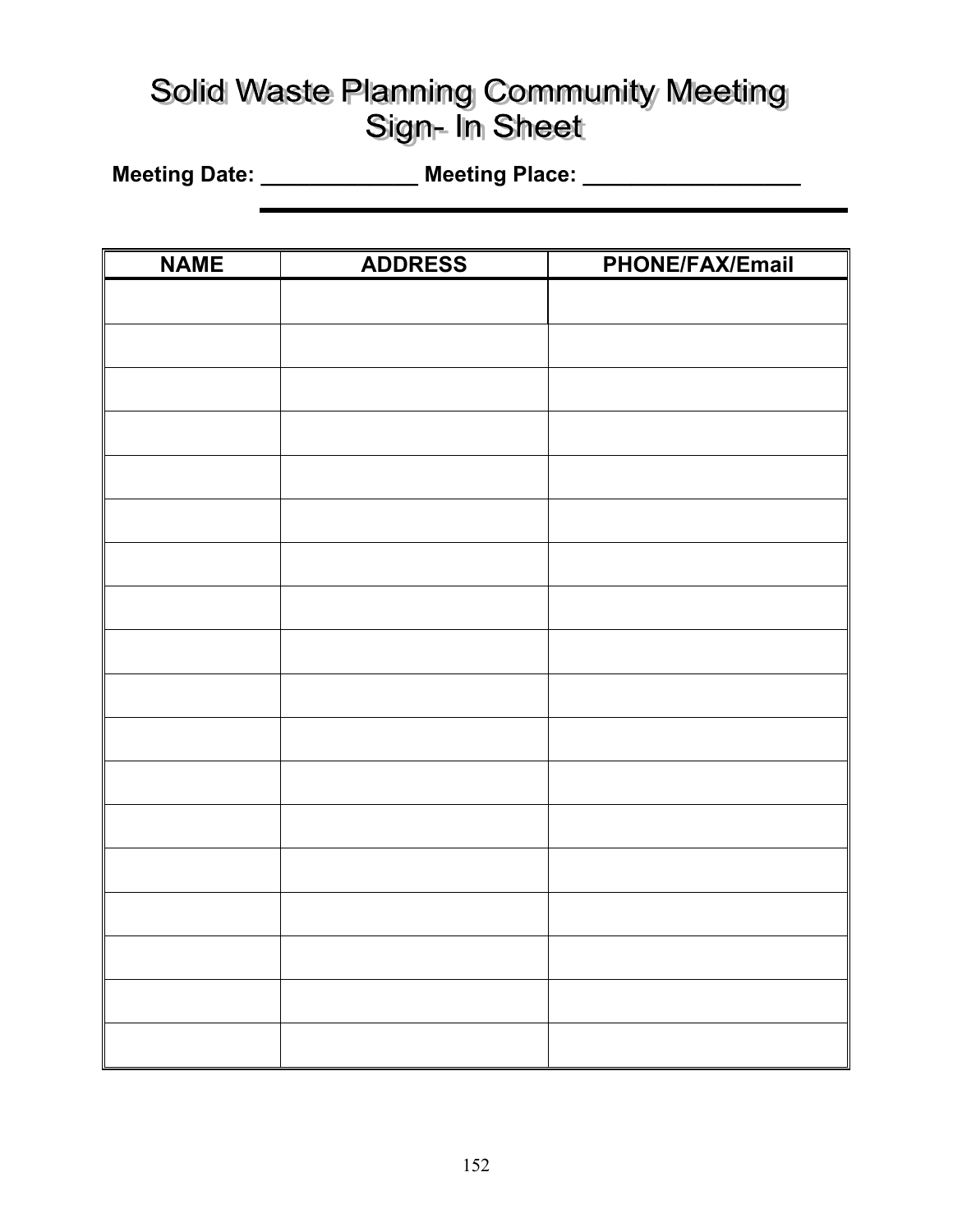# **WORKSHEET: Section 2 - 2**

## FORM A WORK GROUP - RECRUIT A TEAM Who Will Develop Your Community's Integrated waste management plan?

| working on the plan.               | Identify potential members for your planning team and work group. Your city, IRA or<br>tribal council can then appoint your work group from the list of people interested in |
|------------------------------------|------------------------------------------------------------------------------------------------------------------------------------------------------------------------------|
| <b>Name</b>                        |                                                                                                                                                                              |
| Position/Background/Representation |                                                                                                                                                                              |
|                                    |                                                                                                                                                                              |
|                                    |                                                                                                                                                                              |
|                                    |                                                                                                                                                                              |
|                                    |                                                                                                                                                                              |
|                                    |                                                                                                                                                                              |
|                                    |                                                                                                                                                                              |
|                                    |                                                                                                                                                                              |
|                                    |                                                                                                                                                                              |
|                                    |                                                                                                                                                                              |
|                                    |                                                                                                                                                                              |
|                                    |                                                                                                                                                                              |
|                                    |                                                                                                                                                                              |
|                                    |                                                                                                                                                                              |
|                                    |                                                                                                                                                                              |
|                                    |                                                                                                                                                                              |
|                                    |                                                                                                                                                                              |
|                                    |                                                                                                                                                                              |
|                                    |                                                                                                                                                                              |
|                                    |                                                                                                                                                                              |
|                                    |                                                                                                                                                                              |
|                                    |                                                                                                                                                                              |
|                                    |                                                                                                                                                                              |
|                                    |                                                                                                                                                                              |
|                                    |                                                                                                                                                                              |
|                                    |                                                                                                                                                                              |
|                                    |                                                                                                                                                                              |
|                                    |                                                                                                                                                                              |
|                                    |                                                                                                                                                                              |
|                                    |                                                                                                                                                                              |
|                                    |                                                                                                                                                                              |
|                                    |                                                                                                                                                                              |
|                                    |                                                                                                                                                                              |
| <b>WORKSHEET 2-2</b>               |                                                                                                                                                                              |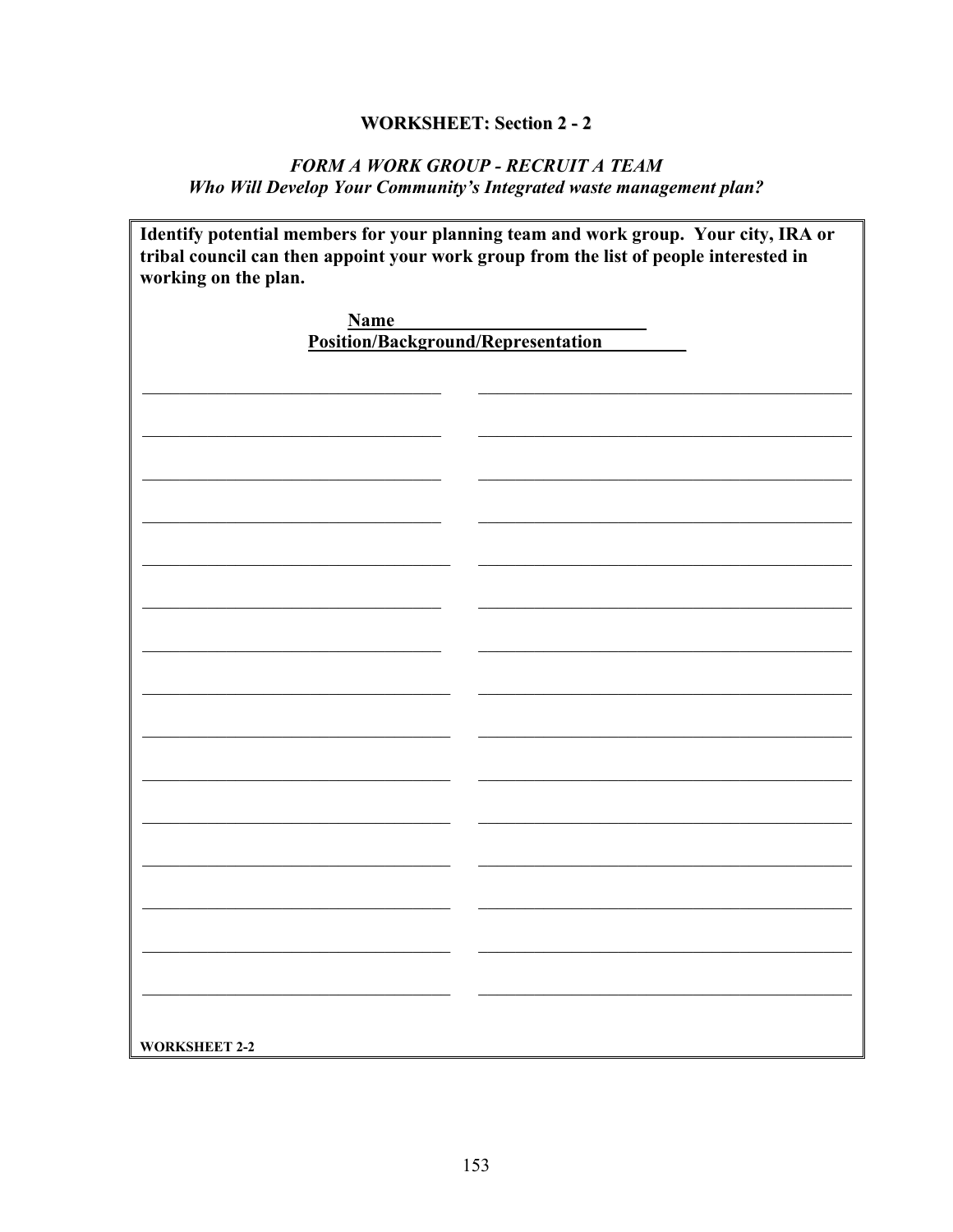### **WORKSHEET: Section 2 - 3**

### *FORM A WORK GROUP - RECRUIT A TEAM Clarify Roles and Responsibilities Of Your Work Group*

### **Whether it consists of one person, or a group of people, your planning work group needs to understand its purpose and responsibilities. The following questions will help your work group establish ground rules and procedures for itself.**

- **1.** Will the work group be an advisory committee that reports to your city or tribal council or an authorized board that acts independently of your local government?
- **2.** Will membership on the work group be voluntary, elected by the community or appointed by your city or tribal council?
- **3.** Once the work group completes your community's solid waste plan, who must adopt the plan for it to be official?
- **4.** Assign and explain the following responsibilities:

----Who will educate the team about its responsibilities?

----Who will lead the meetings?

 ----Who will record the team's decisions and write the solid waste management plan?

----How often will the team meet?

----How long will the meetings be?

**5.** When will people who are not on the work group be allowed to speak and participate in your planning process?

**WORKSHEET 2 - 3**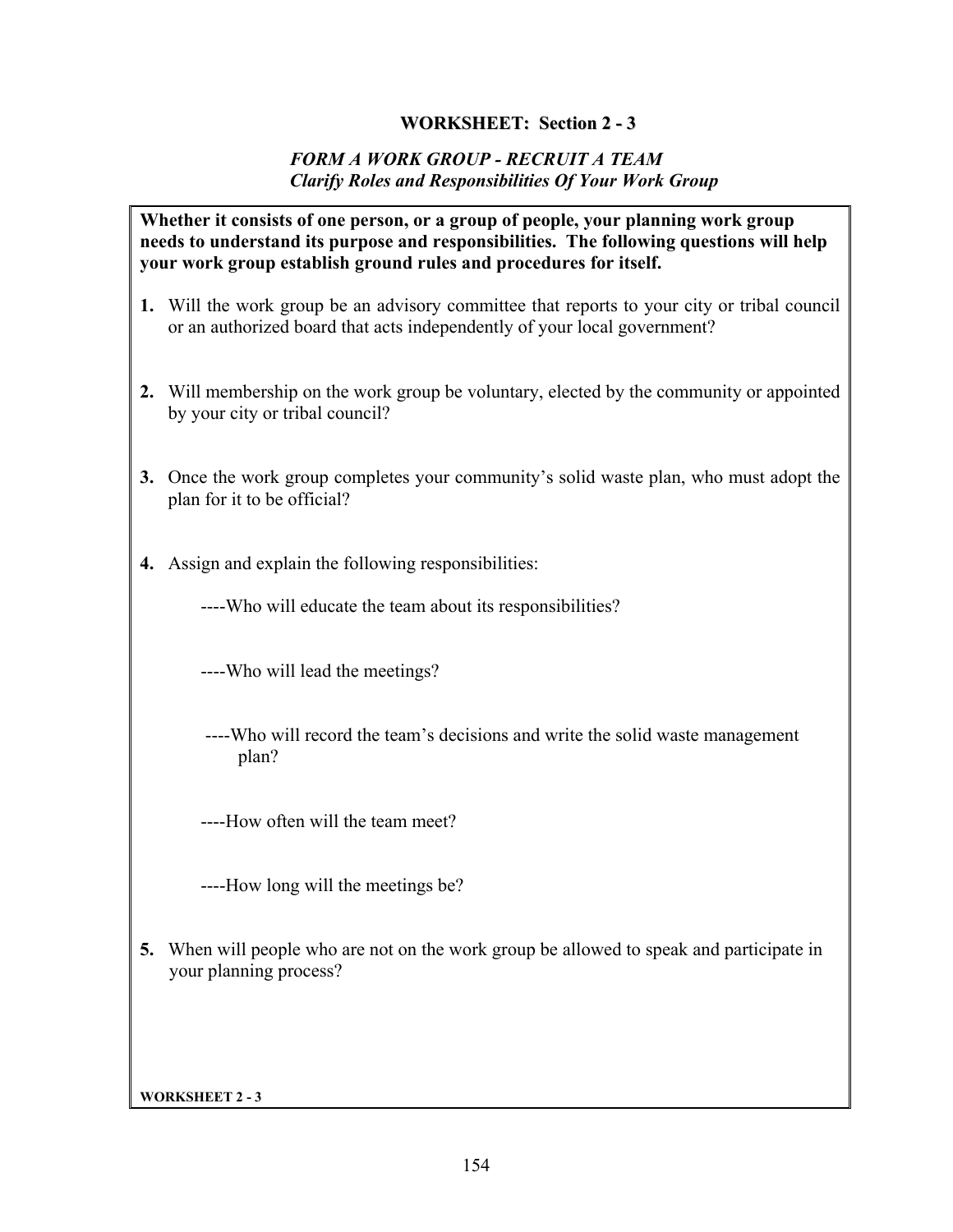### *Section Three CREATING A PUBLIC PROCESS*

*"It is commonly accepted that the greater the level of public involvement, the better the plan will represent the values and vision of the tribe and will, therefore, have a better chance of being accepted and supported."*

> *,*  - Don Hall, Bureau of Indian Affairs Office of Trust Responsibility, "Guidelines for Integrated Resource Management Planning in Indian Country"

It is commonly accepted that the greater the level of public involvement, the better your plan will represent the values and vision of your community and will, therefore have a better chance of being accepted and supported. Your solid waste work group needs to establish a public process to ensure that community members have a chance to be heard and participate in your solid waste planning process. The work group must decide if they want a very high level of public activity in the planning process or want to limit public involvement to initial input, selection of a preferred solid waste management alternative, and review of the draft plan.

### $\rightarrow$  **CREATE A PUBLIC INVOLVEMENT PLAN**

The answers to the questions related to the "who, what, when, where, and how" of public involvement should be formalized into a *public involvement plan.* The plan should be tied to the various stages of your planning effort (it is actually a component of your overall planning schedule) and should describe the techniques that will be used. A typical public involvement plan will have public meetings to solicit input for your plan

#### **COMMONLY USED COMMUNITY INVOLVEMENT TECHNIQUES**

- f *City Council* Committee meetings and hearings
- f *Tribal Council* Committee meetings and hearings
- f *"Town Hall" or community meetings*
- f *Community surveys*
- f *Information dissemination* (e.g. newsletters)
- *Media* (e.g. television and radio

with special meetings focusing on community elders, businesses, and youth. Most public involvement plans include conducting a survey, community events, various types of meetings, and distributing information to local residents and businesses.

Successful public participation and education programs are the result of careful planning. By developing a realistic education and involvement plan, your solid waste planning work group can assess your community's situation and know where to direct their time, efforts and resources. Each part of your community has different concerns so you need to include them in your education and planning efforts. Involving all interested and affected parties in your integrated waste management planning process is critical to its success. Public participation is needed at all

stages of the planning process. Everyone affected by your integrated waste management plan should have an opportunity to be heard so they can express their concerns or support.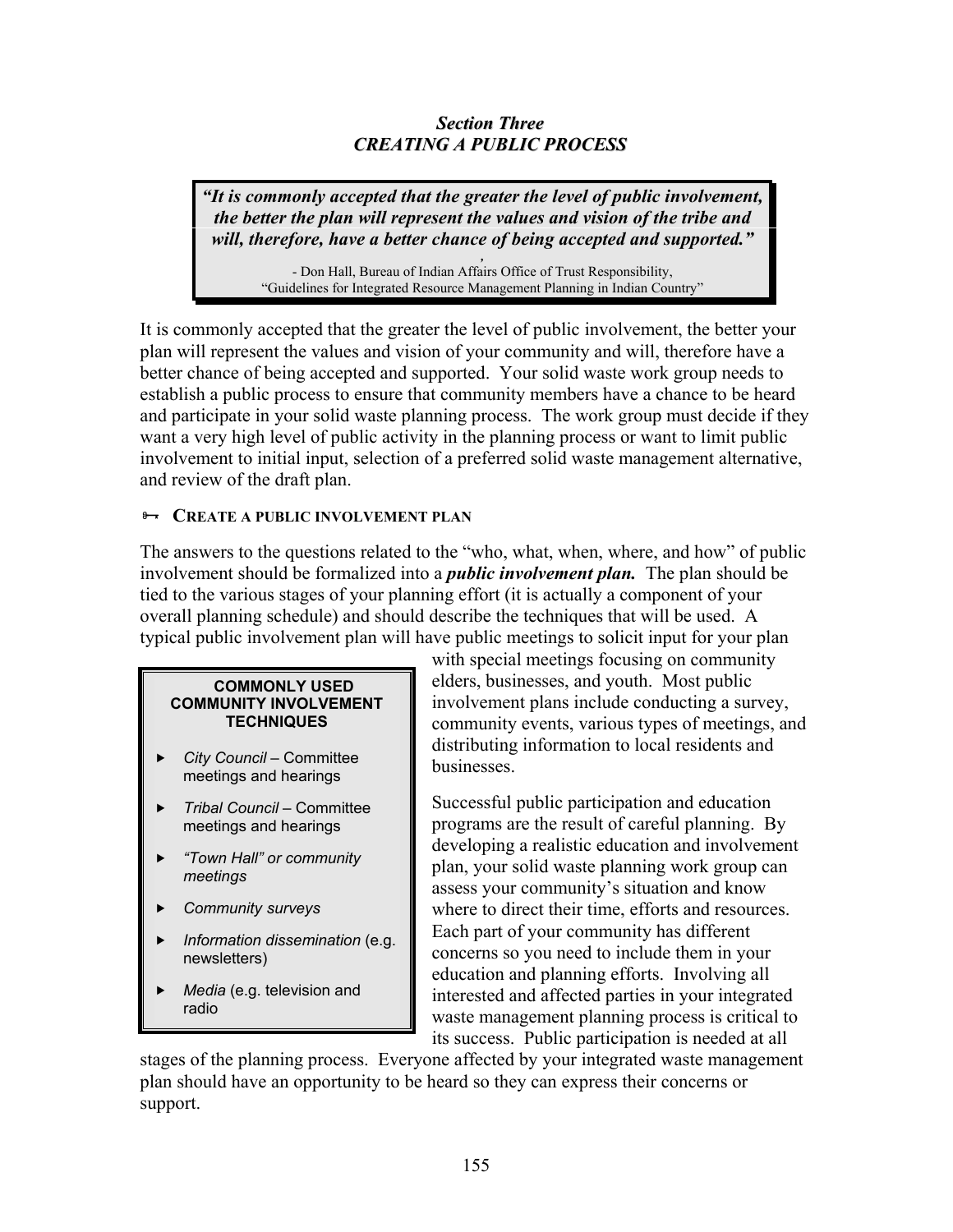|                               | <b>SAMPLE PUBLIC INVOLVEMENT PLAN</b>                                                                                                                                                                                                           |
|-------------------------------|-------------------------------------------------------------------------------------------------------------------------------------------------------------------------------------------------------------------------------------------------|
| Jan. 31, Feb. 6 & 13          | Notification of Initial Public Meeting<br>in local newspaper                                                                                                                                                                                    |
| Feb. 5                        | Public Service Announcements on cb<br>and local radio station announcing Initial<br><b>Public Meeting</b>                                                                                                                                       |
| Feb. 15                       | Initial Meeting - Describe process and role of public. Ask for<br>volunteers to sit on various technical sub-committees and<br>other groups related to integrated waste management<br>planning process. Distribute schedule of Issues Meetings. |
| Feb. 15 - Mar. 22             | Print Notification of Issues Meetings in local newspaper and<br>distribute flyers announcing meeting date and place.                                                                                                                            |
| Feb. 15 - Mar. 22             | Public Service Announcements on radio concerning Initial<br>Meetings.                                                                                                                                                                           |
| Feb. 19                       | Send out letters inviting each person who attended Initial<br>Meeting to attend the Issues Meetings                                                                                                                                             |
| Feb. 25 - Mar. 22             | Issues Meetings - Collect issues and concerns. Discuss<br>items for inclusion in community vision. Ask for volunteers to<br>sit on technical sub-committees and support groups.<br>Meetings will be held at monthly intervals.                  |
| Mar. 21 and 28                | Youth Vision Workshops - one high school age and one<br>elementary school age                                                                                                                                                                   |
| Mar 22 - Mar. 27              | Interviews of local residents by high school students and<br>Americorps volunteers                                                                                                                                                              |
| 1 <sup>st</sup> of each month | Community newsletter distributed describing progress and<br>educating community members with regards to solid waste<br>management issues.                                                                                                       |
| To Be Determined              | Written invitation to those who attended Issues Meetings and<br>notification in paper and via radio prior to Follow-Up<br>meetings.                                                                                                             |
| To Be Determined              | Follow-Up Meetings - Review consolidated issues, concerns,<br>and draft community vision for comments.                                                                                                                                          |
| To Be Determined              | Distribution of Draft Plan - via mail, placement in council<br>office, school library, and other convenient locations.                                                                                                                          |
| <b>Upon Council Adoption</b>  | Distribute Final Plan to interested parties with notification via<br>newspaper and community flyer                                                                                                                                              |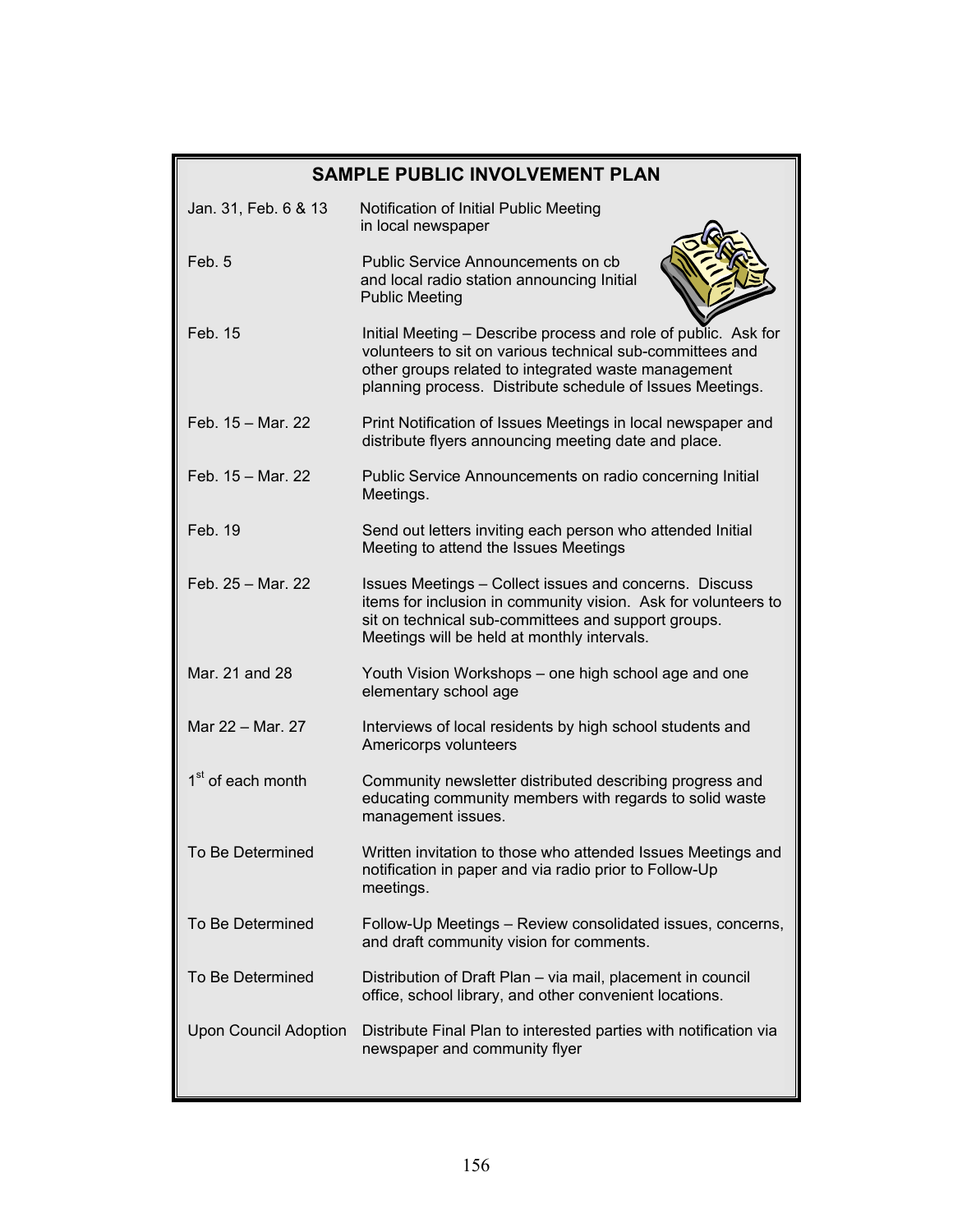As you are developing your public involvement work plan, you may want to consider using some of the following community involvement and education methods.

- **Workshops.** Host workshops with community members to teach them about your integrated waste management planning process. At the workshop you can discuss community objectives and the benefits of preparing an integrated waste management plan for your community. Workshops are a good time to invite people from other communities to share their experiences with your solid waste work group and community members. These people can share what has worked for their community and give you ideas for what you might do in your community. You can invite agency representatives to talk to your community about what they can do to assist your community during your planning process. They can also provide technical information about different solid waste management approaches your community might want to consider for handling waste in your community. Workshops are good way to bring community members together with people from outside your community.
- **Public Survey.** A survey can be used to determine public opinion or gather information and data. It is also a useful tool for getting public input during a planning process. People who may never attend a public meeting can be reached by a survey. Surveys can include multiple-choice questions or open-ended questions. Open-ended questions allow people to say or write what they want, but they are harder to analyze.

If your community is small enough, you might consider surveying every adult or household so you get your entire community's views. That way everyone will feel like they have been heard. If your community is too large to survey everyone, a representative group ("sample") of people can be questioned. Sometimes the people who respond to surveys do not adequately represent the community, so be sure you survey a variety of people in your community.

Surveys can be used to reach a broad cross-section of people living in your

#### **THE PUBLIC SURVEY PROCESS GUIDELINES FOR CONDUCTING A SURVEY IN YOUR COMMUNITY**

- *Stage 1:* Determine what information you need and whether a survey is the best way to get that information.
- *Stage 2*: Prepare a time line and budget for doing your survey
- *Stage 3*: Determine what is already known about your community's attitudes and views on issues.
- *Stage 4*: Determine how many people you need to question to get an accurate representation of your community.
- *Stage 5*: Design your survey by writing wellthought-out questions.
- *Stage 6*: Test your survey on several people to determine whether or not it is easily understood.
- *Stage 7:* Select and train interviewers if your survey is done face to face or over the phone.
- *Stage 8:* Conduct interviews and complete the survey.
- *Stage 9:* Compile your survey results.
- *Stage 10:* Analyze your survey data and report your findings to your community and work group.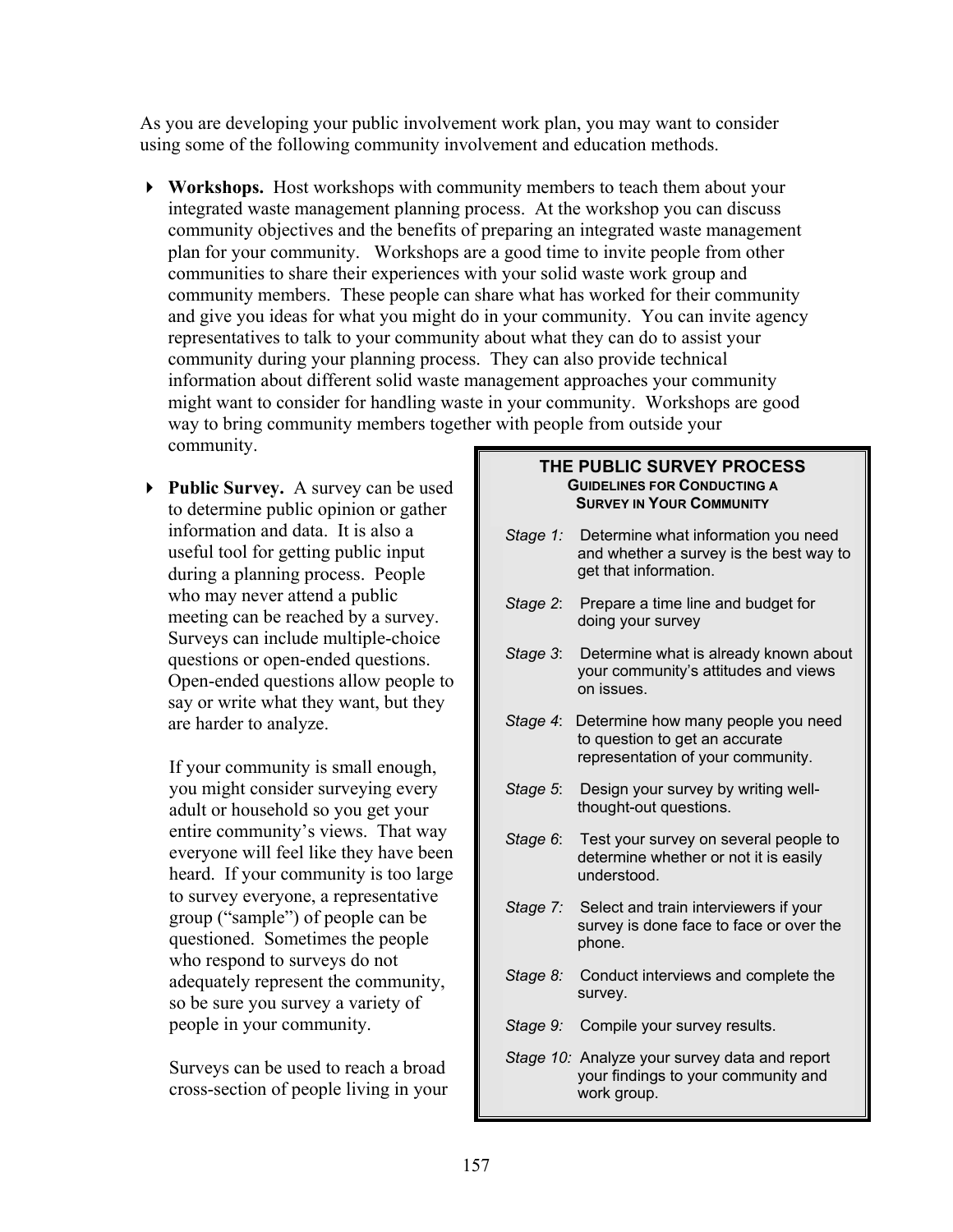community and can be conducted in a number of ways including:

- *By a show of hands at public meetings***.** Only simple issues can be addressed, responses are limited to those attending meeting; it is low cost; and gets the survey done quickly.
- *Through the mail.* Responses come from only those people who take the time to complete and return the survey; it is fairly low cost; but response time can be slow and you may not get many surveys back.
- *Via direct interview.* Number of people surveyed may be limited by availability of staff to conduct the survey; costs are higher if you pay people to conduct the survey; and results can take time to collect. A personal interview is one of the best information gathering tools you can use. It provides individuals an opportunity to fully explain their views. Personal interviews also provide a personal touch because people talk on a one-to-one basis.

Voluntary surveys do not put people "on the spot" and may be a good way for you to get an idea of general attitudes outside of public meetings. Consider hiring someone locally (high school students are a good choice for helping conduct community surveys) from your community to administer the surveys or conduct the interviews. People are generally more receptive, and you will usually get better, more complete information if someone from your community conducts the survey.

A sample survey that you can use to get input from community members on their priorities and attitudes about solid waste management is provided in the Appendices.

 **Intensive Interviews.** Unlike conducting a community survey, where many people are asked a series of questions to determine the opinions of the community as a whole, "intensive" interviewing involves talking to key people who are very knowledgeable about your community or who have a special knowledge about an issue, event or process. Elders or long-time community leaders may have traditional or local knowledge that may be important to your planning process. This can be a helpful way to gather data from people who may be unable or unwilling to attend public meetings or respond to written survey questionnaires.

Special considerations must be taken when interviewing people in your community. Your interviewers may want to start with small talk, thanking the person for taking the time to answer questions, before moving on to business. The interviewer should ask simple, factual questions in the beginning and move towards more complex ones as the interview progresses. Open-ended questions usually work best in interviews. For example you might ask the following questions:

- What is our community's biggest solid waste problem?
- What ideas do you have for solving our solid waste problems?
- What is the most important aspect of our community that we should consider when dealing with solid waste problems in the community?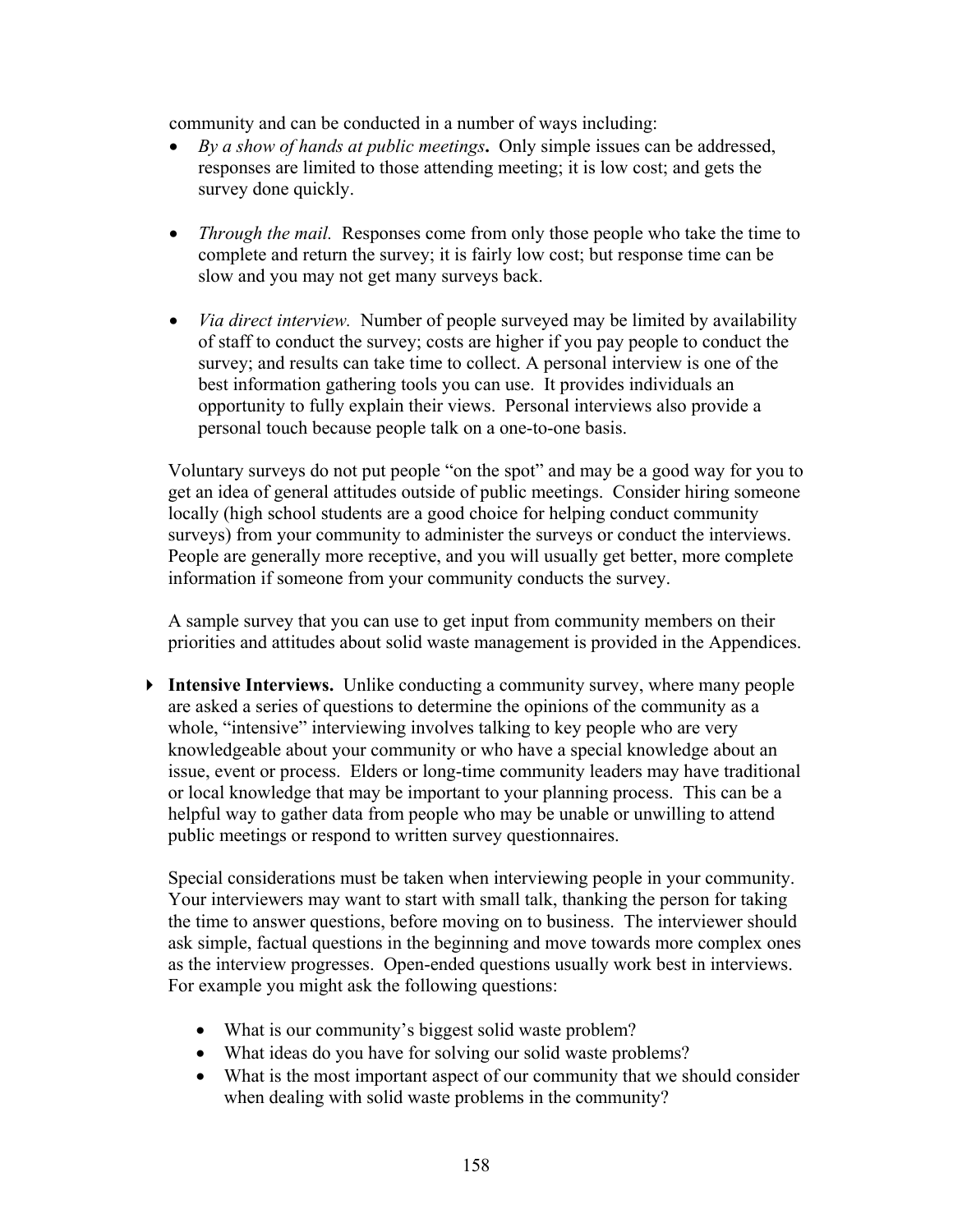All the questions should be prepared beforehand and should be simple, short and clear. The interviewer should be a good note-taker or use a tape recorder if the person being interviewed is comfortable with it.

### **METHODS FOR DELIVERING PUBLIC EDUCATION AND INFORMATION MESSAGES IN SMALL COMMUNITIES**

- Public service announcements (PSA's) in newspapers, newsletters, and on the cb, rad and television;
- News releases and news articles:
- Guest spots on local radio stations;
- Church and community bulletin boards at the school, stores, community hall, health clinic, council offices, and village corporation offices
- Presentations at community gatherings, dances, and dinners;
- Posters, brochures, flyers, and fact sheets;
- Public displays, speeches and slide shows;
- Poster contests and community clean-up campaigns;
- Educational materials in schools to help children develop an awareness of solid waste and pollution prevention issues;
- Community education programs on special topics (e.g. village elders can speak about th importance of traditional values and use of community land and resources).

*Be sure to tailor your materials to the different groups you are trying to reach and always deliver a positive message.* 

- **Informal Gatherings.** One way to get public participation is to use groups that already meet regularly in your community such as the traditional council, school groups and others. Go to their meetings and ask people questions such as "What do you think are solid waste problems in our community or what do you recommend we do to get rid of garbage in our community?" If you use an informal process, be sure to keep a list of the people who were at the meeting and write down what they said so their input can be considered as you develop your community's integrated waste management plan.
- **Informal Interviews**. You can often obtain important information by meeting with people who are viewed as being wise about the community such as elders or elected officials. It is important to meet with them

and learn their points of view and listen to their thoughts. These people may raise important questions that you may want your community to consider or have ideas that can be included in your integrated waste management plan. Again, keep track of who you speak with, what you ask, and what they say. These types of interviews are also part of your public planning process.

Remember to develop a plan the outlines how and when you include your community in your integrated waste management planning process. For your planning process to be effective, you must

Consider your community's perceptions and values concerning protecting public health and the environment. Continuous, consistent, and direct public participation is needed to keep the expectations of your planning process realistic. Public participation helps to integrate the use of sound solid waste management practices in planning and decision-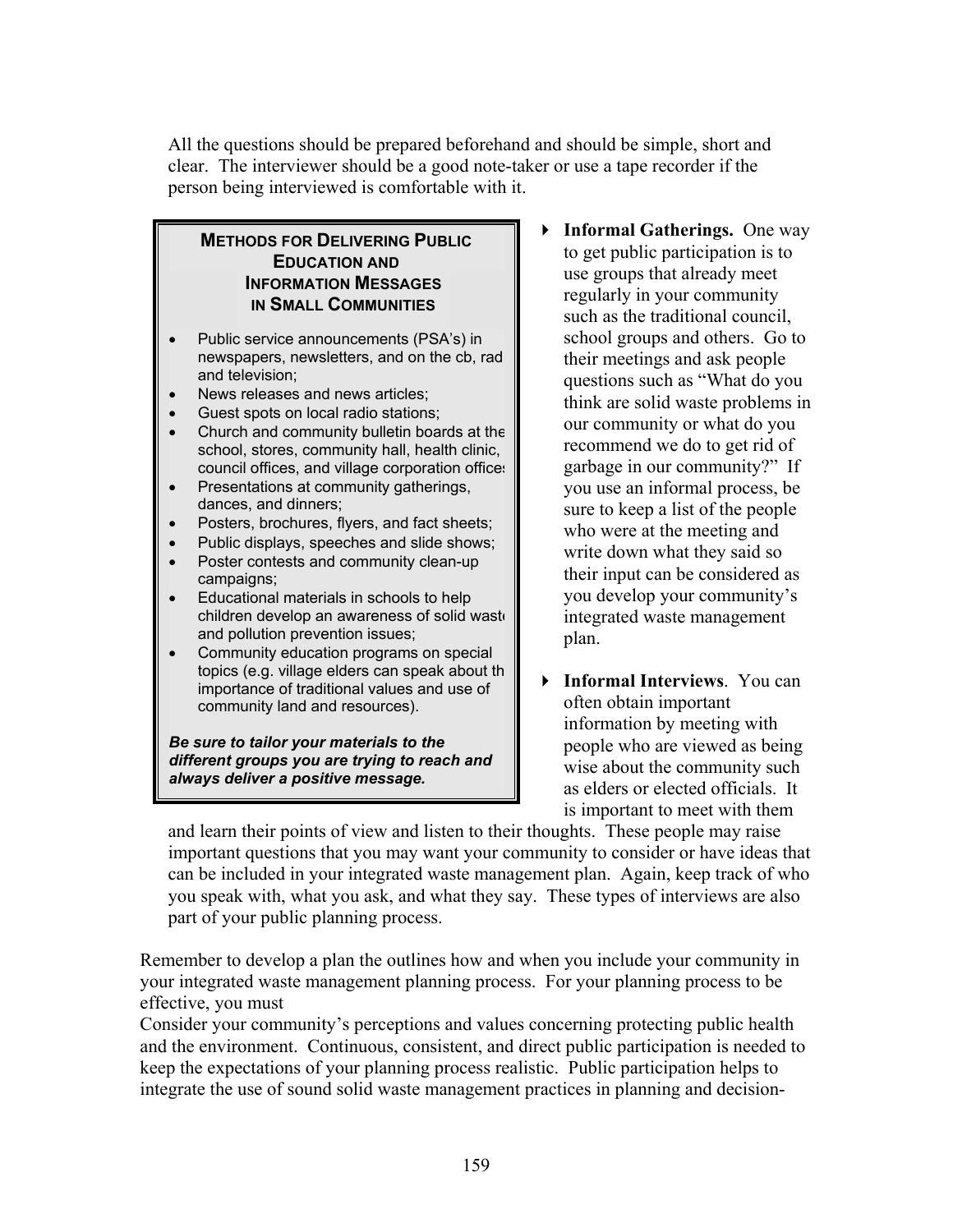making that may have an impact on your community. Public participation activities will allow community members to communicate their values, needs and wants so that your planning work group may establish appropriate goals and objectives for resolving solid waste problems in your community.

## **WORKSHEET: Section 3 -1**

### *THE PUBLIC PROCESS Keep Your Community Involved and Incorporate Their Ideas and Comments Into Your Plan*

### *PUBLIC PARTICIPATION PLAN*

**Outline here how you will inform, educate, and encourage community participation in your planning process and implementation of your integrated waste management plan.** 

**WORKSHEET 1-3a**